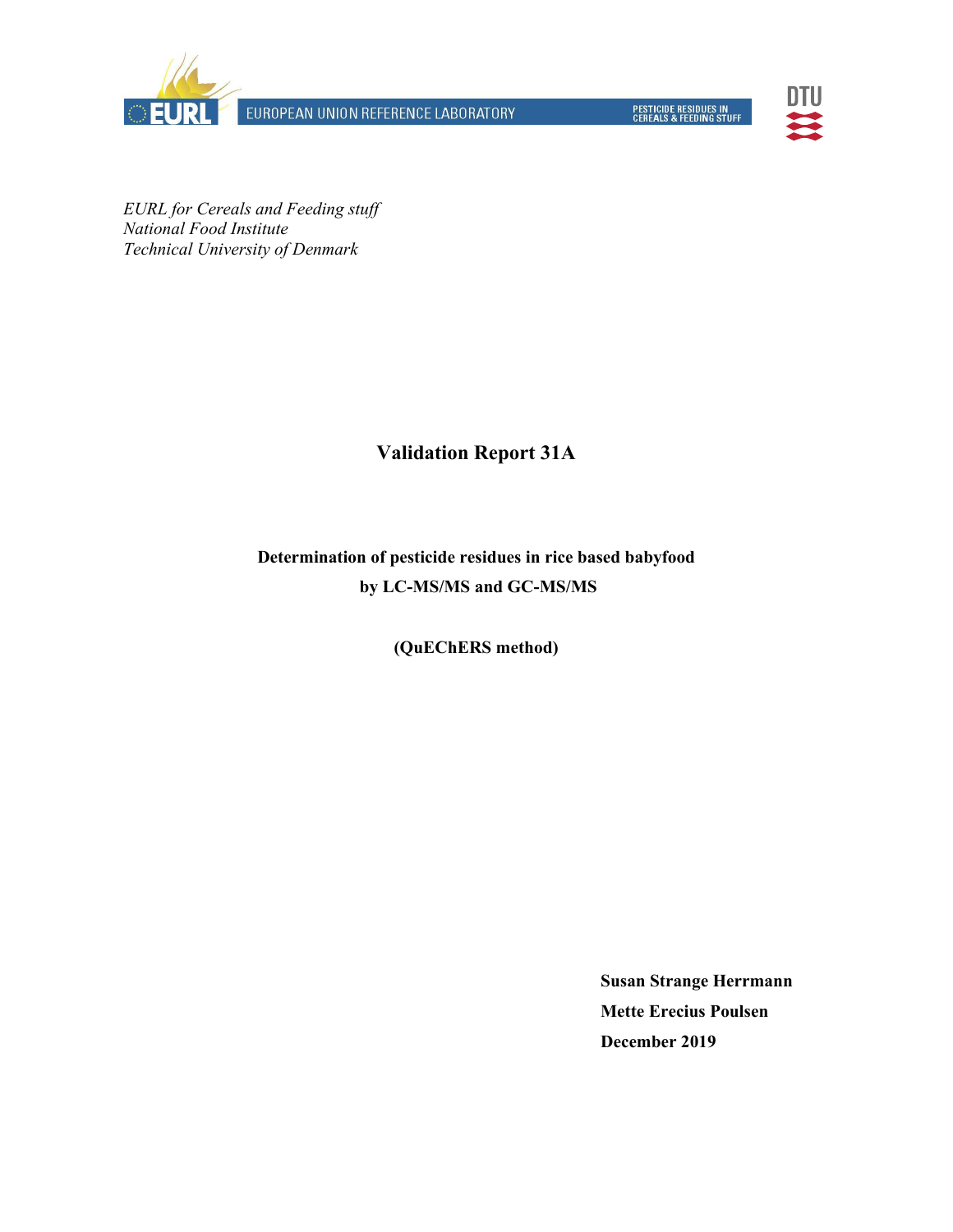#### **CONTENT:**

| Appendix 2. Recoveries, repeatability (RSD <sub>r</sub> ), internal reproducibility (RSDR), expanded<br>uncertainty (U) and Limit of Quantification (LOQ) for pesticides validated on four cereal |  |
|---------------------------------------------------------------------------------------------------------------------------------------------------------------------------------------------------|--|
|                                                                                                                                                                                                   |  |
|                                                                                                                                                                                                   |  |
|                                                                                                                                                                                                   |  |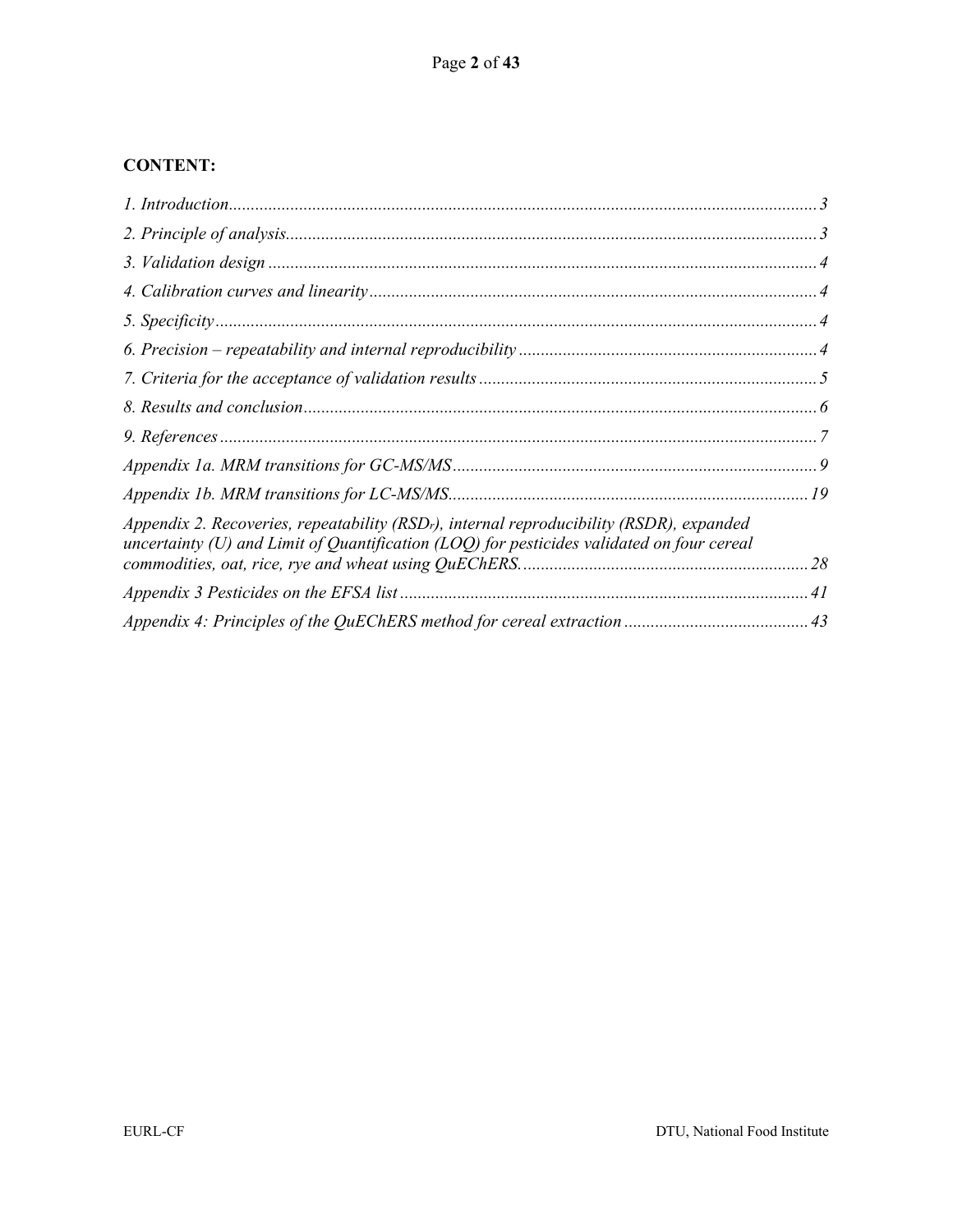#### **1. Introduction**

EFSA drafted a Scientific Opinion on pesticides in foods for infants and young children (published 28 June 2018)<sup>1</sup>, which concluded that the default MRL 0.01 mg/kg might now not be sufficiently protective for infants below the age of 16 weeks. This default MRL cor-responds to an ADI of 0.0026 mg/kg bw (based on a 260 g/kg bw intake of infant formula. The Commission requested from the EURLs information on the lowest achievable LOQs for the pesticides on the EFSA list. Prioritised substances were chlorpyrifos, cyhalothrin, cypermethrin, fluquinconazole, ethoprophos and emamectin. The EURL-CF has consequently validated rice based baby food although this is not recommended for infant up to 16 weeks. Our first approach was to see if the standard QuEChERS method could fulfil the requirement if the extracts were analysed on the most sensitive instruments. This report describes, consequently, the validation of the QuEChERS method combined with GC-MS/MS and LC-MS/MS. The method was tried validated for 255 pesticides and metabolites by both LC-MSMS and GC-MSMS in rice based baby food.

#### **2. Principle of analysis**

**Sample preparation:** The baby food was analysed as ready to consume, so 25 g powder was mixed with 25 ml 50 °C MiliQ water, that was boiled and then cooled to 50 °C.

The extraction procedure is outlines in Appendix 4 and described briefly in the following.

**Extraction:** 5 g porridge was added 5 ml water and mixed well using ceramic homogenizers. The samples was then extracted with 10 ml acetonitrile using a Geno grinder and a salt and buffer mixture is added and the sample is shaken again.

**Clean-up:** After centrifugation the supernatant is transferred to a clean tube and put in -80 degree freezer for minimum 15 minutes. The extracts are then allowed to thaw until almost liquid state and then centrifuged. At this point an aliquot is withdrawn and filtered, diluted 1:1 with acetonitrile and analysed by LC-MS/MS. The rest of the supernatant is transferred to a tube containing PSA and MgSO4. After shaking and an additional centrifugation step the final extract is diluted 1:1 with acetonitrile to obtain the same matrix concentration as in the matrix matched calibration standards.

**Quantification and qualification:** The final extracts are analysed by GC-MS/MS. Crude extract withdrawn before PSA clean-up was analysed by LC-MS/MS.

**GC-MS/MS:** The GC used was Trace 1300 series with an TriPlus RSH Autosampler-GC Liquids. The column was TG-5SILMS 30mx0.25mmx0.25µm. Injection volume was 1 µL on a PTV. Mass spectrometer was Thermo TSQ 8000 Evo, upgrade of the MS to TSQ 9000 Evo with a new ion source, the Advanced Electron Ionization source, AEI. The quadrupole was operating in the multiple reaction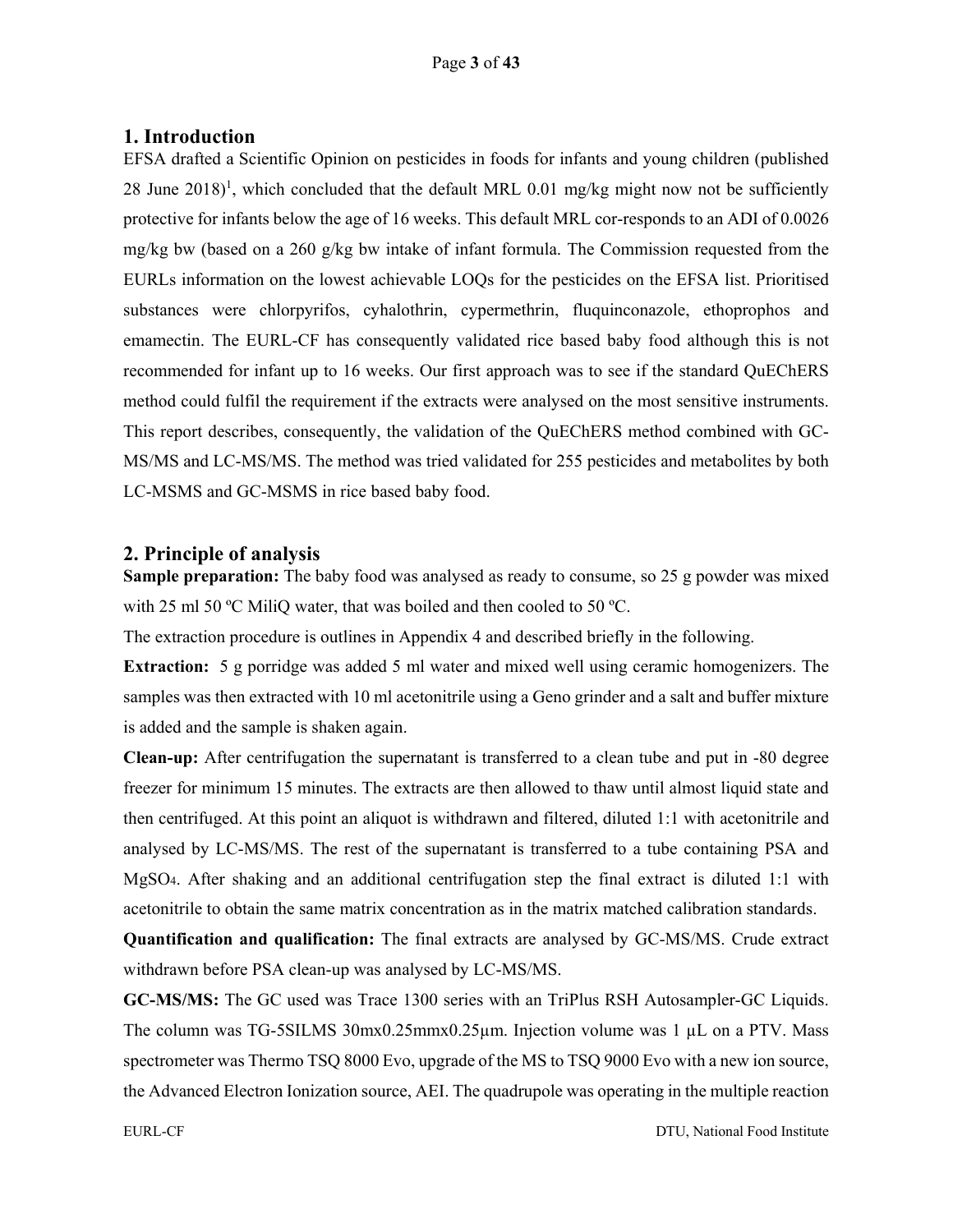monitoring mode (MRM) with electron energy at 50 eV, source temperature at 250°C and transfer line at 250°C. For each pesticide minimum two sets of precursor and product ions were determined. One for quantification and one-three for qualification. The MRM transitions for the pesticides and degradation products are given in Appendix 1a.

**LC-MS/MS**: The pesticide residues are separated on a reversed-phase column and detected by tandem mass spectrometry (MS/MS) by electrospray (ESI), Bruker EVOQ. The validation includes pesticides determined in positive and negative mode. For each pesticide or metabolite a precursor ion and 2 product ions were determined. One product ion for quantification and one-two for qualification. The MRM transitions for the pesticides and degradation products sought validated are given in Appendix 1b.

#### **3. Validation design**

The method was sought validated for 255 pesticides or metabolites in rice based babyfood, see **Appendix 1**. The validation was performed on 3 times 6 replicates of the four spiking levels; 0.001, 0.002, 0.005 and 0.01 mg/kg. A blank sample was included.

#### **4. Calibration curves and linearity**

The calibration curve is determined by the analysis of each of the analysts at least 4 calibration levels within the range of 0.1 to 33 ng/ml. The quantification was performed from the mean of two bracketing calibration curves. The calibration curves were fitted to a linear curve. The majority of the correlation coefficients (R) were higher or equal to 0.99 but none were lower than 0.97. Thus, good linearity was observed within the relevant concentration range.

#### **5. Specificity**

The ion ratios for sample extracts were within  $\pm 30\%$  (relative) of average of relevant calibration standards from same sequence. The ion ratios may vary slightly depending on concentration level and in some cases the average of calibration standard are based on the lower calibration levels for the low spike samples.

#### **6. Precision – repeatability and internal reproducibility**

Repeatability was calculated for all pesticides and degradation products on all three spiking levels (0.001, 0.002, 0.005 and 0.01 mg/kg). Repeatability is given as the relative standard deviation on the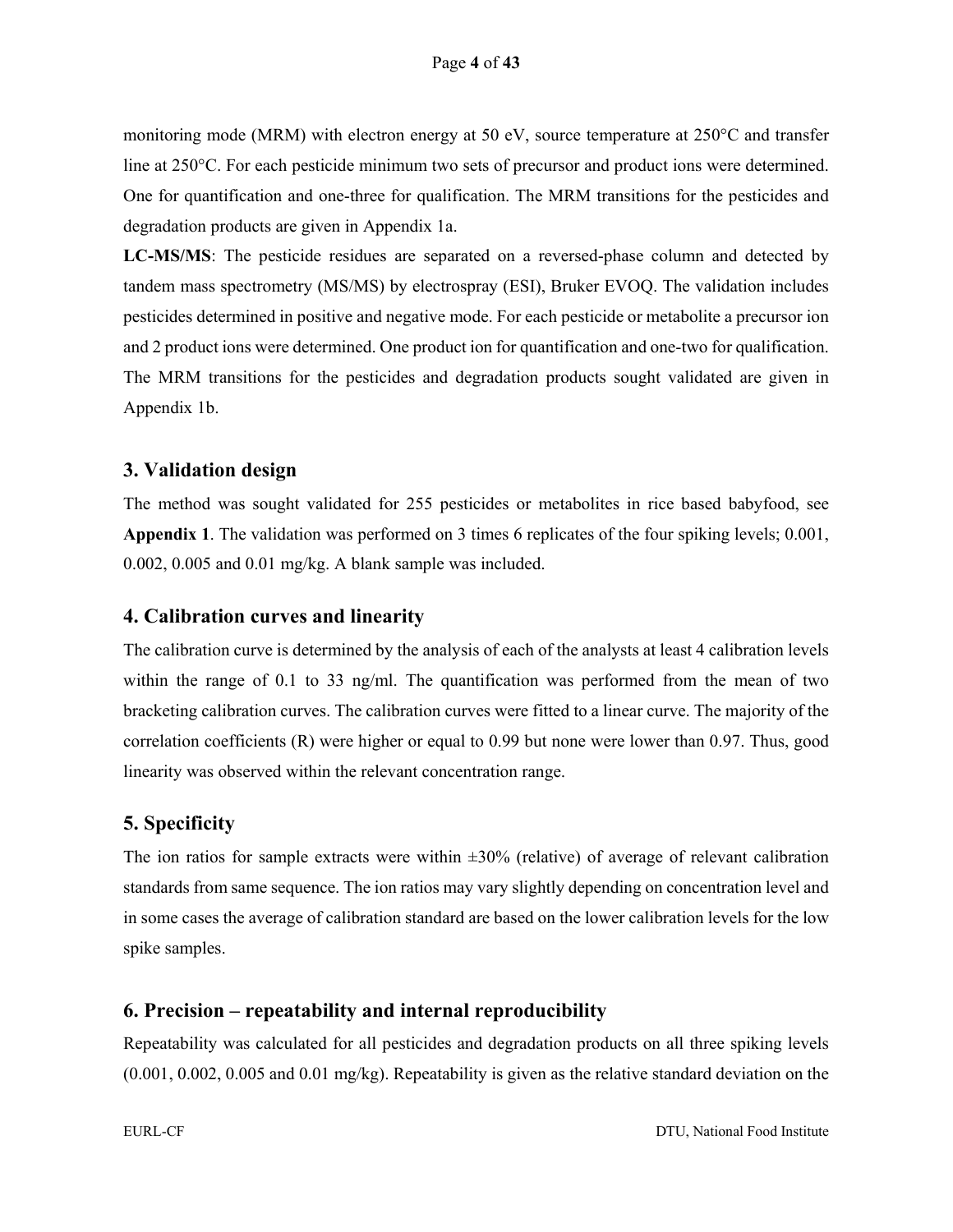result from two or more analysis at the same sample, done by the same technician, on the same instrument and within a short period of time.

Repeatability  $(RSD<sub>r</sub>)$  in this validation was calculated from the 5-6 replicate determinations. Repeatability were calculated as given in ISO 5725-22.

#### **Accuracy – Recovery**

The accuracy was determined from recovery studies in which samples were spiked at three concentration levels (0.001, 0.002, 0.005 and 0.01 mg/kg) with the relevant pesticides, isomers and degradation products.

#### **Robustness**

The QuEChERS method has, in connection with the development of the method, been shown to be robust by Anastassiades et al. 20032.

#### **Limit of quantification, LOQ**

The quantification limits (LOQ) was determined as the lowest spike level for which the acceptance criteria (se Section 6) were meet.

#### **7. Criteria for the acceptance of validation results**

For the pesticides to be accepted as validated the following criteria for precision and trueness must to be fulfilled:

1. The relative standard deviation of the repeatability and internal reproducibility should be  $\leq 20\%$ <sup>4</sup>.

2. The average relative recovery must be between 70 and  $120\%$ <sup>3</sup>.

If the above mentioned criteria have been meet, the quantification limits, LOQs is stated.

The expanded uncertainty is calculated to demonstrate that it is less than 50%. The expanded uncertainty is given by:

$$
U = \sqrt{RSD^2 + Bias^2 + (RSD^2/n)} * 2
$$

*Where RSD is the intra-laboratory uncertainty (RSDR), Bias is 100 minus the recovery, RSD2/n is the uncertainty of the bias, n is the number of recoveries included in the bias and 2 is the coverage factor corresponding to 95%* confidence level*.*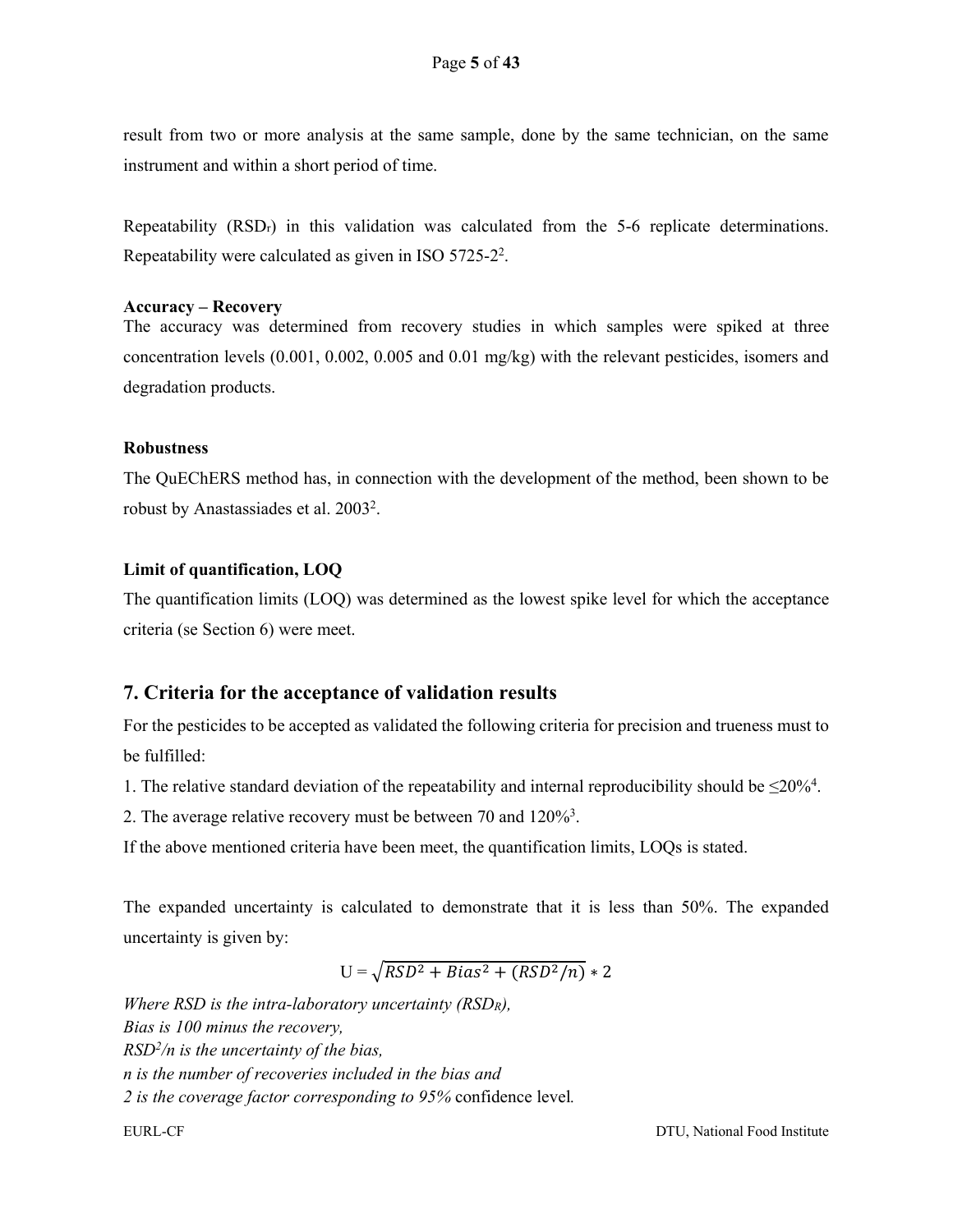If the expanded uncertainty is higher than 50%, the analytical results must be corrected for recovery and the combined uncertainty is then given by:

$$
U_c = \sqrt{RSD^2 + (RSD^2/n)}
$$

*Where RSD, in this validation, is the repeatability uncertainty (RSDr), RSD2 /n is the uncertainty of the bias, n is the number of recoveries included in the bias and 2 is the coverage factor corresponding to 95%* confidence level*.*

The bias/recovery used for correction will be the bias/recoveries determined for the individual analytes during the initial validation and/or ongoing method validation. However, if it is evaluated that the type of sample being analysed is significantly different from the matrices employed for the method validation it is possible to correct for bias/recoveries based on recovery from spiked samples included in the analytical batch in question. However, minimum of 5 recovery samples must be included then.

The obtained results including recovery,  $RSD<sub>r</sub>$ ,  $RSD<sub>R</sub>$ , expanded uncertainty (U, Uc and limit of quantification (LOQ) are presented in Appendix 2.

#### **8. Results and conclusion**

The validation results obtained for the 255 pesticides or metabolites using LC-MSMS and GC-MSMS are presented in Appendix 2. In total, 231 compounds were validated, 192 at 0.001 mg/kg, 20 at 0.002 mg/kg, 10 at 0.005 mg/kg and 9 at 0.01 mg/kg. However, 24 compound was not validated.

Generally the combined uncertainties were lower than 50%, indicating that recovery for correction is not needed. However, it has been decided at our laboratory that all results shall be corrected for recovery when possible, regardless of the expanded uncertainty and the combined uncertainty will therefore apply.

EURL-CF DTU, National Food Institute The EFSA list of pesticides that needs lower MRLs than 0.01 mg/kg, see Appendix 3, includes 66 pesticides. Of them, 18 has to be analysed by so-called Single Residues Methods (SRM) which then cannot be analysed by Multi Residue Methods (MRM) like the QuEChERS method. This validation study validated 36 of the pesticides on the list were validated. However, 13 did not obtain LOQs low enough to fulfil the MRLs need (Aldrin, carbofuran, Chlordane, diazinon, dichlorvos, dieldrin, endrin, fipronil, cyhalothrin-lambda, monocrotophos, parathion, disulfoton and nitrofen). For some of the pesticides the lowest, spike level were too high and for other pesticide the instruments were not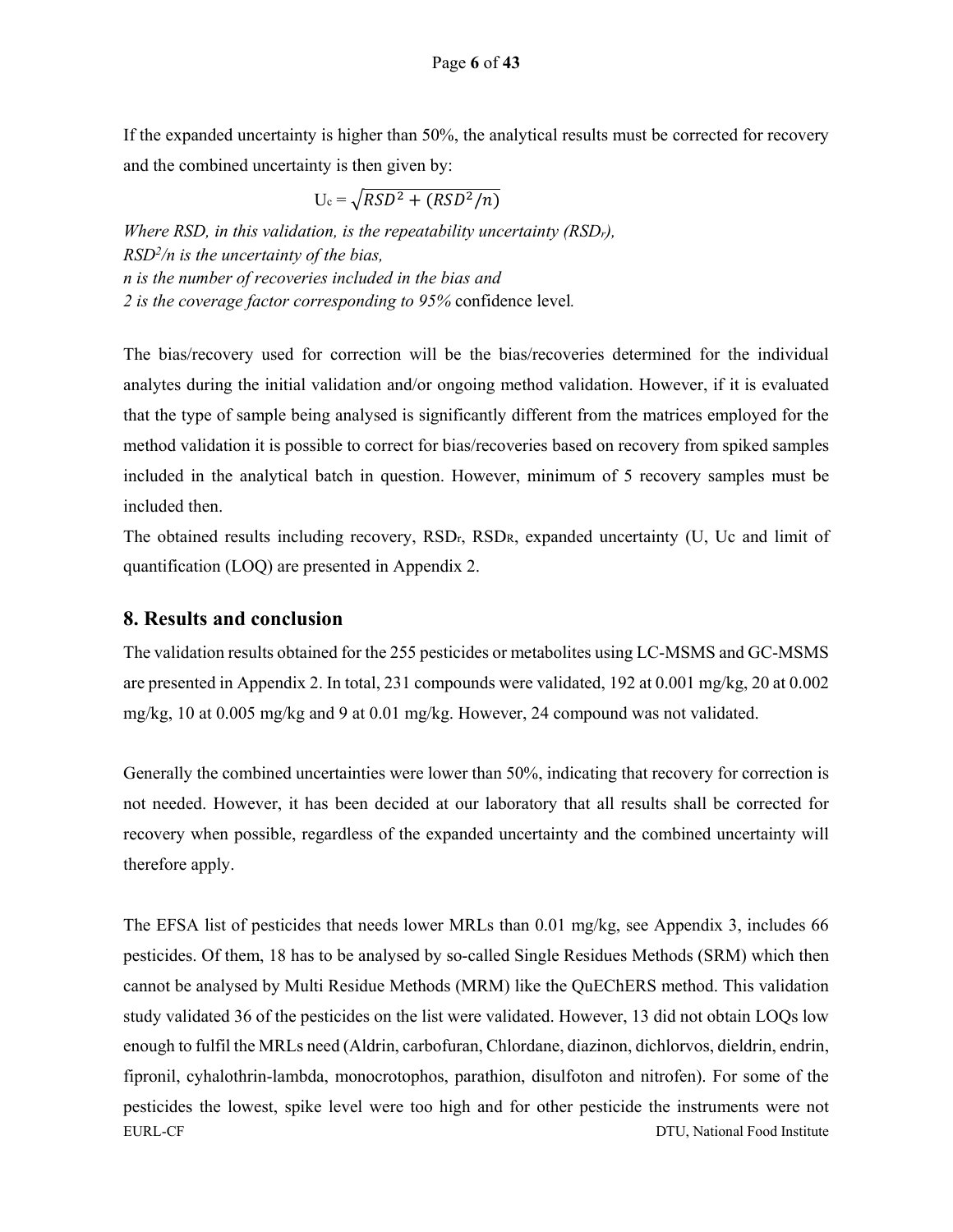sensitive enough. However, some pesticides failed due to siloxane interferences leaking from the vial lids.

The remaining 12 pesticides were not included in the study (carbophenothion, dioxathion, fluometuron, gamma-cyhalothrin, heptachlor, isofenphos, methomyl, phorate, quinoclamine, tembotrione, topramezone and triazoxide).

The pesticides that fulfilled the requirement for the very low MRLs were: cadusafos, chlordane, chlorpyrifos, DDTs, demeton-S-methyl, dicofol, dimethoate, ethion, ethoprophos, fenamiphos, fensulfothion, fluquinconazole, flusilazole, mecarbam, methamidophos, methidathion, methomyl, nitrofen, omethoate, oxamyl, oxydemeton-methyl, phosphamidon and triazophos.

As 12 compounds was lacking in the pesticide mixture used for validation and 13 compounds was not validated at a sufficiently low level, it was then decided to start a new validation study which included these compound, but only include two low spiking levels; 0.0005 and 0.001 mg/kg. To obtain better results, the instrument methods will be optimized e.g. by injecting higher volume of the extractions into the instrument than the 1µl used in this study; 5µl for the GCMSMS and 2 µl for the LCMSMS.

Although, it is possible to validate a row of compound at an LOQ level of 0.001 mg/ml, it is still requires a lot of skills and carefulness to analyse pesticide residues in babyfood. Due to relatively low levels of pesticide residue, the data often requires a manual evaluation of the response. The ion ratios are difficult to fulfill because the ion counts are low and often the qualifier is not sensitive enough to give a sufficient response. Consequently, the most sensitive instruments are needed to detect and quantify at this low levels. Hopefully, by increasing the injection volume the requirement needed for all the pesticides will be fulfilled.

#### **9. References**

**1** Scientific opinion on pesticides in foods for infants and young children. EFSA Panel on Plant Protection Products and their Residues (PPR). EFSA Journal 2018;16(6):5286. DOI: 10.2903/j.efsa.2018.5286.

**2** EN 15662:2008. Foods of plant origin - Determination of pesticide residues using GC-MS and/or LC-MS/MS following acetonitrile extraction/partitioning and clean-up by dispersive SPE - QuEChERS-method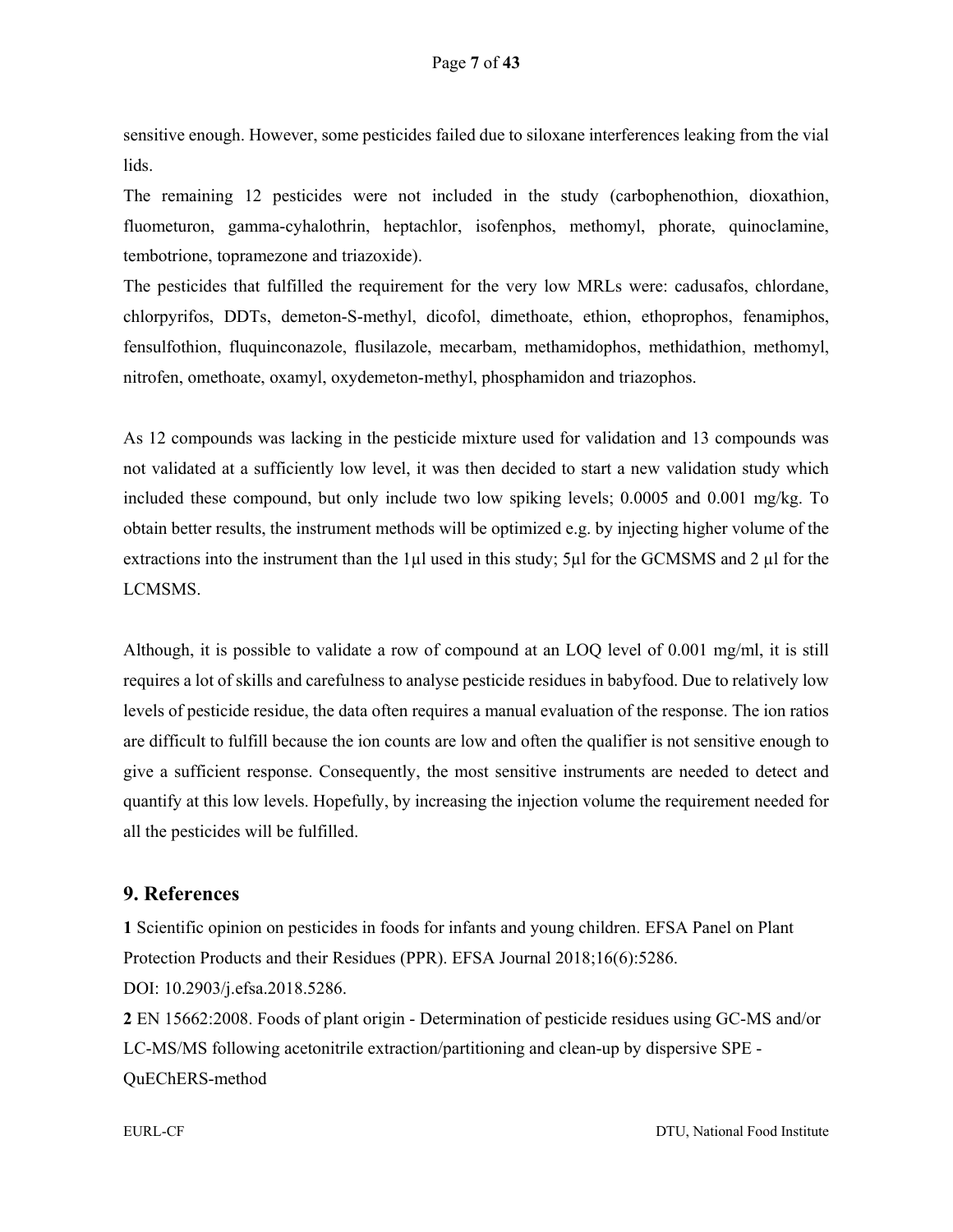**3** ISO 5725-2:1994. Accuracy (trueness and precision) of measurement methods and results – Part2. Basic method for the determination of repeatability and reproducibility of standard measurement method. First edition. December 1994.

**4** Guidance document on analytical quality control and method validation procedures for pesticide residues and analysis in food and feed, Document SANTE/12682/2019, European Commission, Brussels, 2019.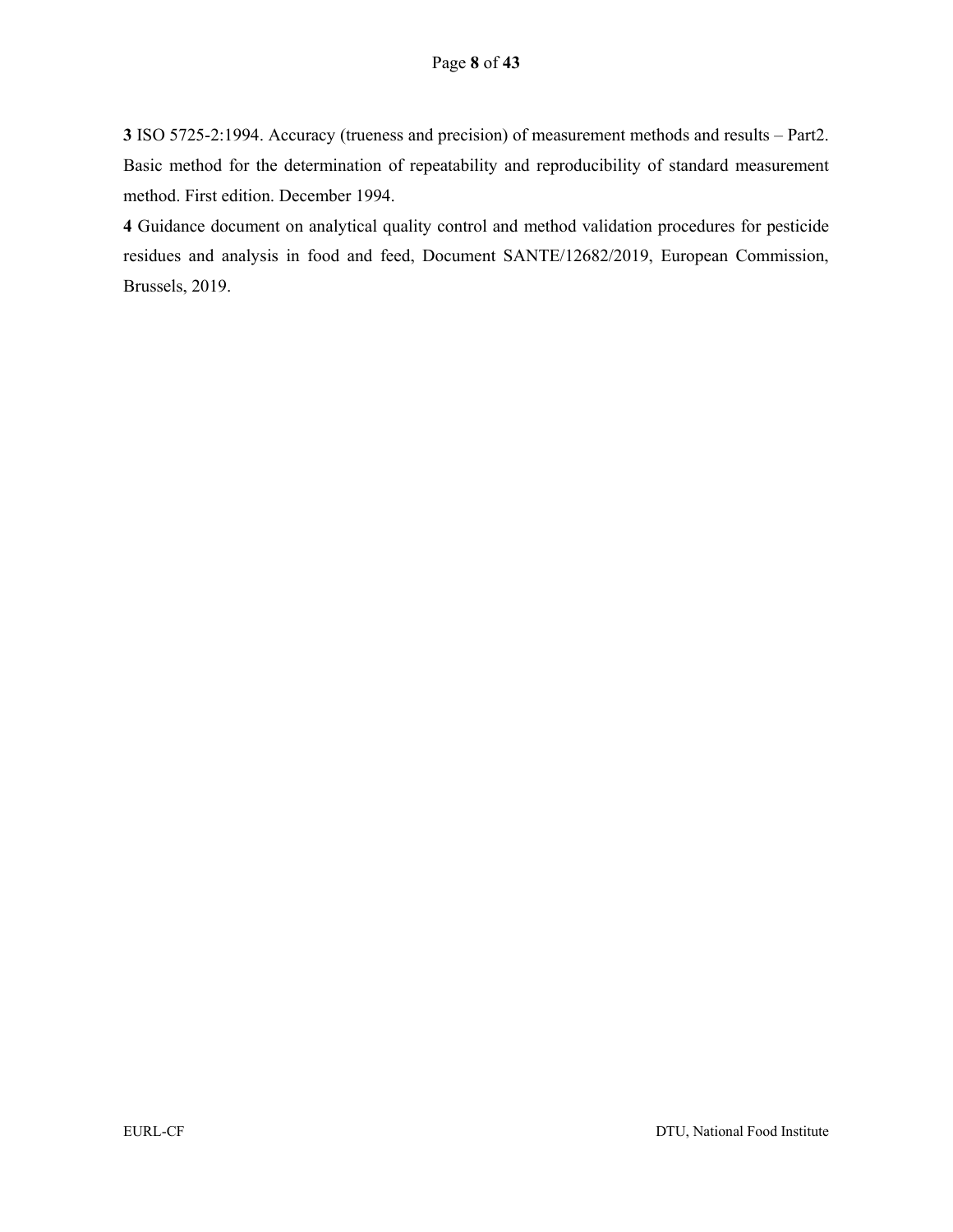|                                           | Page 9 of 43 |
|-------------------------------------------|--------------|
| Appendix 1a. MRM transitions for GC-MS/MS |              |

| <b>Name</b>            | <b>RT</b> | <b>Parent Mass</b> | <b>Product Mass</b> | <b>Collision Energy</b> |
|------------------------|-----------|--------------------|---------------------|-------------------------|
| 2-phenylphenol         | 9.58      | 169.1              | 115.1               | 25                      |
| 2-phenylphenol         | 9.58      | 169.1              | 141.1               | 10                      |
| 2-phenylphenol         | 9.58      | 170.1              | 169.1               | 10                      |
| Acrinathrin(I)         | 23.5      | 181                | 152                 | 22                      |
| Acrinathrin(I)         | 23.5      | 208.1              | 180.9               | 8                       |
| Acrinathrin(I)         | 23.5      | 289                | 93.1                | 22                      |
| Acrinathrin(II)        | 23.89     | 181                | 152                 | 22                      |
| Acrinathrin(II)        | 23.89     | 208.1              | 180.9               | 8                       |
| Acrinathrin(II)        | 23.89     | 289                | 93.1                | 22                      |
| <b>Aldrin</b>          | 14.67     | 219.9              | 150                 | 30                      |
| <b>Aldrin</b>          | 14.67     | 292.9              | 185.9               | 30                      |
| <b>Aldrin</b>          | 14.67     | 292.9              | 257.9               | 10                      |
| <b>Atrazine</b>        | 11.68     | 200.1              | 104.1               | 20                      |
| <b>Atrazine</b>        | 11.68     | 215.1              | 173.1               | 10                      |
| <b>Atrazine</b>        | 11.68     | 215.1              | 200.1               | 10                      |
| Azoxystrobin           | 29.8      | 344.1              | 172.1               | 25                      |
| Azoxystrobin           | 29.8      | 344.1              | 329.1               | 20                      |
| Azoxystrobin           | 29.8      | 388.1              | 345.1               | 15                      |
| Azoxystrobin-d4 (P-IS) | 29.75     | 348                | 332                 | 30                      |
| <b>Bifenthrin</b>      | 21.69     | 181.1              | 141                 | 22                      |
| <b>Bifenthrin</b>      | 21.69     | 181.1              | 165.1               | 15                      |
| <b>Bifenthrin</b>      | 21.69     | 181.1              | 166.1               | 15                      |
| <b>Bitertanol</b>      | 25        | 170.1              | 115.1               | 25                      |
| <b>Bitertanol</b>      | 25        | 170.1              | 141.1               | 20                      |
| <b>Bitertanol</b>      | 25        | 171.2              | 142.1               | 20                      |
| <b>Bixafen</b>         | 27.37     | 159                | 139                 | 10                      |
| <b>Bixafen</b>         | 27.37     | 413.1              | 159                 | 12                      |
| <b>Bixafen</b>         | 27.37     | 415.1              | 159                 | 12                      |
| <b>Boscalid</b>        | 26.69     | 342                | 140                 | 15                      |
| <b>Boscalid</b>        | 26.69     | 344                | 142                 | 15                      |
| <b>Bromophos-ethyl</b> | 16.36     | 302.8              | 284.8               | 14                      |
| <b>Bromophos-ethyl</b> | 16.36     | 358.9              | 302.8               | 14                      |
| <b>Bromophos-ethyl</b> | 16.36     | 358.9              | 330.9               | 10                      |
| Bromopropylate         | 21.71     | 184.9              | 75.5                | 30                      |
| Bromopropylate         | 21.71     | 340.8              | 185                 | 14                      |
| Bromopropylate         | 21.71     | 342.7              | 185                 | 15                      |
| Bromuconazole(I)       | 21.46     | 173                | 109                 | 25                      |
| Bromuconazole(I)       | 21.46     | 173                | 145                 | 15                      |
| Bromuconazole(I)       | 21.46     | 294.9              | 173                 | 10                      |
| Bromuconazole(II)      | 22.25     | 172.9              | 145                 | 16                      |
| Bromuconazole(II)      | 22.25     | 293                | 173                 | 10                      |
| Bromuconazole(II)      | 22.25     | 295                | 175                 | 10                      |
| <b>Bupirimate</b>      | 17.72     | 273.1              | 193.1               | 10                      |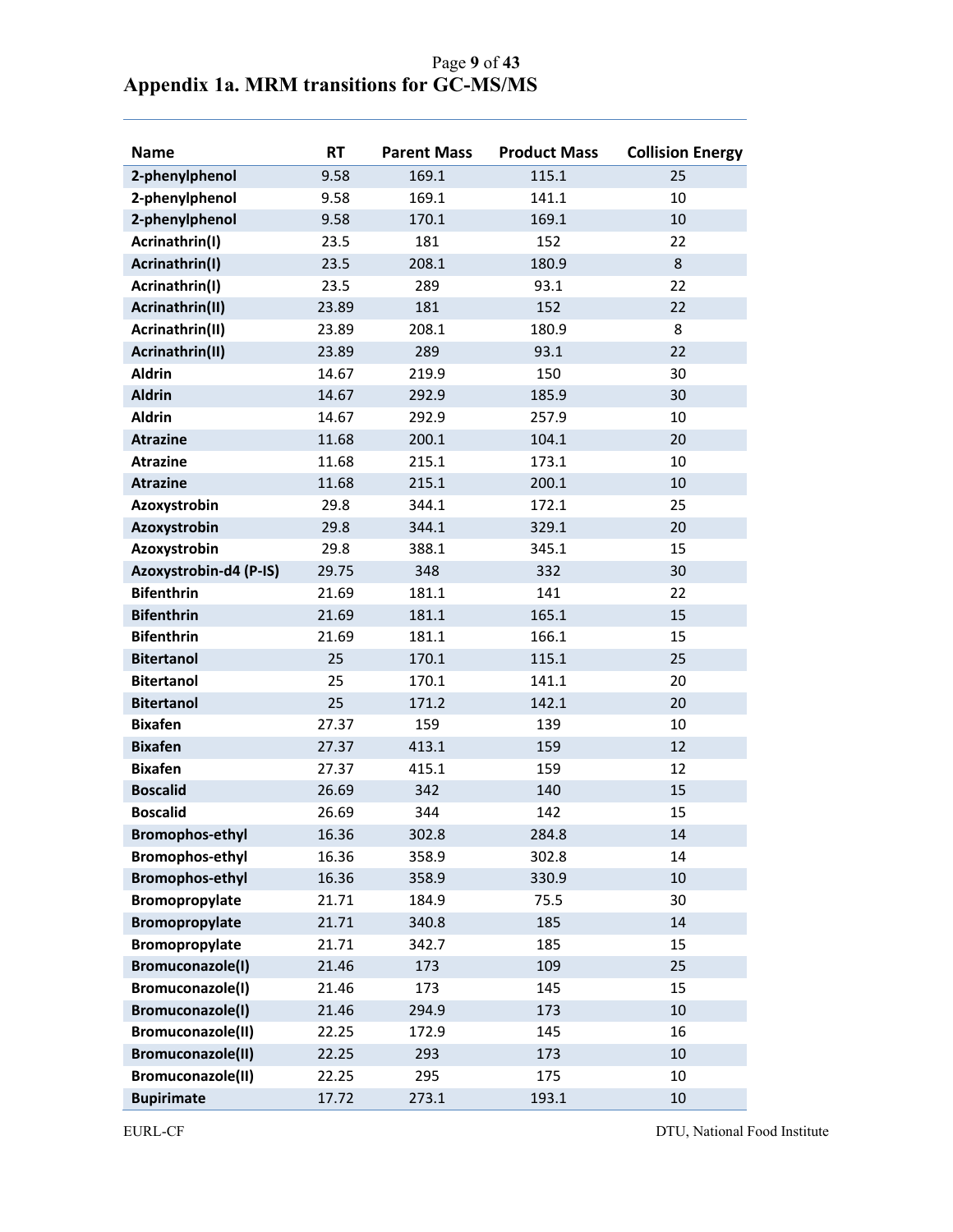| <b>Name</b>                | <b>RT</b> | <b>Parent Mass</b> | <b>Product Mass</b> | <b>Collision Energy</b> |
|----------------------------|-----------|--------------------|---------------------|-------------------------|
| <b>Bupirimate</b>          | 17.72     | 316.2              | 208.1               | 10                      |
| <b>Cadusafos</b>           | 10.97     | 159                | 97                  | 20                      |
| <b>Cadusafos</b>           | 10.97     | 213.1              | 89                  | 12                      |
| Carbofuran                 | 11.51     | 164.1              | 149.1               | 10                      |
| Carbofuran                 | 11.51     | 221.1              | 164.1               | 5                       |
| <b>Carboxin</b>            | 17.76     | 235.1              | 87                  | 15                      |
| <b>Carboxin</b>            | 17.76     | 235.1              | 143                 | 15                      |
| <b>Chlordane-cis</b>       | 16.81     | 236.9              | 142.9               | 24                      |
| <b>Chlordane-cis</b>       | 16.81     | 271.7              | 236.9               | 8                       |
| <b>Chlordane-trans</b>     | 16.46     | 271.7              | 236.8               | 12                      |
| <b>Chlordane-trans</b>     | 16.46     | 372.8              | 265.9               | 18                      |
| <b>Chlordane-trans</b>     | 16.46     | 374.7              | 265.9               | 20                      |
| Chlorfenapyr               | 17.99     | 248.9              | 112                 | 24                      |
| Chlorfenapyr               | 17.99     | 363.8              | 247.2               | 30                      |
| Chlorfenapyr               | 17.99     | 363.8              | 282.1               | 20                      |
| Chlorfenson                | 17.14     | 111                | 75                  | 14                      |
| Chlorfenson                | 17.14     | 175                | 75                  | 28                      |
| Chlorfenson                | 17.14     | 175                | 111                 | 10                      |
| Chlorfenvinphos            | 15.72     | 266.9              | 159                 | 15                      |
| Chlorfenvinphos            | 15.72     | 268.9              | 161                 | 12                      |
| Chlorfenvinphos            | 15.72     | 323                | 267                 | 15                      |
| <b>Chlormephos</b>         | 8.8       | 154                | 121                 | 5                       |
| <b>Chlormephos</b>         | 8.8       | 234                | 121                 | 14                      |
| Chlorobenzilate            | 18.51     | 139                | 74.9                | 26                      |
| Chlorobenzilate            | 18.51     | 139                | 111                 | 12                      |
| Chlorobenzilate            | 18.51     | 251                | 139                 | 14                      |
| Chlorpropham               | 10.68     | 213.1              | 127                 | 15                      |
| Chlorpropham               | 10.68     | 213.1              | 171                 | 10                      |
| <b>Chlorpyrifos</b>        | 14.45     | 196.7              | 168.9               | 12                      |
| <b>Chlorpyrifos</b>        | 14.45     | 313.9              | 257.9               | 12                      |
| <b>Chlorpyrifos</b>        | 14.45     | 316.1              | 260                 | 15                      |
| Chlorpyrifos-d10 (I-IS)    | 14.32     | 200                | 109                 | 36                      |
| Chlorpyrifos-d10 (I-IS)    | 14.32     | 200                | 172                 | 12                      |
| <b>Chlorpyrifos-methyl</b> | 13.24     | 285.9              | 93                  | 20                      |
| <b>Chlorpyrifos-methyl</b> | 13.24     | 285.9              | 270.9               | 25                      |
| <b>Chlorpyrifos-methyl</b> | 13.24     | 287.9              | 272.9               | 25                      |
| Clofentezine               | 22.79     | 102                | 50.9                | 12                      |
| Clofentezine               | 22.79     | 102                | 74.9                | 12                      |
| Clofentezine               | 22.79     | 137.6              | 102                 | 12                      |
| Clomazone                  | 11.71     | 125                | 89                  | 15                      |
| Clomazone                  | 11.71     | 204                | 107                 | 15                      |
| Cyflutrin                  | 26.25     | 206                | 151                 | 12                      |
| Cyflutrin                  | 26.25     | 226                | 206                 | 10                      |
| Cyhalothrin-lambda(I)      | 23.2      | 180.9              | 151.9               | 22                      |
| Cyhalothrin-lambda(I)      | 23.2      | 197                | 141.1               | 10                      |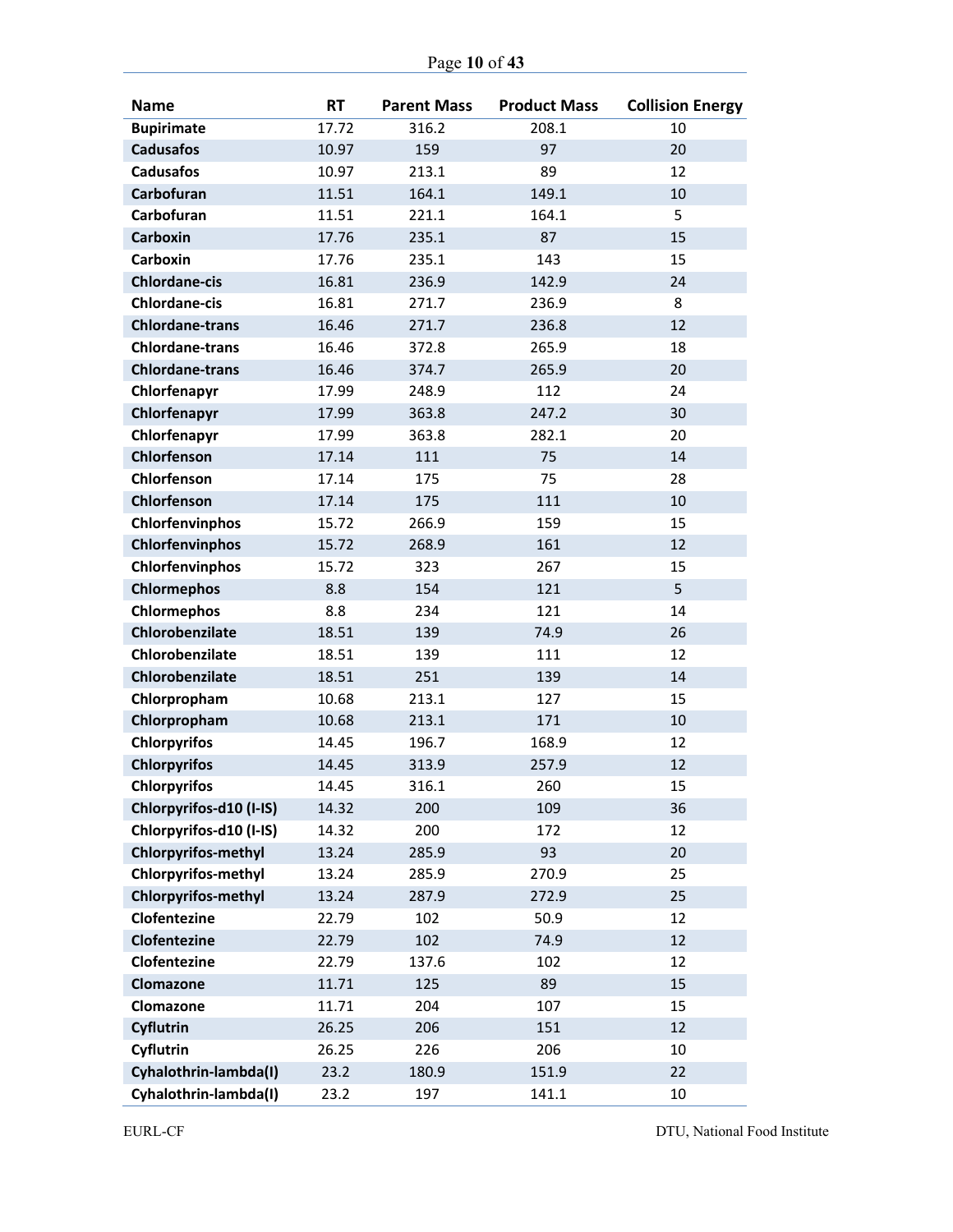| Page 11 of 43 |
|---------------|
|---------------|

| <b>Name</b>            | <b>RT</b> | <b>Parent Mass</b> | <b>Product Mass</b> | <b>Collision Energy</b> |
|------------------------|-----------|--------------------|---------------------|-------------------------|
| Cyhalothrin-lambda(I)  | 23.2      | 208.1              | 180.9               | 8                       |
| Cyhalothrin-lambda(II) | 23.6      | 181                | 151.9               | 22                      |
| Cyhalothrin-lambda(II) | 23.6      | 208.1              | 151.8               | 28                      |
| Cyhalothrin-lambda(II) | 23.6      | 208.1              | 180.9               | 8                       |
| Cypermethrin           | 26.985    | 163                | 127                 | 10                      |
| Cypermethrin           | 26.985    | 181                | 152                 | 20                      |
| Cyproconazole          | 18.22     | 383                | 282                 | 20                      |
| Cyproconazole          | 18.22     | 383.1              | 254                 | 20                      |
| Cyprodinil             | 15.46     | 224.1              | 118                 | 30                      |
| Cyprodinil             | 15.46     | 224.1              | 208.1               | 30                      |
| Cyprodinil             | 15.46     | 225.1              | 210.1               | 25                      |
| DDD-pp                 | 18.82     | 235                | 165                 | 20                      |
| DDD-pp                 | 18.82     | 236.8              | 165                 | 20                      |
| DDD-pp                 | 18.82     | 237                | 165                 | 20                      |
| DDE-pp                 | 17.47     | 246.1              | 176                 | 25                      |
| DDE-pp                 | 17.47     | 317.8              | 248                 | 18                      |
| DDE-pp                 | 17.47     | 317.9              | 246                 | 20                      |
| DDT-op                 | 18.93     | 235                | 165                 | 22                      |
| DDT-op                 | 18.93     | 236.8              | 165.1               | 20                      |
| DDT-op                 | 18.93     | 237                | 165                 | 20                      |
| DDT-pp                 | 20.03     | 235                | 165                 | 20                      |
| DDT-pp                 | 20.03     | 235                | 165.1               | 22                      |
| DDT-pp                 | 20.03     | 237                | 165                 | 20                      |
| <b>DEET</b>            | 9.9       | 190.1              | 117                 | 20                      |
| <b>DEET</b>            | 9.9       | 190.1              | 145                 | 20                      |
| Demeton-S-methyl       | 10.39     | 88                 | 59.8                | 6                       |
| Demeton-S-methyl       | 10.39     | 109                | 79                  | 6                       |
| Demeton-S-methyl       | 10.39     | 141.9              | 79                  | 12                      |
| <b>Diazinon</b>        | 12.02     | 179                | 137                 | 15                      |
| <b>Diazinon</b>        | 12.02     | 199                | 93                  | 15                      |
| <b>Diazinon</b>        | 12.02     | 304.1              | 179.1               | 15                      |
| <b>Dichlofluanid</b>   | 14.25     | 224                | 123                 | 15                      |
| <b>Dichlofluanid</b>   | 14.25     | 226                | 123                 | 15                      |
| <b>Dichlorvos</b>      | 7.58      | 185                | 93                  | 12                      |
| <b>Dichlorvos</b>      | 7.58      | 185                | 109                 | 17                      |
| <b>Dichlorvos</b>      | 7.58      | 220                | 185                 | $10\,$                  |
| Dichlorvos-d6 (P-IS)   | 7.55      | 191                | 99                  | 15                      |
| Dichlorvos-d6 (P-IS)   | 7.55      | 191                | 115                 | 20                      |
| <b>Dicloran</b>        | 11.54     | 160                | 124                 | 10                      |
| <b>Dicloran</b>        | 11.54     | 206                | 176                 | 10                      |
| <b>Dicloran</b>        | 11.54     | 208                | 178                 | 10                      |
| Dicofol-pp             | 20.47     | 111                | 74.9                | 8                       |
| Dicofol-pp             | 20.47     | 139                | 111                 | 15                      |
| <b>Dieldrin</b>        | 17.65     | 276.9              | 240.9               | 12                      |
| <b>Dieldrin</b>        | 17.65     | 278.9              | 242.9               | 12                      |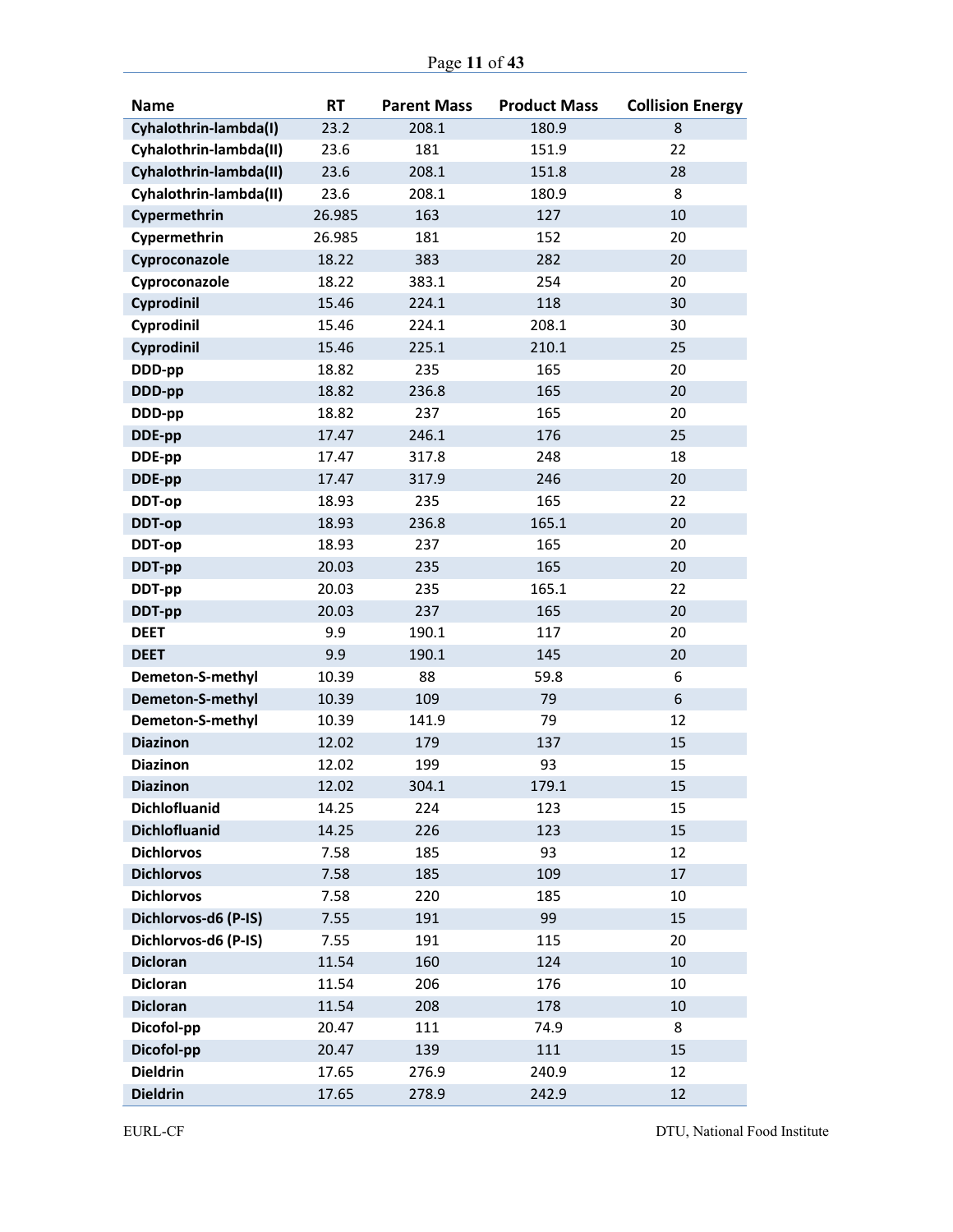| Page 12 of 43 |  |  |
|---------------|--|--|
|---------------|--|--|

| <b>Name</b>               | <b>RT</b> | <b>Parent Mass</b> | <b>Product Mass</b> | <b>Collision Energy</b> |
|---------------------------|-----------|--------------------|---------------------|-------------------------|
| <b>Dieldrin</b>           | 17.65     | 280.9              | 244.9               | 10                      |
| Difenoconazole(I+II)      | 29.075    | 323.1              | 265                 | 15                      |
| Difenoconazole(I+II)      | 29.075    | 324.9              | 267                 | 10                      |
| Difenoconazole(I+II)      | 29.075    | 325.1              | 267                 | 20                      |
| Dimethomorph(I)           | 29.96     | 301                | 139                 | 14                      |
| Dimethomorph(I)           | 29.96     | 301.1              | 165                 | 12                      |
| Dimethomorph(I)           | 29.96     | 387.1              | 301.1               | 12                      |
| Dimethomorph(II)          | 30.45     | 301.1              | 165                 | 12                      |
| Dimethomorph(II)          | 30.45     | 387.1              | 301.1               | 12                      |
| Diphenylamine             | 10.38     | 168.1              | 139                 | 38                      |
| Diphenylamine             | 10.38     | 168.1              | 167.1               | 14                      |
| Diphenylamine             | 10.38     | 169.2              | 167.1               | 22                      |
| <b>Disulfoton</b>         | 12.32     | 142                | 109                 | 10                      |
| <b>Disulfoton</b>         | 12.32     | 274                | 88                  | 10                      |
| Endosulfan-alpha          | 16.87     | 195                | 160                 | 10                      |
| Endosulfan-alpha          | 16.87     | 240.9              | 205.9               | 10                      |
| Endosulfan-alpha          | 16.87     | 242.9              | 207.9               | 10                      |
| Endosulfan-beta           | 18.68     | 195                | 160                 | 10                      |
| Endosulfan-beta           | 18.68     | 240.9              | 205.9               | 10                      |
| Endosulfan-beta           | 18.68     | 242.9              | 207.9               | 10                      |
| <b>Endosulfan-sulfate</b> | 19.89     | 269.9              | 234.9               | 15                      |
| <b>Endosulfan-sulfate</b> | 19.89     | 271.9              | 234.9               | 10                      |
| Endosulfan-sulfate        | 19.89     | 273.9              | 238.9               | 10                      |
| <b>Endrin</b>             | 18.32     | 244.8              | 173                 | 22                      |
| <b>Endrin</b>             | 18.32     | 262.8              | 192.9               | 30                      |
| <b>Endrin</b>             | 18.32     | 278.9              | 242.9               | 12                      |
| <b>EPN</b>                | 21.64     | 157                | 110                 | 15                      |
| <b>EPN</b>                | 21.64     | 169                | 77                  | 16                      |
| Epoxiconazole             | 20.92     | 165                | 138                 | 8                       |
| Epoxiconazole             | 20.92     | 192                | 111                 | 10                      |
| Epoxiconazole             | 20.92     | 192                | 138                 | 10                      |
| <b>Ethion</b>             | 18.75     | 231                | 129                 | 20                      |
| <b>Ethion</b>             | 18.75     | 384                | 231                 | $10\,$                  |
| <b>Ethoprophos</b>        | 10.48     | 158                | 97                  | 10                      |
| <b>Ethoprophos</b>        | 10.48     | 200                | 158                 | 8                       |
| Ethoxyquin                | 11.45     | 174.1              | 131.2               | 18                      |
| Ethoxyquin                | 11.45     | 174.1              | 146.1               | 12                      |
| Ethoxyquin                | 11.45     | 202.1              | 174.1               | 14                      |
| <b>Etofenprox</b>         | 27.21     | 163.1              | 107.1               | 16                      |
| <b>Etofenprox</b>         | 27.21     | 163.1              | 135.1               | 10                      |
| <b>Etofenprox</b>         | 27.21     | 376.2              | 163.1               | 20                      |
| Etofenprox-d5 (P-IS)      | 27.15     | 168                | 108                 | $10\,$                  |
| Etofenprox-d5 (P-IS)      | 27.15     | 168                | 136                 | 20                      |
| Fenarimol                 | 23.78     | 139                | 75                  | 26                      |
| Fenarimol                 | 23.78     | 219                | 107                 | 15                      |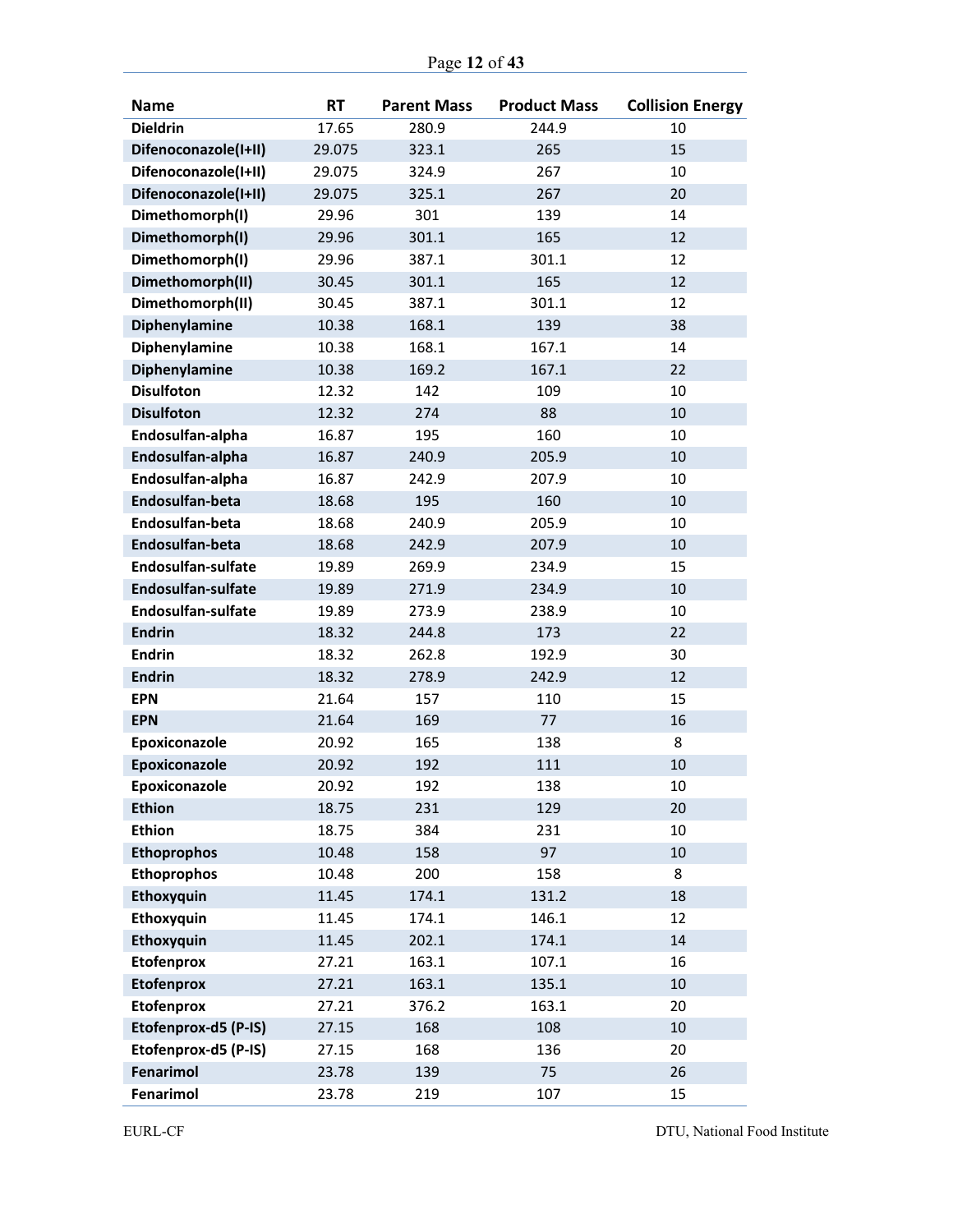| <b>Name</b>              | <b>RT</b> | <b>Parent Mass</b> | <b>Product Mass</b> | <b>Collision Energy</b> |
|--------------------------|-----------|--------------------|---------------------|-------------------------|
| Fenarimol                | 23.78     | 251                | 139                 | 15                      |
| Fenazaquin               | 22.29     | 145.1              | 117.1               | 12                      |
| Fenazaquin               | 22.29     | 160                | 117.1               | 20                      |
| Fenazaquin               | 22.29     | 160                | 145.1               | 8                       |
| Fenbuconazole            | 25.91     | 129                | 77.8                | 18                      |
| Fenbuconazole            | 25.91     | 129                | 102                 | 15                      |
| Fenbuconazole            | 25.91     | 198.1              | 129                 | 15                      |
| Fenitrothion             | 14.03     | 277                | 109                 | 20                      |
| Fenitrothion             | 14.03     | 277                | 260                 | 10                      |
| Fenoxycarb               | 21.77     | 116                | 44                  | 16                      |
| Fenoxycarb               | 21.77     | 116                | 88                  | $\,8\,$                 |
| Fenoxycarb               | 21.77     | 255.1              | 186.1               | 10                      |
| Fenpropathrin            | 21.99     | 265.1              | 89                  | 20                      |
| Fenpropathrin            | 21.99     | 265.1              | 210.1               | 15                      |
| Fenpropimorph            | 14.68     | 128.1              | 110.1               | 15                      |
| Fenpropimorph            | 14.68     | 303.3              | 128.1               | 15                      |
| Fenson                   | 15.07     | 268                | 77                  | 20                      |
| Fenson                   | 15.07     | 268                | 141                 | 10                      |
| <b>Fensulfothion</b>     | 18.58     | 293                | 97                  | 10                      |
| <b>Fensulfothion</b>     | 18.58     | 293                | 125                 | 15                      |
| <b>Fenthion</b>          | 14.58     | 278                | 109                 | 18                      |
| <b>Fenthion</b>          | 14.58     | 278                | 169                 | 14                      |
| Fenvalerate(I+II)        | 28.48     | 125                | 89                  | 18                      |
| Fenvalerate(I+II)        | 28.48     | 167                | 89                  | 32                      |
| Fenvalerate(I+II)        | 28.48     | 419.1              | 225.1               | 10                      |
| Fluazifop-P-butyl        | 18.2      | 383.1              | 254.1               | 20                      |
| <b>Fluazifop-P-butyl</b> | 18.2      | 383.1              | 282.1               | 15                      |
| Fludioxonil              | 17.27     | 248                | 127                 | 20                      |
| Fludioxonil              | 17.27     | 248                | 154                 | 20                      |
| Fludioxonil              | 17.27     | 248                | 182                 | 15                      |
| <b>Flufenoxuron</b>      | 12.24     | 267.9              | 170                 | 24                      |
| Flufenoxuron             | 12.24     | 267.9              | 241                 | 12                      |
| Flufenoxuron             | 12.24     | 331                | 276                 | 15                      |
| Fluquinconazole          | 25.21     | 340                | 108.1               | 36                      |
| Fluquinconazole          | 25.21     | 340                | 298                 | 22                      |
| Fluquinconazole          | 25.21     | 340                | 313                 | 14                      |
| <b>Flusilazole</b>       | 17.66     | 233                | 151.9               | 14                      |
| <b>Flusilazole</b>       | 17.66     | 233                | 164.9               | 16                      |
| <b>Flusilazole</b>       | 17.66     | 233.1              | 183.1               | 25                      |
| <b>Flutriafol</b>        | 16.93     | 123                | 75                  | 15                      |
| <b>Flutriafol</b>        | 16.93     | 219.1              | 123                 | 15                      |
| Fluvalinate-tau(I+II)    | 28.615    | 180.8              | 152.1               | 22                      |
| Fluvalinate-tau(I+II)    | 28.615    | 250                | 199.9               | 18                      |
| Fluvalinate-tau(I+II)    | 28.615    | 250.1              | 55                  | 15                      |
| Formothion               | 12.8      | 93                 | 63                  | 10                      |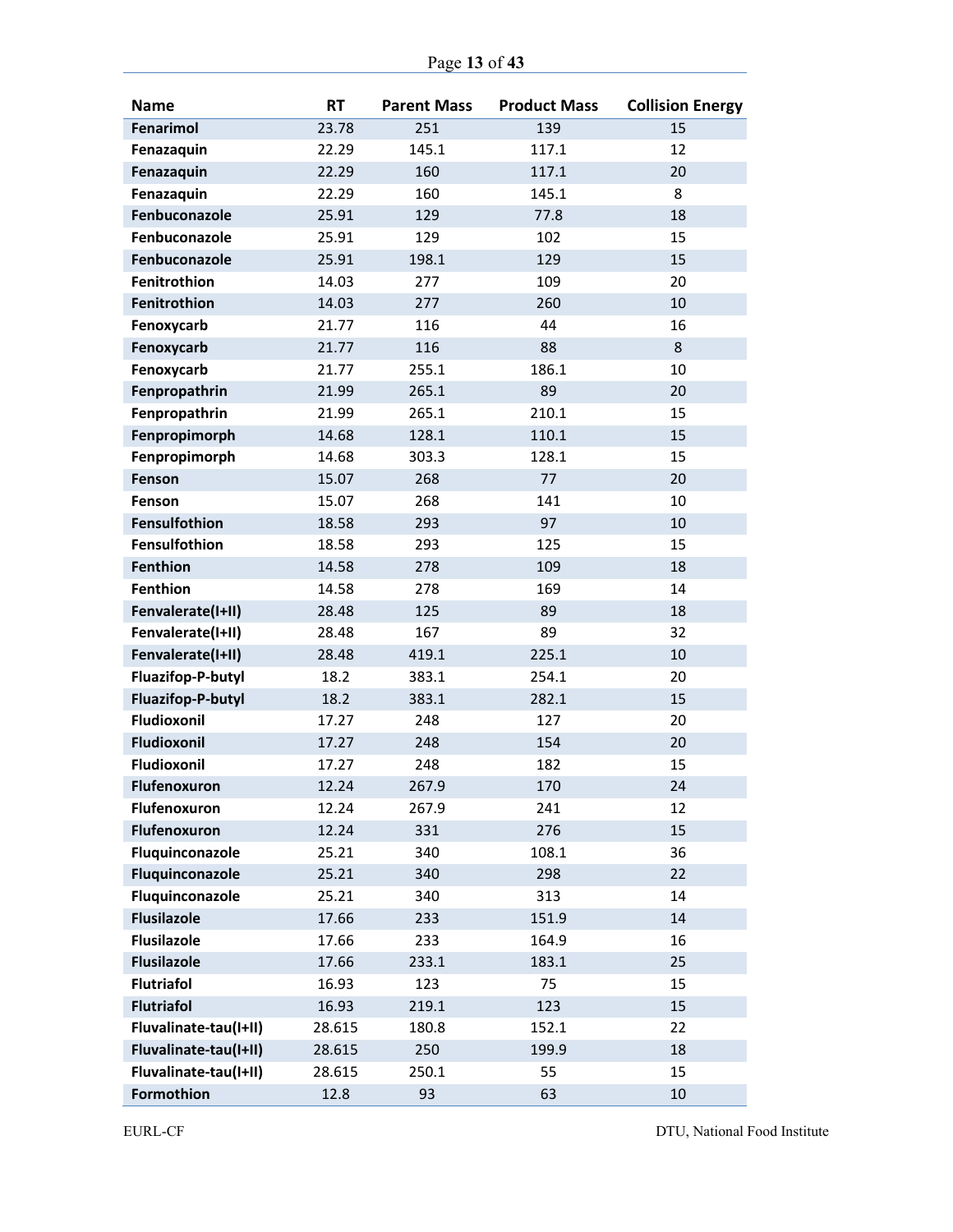| <b>Name</b>             | <b>RT</b> | <b>Parent Mass</b> | <b>Product Mass</b> | <b>Collision Energy</b> |
|-------------------------|-----------|--------------------|---------------------|-------------------------|
| <b>Formothion</b>       | 12.8      | 126                | 93                  | 8                       |
| Formothion              | 12.8      | 170                | 93                  | 5                       |
| <b>HCH-alpha</b>        | 11.25     | 182.9              | 147                 | 12                      |
| <b>HCH-alpha</b>        | 11.25     | 216.9              | 180.9               | 8                       |
| <b>HCH-alpha</b>        | 11.25     | 218.9              | 182.9               | 8                       |
| <b>HCH-beta</b>         | 11.74     | 182.9              | 147                 | 12                      |
| <b>HCH-beta</b>         | 11.74     | 216.9              | 180.9               | 8                       |
| <b>HCH-beta</b>         | 11.74     | 218.7              | 183                 | 8                       |
| Heptachlorepoxide-cis   | 15.86     | 134.9              | 99                  | 15                      |
| Heptachlorepoxide-cis   | 15.86     | 288.9              | 218.9               | 15                      |
| Heptachlorepoxide-cis   | 15.86     | 288.9              | 252.9               | 15                      |
| Heptachlorepoxide-trans | 15.77     | 352.8              | 252.9               | 15                      |
| Heptachlorepoxide-trans | 15.77     | 352.8              | 262.9               | 16                      |
| Heptachlorepoxide-trans | 15.77     | 352.8              | 281.9               | 15                      |
| Heptenophos             | 9.93      | 124                | 89                  | 10                      |
| Heptenophos             | 9.93      | 250                | 89                  | 25                      |
| Hexachlorobenzene       | 11.3      | 248.8              | 213.9               | 14                      |
| Hexachlorobenzene       | 11.3      | 283.8              | 248.8               | 20                      |
| Hexachlorobenzene       | 11.3      | 285.8              | 250.8               | 20                      |
| Hexaconazole            | 17.2      | 213.9              | 159                 | 18                      |
| Hexaconazole            | 17.2      | 231.1              | 175                 | 10                      |
| Hexaconazole            | 17.2      | 256.1              | 159                 | 10                      |
| Hexythiazox             | 16.39     | 184                | 59                  | 20                      |
| Hexythiazox             | 16.39     | 184                | 149                 | 6                       |
| Hexythiazox             | 16.39     | 227                | 149.1               | 8                       |
| <b>Indoxacarb</b>       | 29.37     | 203                | 134                 | 20                      |
| <b>Indoxacarb</b>       | 29.37     | 264                | 176                 | 20                      |
| Iprodione               | 21.34     | 314                | 245                 | 15                      |
| Iprodione               | 21.34     | 314                | 271                 | 10                      |
| Iprodione               | 21.34     | 316                | 247                 | 15                      |
| Iprovalicarb(I)         | 17.58     | 118.9              | 117.1               | 8                       |
| Iprovalicarb(I)         | 17.58     | 134.1              | 42                  | 20                      |
| Iprovalicarb(II)        | 17.89     | 118.9              | 117.1               | 8                       |
| Iprovalicarb(II)        | 17.89     | 134.1              | 42                  | 20                      |
| Isofenphos-methyl       | 15.26     | 199                | 121                 | 10                      |
| Isofenphos-methyl       | 15.26     | 241.1              | 199                 | 8                       |
| Isoprothiolane          | 17.24     | 204                | 85                  | 25                      |
| Isoprothiolane          | 17.24     | 204                | 118                 | $\overline{7}$          |
| Isoprothiolane          | 17.24     | 290.1              | 118                 | 15                      |
| <b>Jodofenfos</b>       | 17.14     | 125                | 47                  | 12                      |
| <b>Jodofenfos</b>       | 17.14     | 376.8              | 361.8               | 16                      |
| <b>Jodofenfos</b>       | 17.14     | 379                | 364                 | 20                      |
| Kresoxim-methyl         | 17.72     | 116                | 63                  | 24                      |
| Kresoxim-methyl         | 17.72     | 116                | 89                  | 14                      |
| Kresoxim-methyl         | 17.72     | 206.1              | 116.1               | 15                      |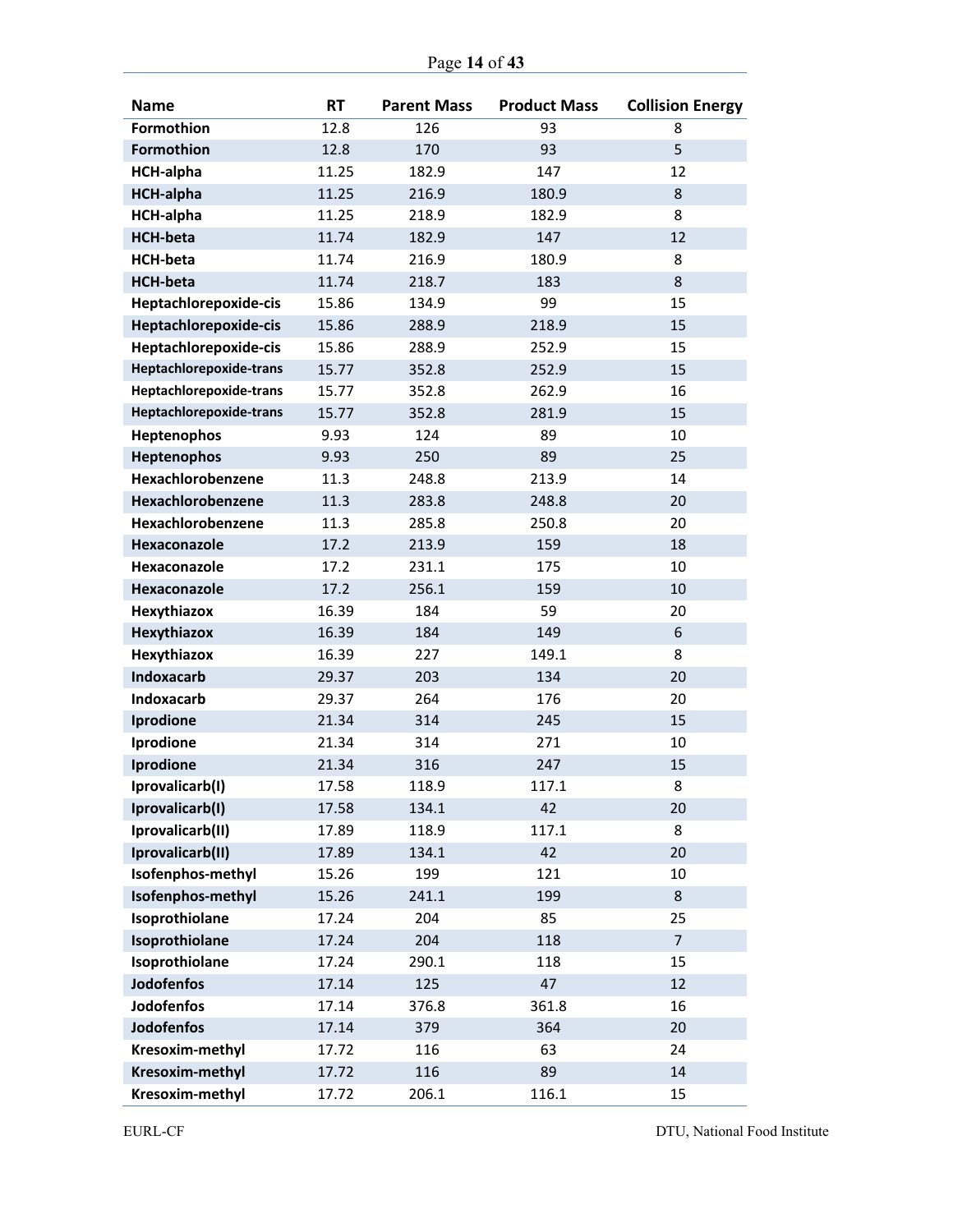| <b>Name</b>         | <b>RT</b> | <b>Parent Mass</b> | <b>Product Mass</b> | <b>Collision Energy</b> |
|---------------------|-----------|--------------------|---------------------|-------------------------|
| <b>Lindane</b>      | 11.9      | 182.9              | 147                 | 12                      |
| Lindane             | 11.9      | 216.9              | 180.9               | 8                       |
| <b>Lindane</b>      | 11.9      | 218.9              | 182.9               | 8                       |
| Linuron             | 14.21     | 248.1              | 61                  | 15                      |
| Linuron             | 14.21     | 250.1              | 61                  | 15                      |
| Metalaxyl           | 13.58     | 206.1              | 132.1               | 20                      |
| Metalaxyl           | 13.58     | 234.1              | 174.1               | 10                      |
| Metalaxyl           | 13.58     | 249.1              | 190.1               | 10                      |
| <b>Methacrifos</b>  | 9.29      | 240                | 180                 | 5                       |
| <b>Methacrifos</b>  | 9.29      | 240                | 208                 | 10                      |
| <b>Methidathion</b> | 16.33     | 145                | 58                  | 15                      |
| <b>Methidathion</b> | 16.33     | 145                | 85                  | 10                      |
| <b>Metribuzin</b>   | 13.19     | 198.1              | 82                  | 17                      |
| <b>Metribuzin</b>   | 13.19     | 198.1              | 89                  | 16                      |
| <b>Metribuzin</b>   | 13.19     | 198.1              | 110.1               | 10                      |
| <b>Mevinphos</b>    | 8.75      | 127                | 95                  | 14                      |
| <b>Mevinphos</b>    | 8.75      | 127                | 109                 | 10                      |
| <b>Mevinphos</b>    | 8.75      | 192                | 127                 | 10                      |
| Myclobutanil        | 17.6      | 179.1              | 125.1               | 15                      |
| Myclobutanil        | 17.6      | 179.1              | 152.1               | 8                       |
| Myclobutanil        | 17.6      | 288.1              | 179.1               | 10                      |
| <b>Nitrofen</b>     | 18.27     | 283                | 162                 | 15                      |
| <b>Nitrofen</b>     | 18.27     | 283                | 202                 | 20                      |
| <b>Nuarimol</b>     | 20.47     | 235.1              | 139                 | 15                      |
| <b>Nuarimol</b>     | 20.47     | 314.1              | 139                 | 15                      |
| Oxadixyl            | 18.76     | 163                | 117                 | 30                      |
| Oxadixyl            | 18.76     | 163.1              | 132.1               | 8                       |
| Oxadixyl            | 18.76     | 233.1              | 146.1               | 10                      |
| <b>Oxychlordane</b> | 15.78     | 115                | 50.9                | 22                      |
| <b>Oxychlordane</b> | 15.78     | 184.9              | 84.9                | 26                      |
| Oxychlordane        | 15.78     | 184.9              | 121                 | 12                      |
| Paclobutrazol       | 16.59     | 125                | 89                  | 18                      |
| Paclobutrazol       | 16.59     | 236.1              | 125.1               | 15                      |
| Paclobutrazol       | 16.59     | 238.1              | 127.1               | 15                      |
| Parathion           | 14.69     | 235                | 139                 | $\,8\,$                 |
| Parathion           | 14.69     | 291                | 81                  | 20                      |
| Parathion           | 14.69     | 291                | 109                 | 8                       |
| Parathion-methyl    | 13.37     | 125                | 47                  | 12                      |
| Parathion-methyl    | 13.37     | 263                | 79                  | 22                      |
| Parathion-methyl    | 13.37     | 263                | 109                 | 11                      |
| Penconazole         | 15.61     | 248                | 157                 | 25                      |
| Penconazole         | 15.61     | 248                | 192                 | 13                      |
| Pencycuron          | 11.72     | 125                | 89                  | 15                      |
| Pencycuron          | 11.72     | 125                | 99                  | 16                      |
| Pendimethalin       | 15.44     | 252.1              | 162.1               | 12                      |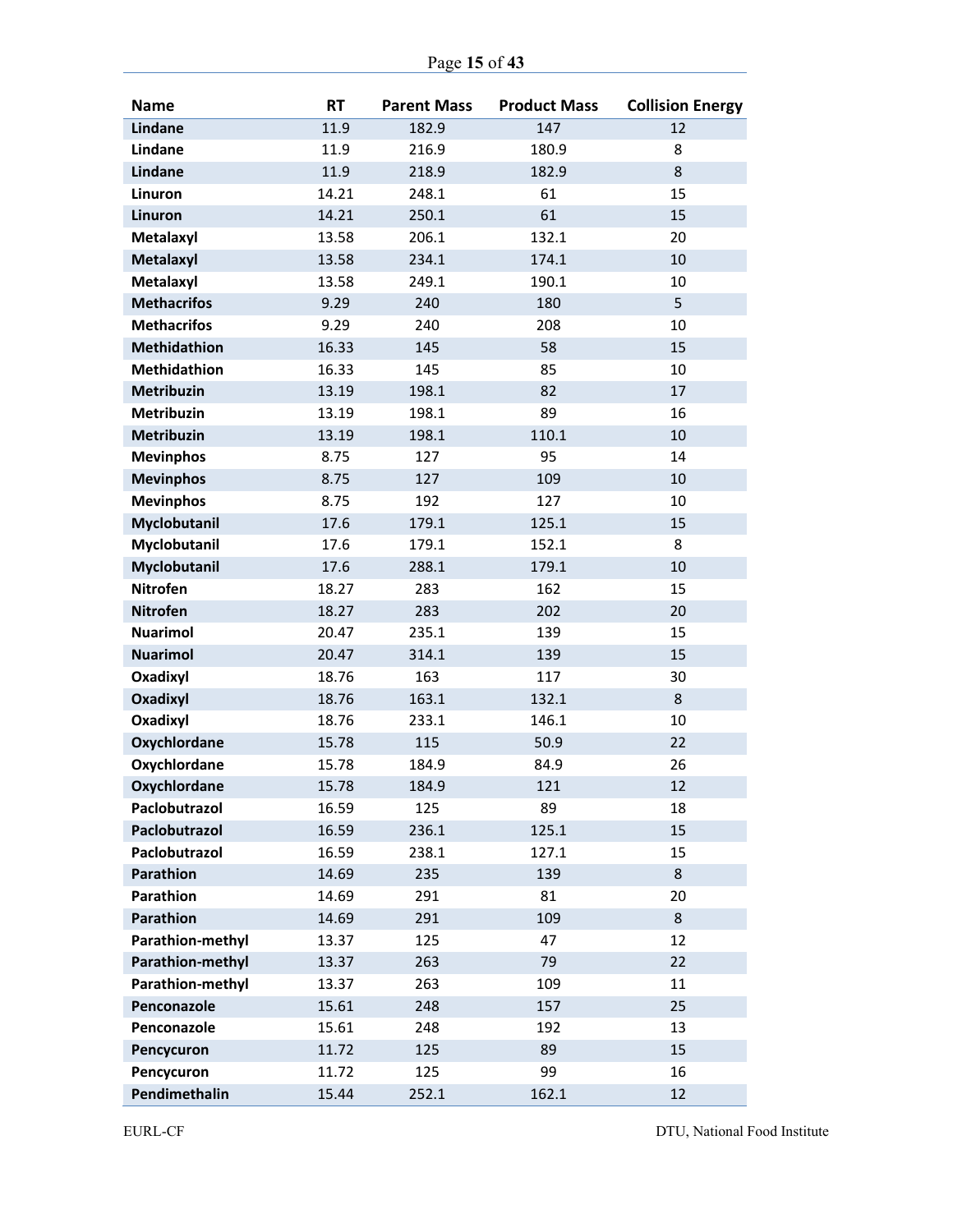| Page 16 of 43 |
|---------------|
|---------------|

| <b>Name</b>          | <b>RT</b> | <b>Parent Mass</b> | <b>Product Mass</b> | <b>Collision Energy</b> |
|----------------------|-----------|--------------------|---------------------|-------------------------|
| Pendimethalin        | 15.44     | 252.1              | 191.1               | 12                      |
| Pendimethalin        | 15.44     | 281.1              | 252.1               | 12                      |
| Permethrin(I+II)     | 25.1      | 183                | 153                 | 15                      |
| Permethrin(I+II)     | 25.1      | 183.1              | 165.1               | 12                      |
| Permethrin(I+II)     | 25.1      | 183.1              | 168.1               | 12                      |
| Phenthoate           | 15.88     | 121                | 77                  | 22                      |
| Phenthoate           | 15.88     | 246                | 121                 | 8                       |
| Phenthoate           | 15.88     | 274                | 121                 | 10                      |
| Phosalone            | 22.78     | 182                | 111                 | 15                      |
| Phosalone            | 22.78     | 367                | 182                 | 10                      |
| <b>Phosmet</b>       | 21.54     | 160                | 77                  | 20                      |
| Phosmet              | 21.54     | 160                | 133                 | 10                      |
| Pirimicarb           | 12.61     | 166.1              | 71                  | 25                      |
| <b>Pirimicarb</b>    | 12.61     | 166.1              | 96.1                | 10                      |
| Pirimicarb           | 12.61     | 238.1              | 166.1               | 15                      |
| Pirimicarb-desmethyl | 12.87     | 152.1              | 96.1                | 15                      |
| Pirimicarb-desmethyl | 12.87     | 224.1              | 152.1               | 10                      |
| Pirimiphos-ethyl     | 15.055    | 304.1              | 168.1               | 15                      |
| Pirimiphos-ethyl     | 15.055    | 318.1              | 166.1               | 13                      |
| Pirimiphos-ethyl     | 15.055    | 333                | 168                 | 15                      |
| Pirimiphos-methyl    | 13.98     | 290.1              | 125                 | 15                      |
| Pirimiphos-methyl    | 13.98     | 290.1              | 233.1               | 10                      |
| Pirimiphos-methyl    | 13.98     | 305.1              | 180                 | 15                      |
| <b>Prochloraz</b>    | 25.34     | 180.1              | 138.1               | 12                      |
| Prochloraz           | 25.34     | 308                | 266                 | 10                      |
| <b>Prochloraz</b>    | 25.34     | 310                | 268                 | 10                      |
| Procymidone          | 16.03     | 283                | 67                  | 15                      |
| Procymidone          | 16.03     | 283                | 96                  | 10                      |
| Procymidone          | 16.03     | 283                | 96.1                | 8                       |
| <b>Profenofos</b>    | 17.37     | 337                | 267                 | 20                      |
| <b>Profenofos</b>    | 17.37     | 339                | 269                 | 20                      |
| Propoxur             | 10.14     | 110                | 62.9                | 24                      |
| Propoxur             | 10.14     | 110                | 64.1                | 16                      |
| Propoxur             | 10.14     | 152.1              | 110                 | 8                       |
| Propyzamide          | 12        | 172.9              | 74                  | 38                      |
| Propyzamide          | 12        | 172.9              | 109                 | 26                      |
| Propyzamide          | 12        | 172.9              | 145                 | 14                      |
| <b>Prothiofos</b>    | 17.25     | 267                | 239                 | $10\,$                  |
| <b>Prothiofos</b>    | 17.25     | 309                | 239                 | 5                       |
| Pyrazophos           | 23.84     | 232                | 204                 | 10                      |
| Pyrazophos           | 23.84     | 265.1              | 210.1               | 10                      |
| Pyrazophos           | 23.84     | 373                | 232                 | 12                      |
| Pyridaben            | 25.26     | 147.1              | 117                 | 10                      |
| Pyridaben            | 25.26     | 147.1              | 132.1               | 15                      |
| Pyridaben            | 25.26     | 309.1              | 147.1               | 15                      |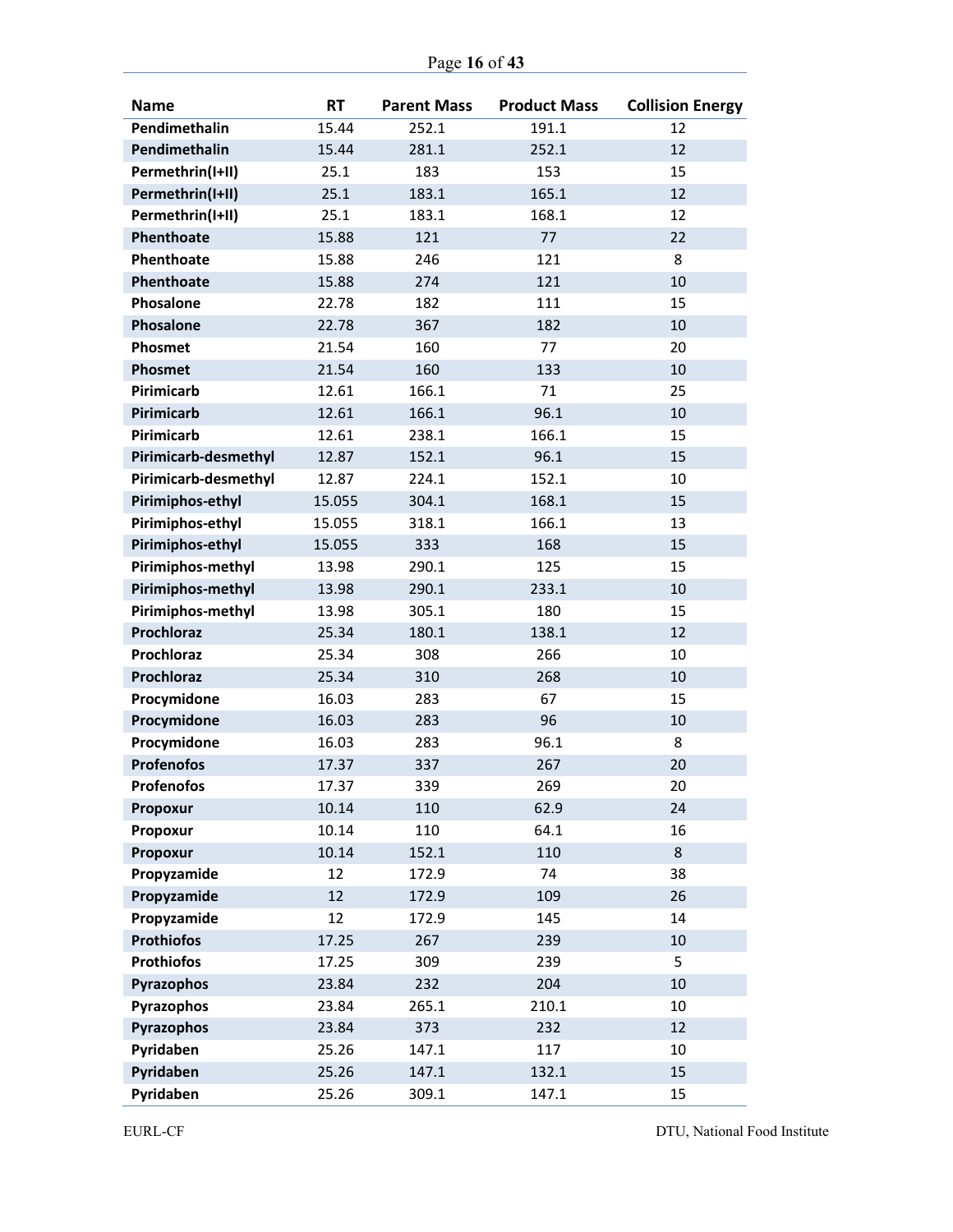|  |  | Page 17 of 43 |
|--|--|---------------|
|--|--|---------------|

| <b>Name</b>             | <b>RT</b> | <b>Parent Mass</b> | <b>Product Mass</b> | <b>Collision Energy</b> |
|-------------------------|-----------|--------------------|---------------------|-------------------------|
| Pyridaphenthion         | 21.32     | 340.1              | 199                 | 10                      |
| Pyridaphenthion         | 21.32     | 340.1              | 203                 | 25                      |
| Pyrimethanil            | 12.18     | 198.1              | 118.1               | 35                      |
| Pyrimethanil            | 12.18     | 199.1              | 198.1               | 10                      |
| Pyriproxyfen            | 23.14     | 136.1              | 78                  | 20                      |
| Pyriproxyfen            | 23.14     | 136.1              | 96                  | 10                      |
| Quinoxyfen              | 19.83     | 307                | 237.1               | 15                      |
| Quinoxyfen              | 19.83     | 307                | 272                 | 10                      |
| Quinoxyfen              | 19.83     | 309                | 237.1               | 15                      |
| <b>Simazine</b>         | 11.57     | 172.7              | 138                 | 6                       |
| <b>Simazine</b>         | 11.57     | 186                | 91                  | 8                       |
| <b>Simazine</b>         | 11.57     | 201.1              | 138.1               | 10                      |
| <b>Tebuconazole</b>     | 20.47     | 125                | 89                  | 16                      |
| <b>Tebuconazole</b>     | 20.47     | 250                | 125                 | 20                      |
| <b>Tebuconazole</b>     | 20.47     | 252.1              | 127.1               | 20                      |
| Tebufenpyrad            | 22.18     | 276.1              | 171.1               | 15                      |
| Tebufenpyrad            | 22.18     | 333.2              | 171                 | 20                      |
| Tebufenpyrad            | 22.18     | 333.2              | 276                 | 10                      |
| <b>Tecnazene</b>        | 10.2      | 214.8              | 143.6               | 20                      |
| Tecnazene               | 10.2      | 214.8              | 178.7               | 10                      |
| <b>Tecnazene</b>        | 10.2      | 214.8              | 179.9               | 15                      |
| <b>Tefluthrin</b>       | 12.32     | 177                | 127                 | 15                      |
| <b>Tefluthrin</b>       | 12.32     | 177                | 137                 | 15                      |
| <b>TEPP</b>             | 8.88      | 98.8               | 73                  | 15                      |
| <b>TEPP</b>             | 8.88      | 161.1              | 90.3                | 15                      |
| <b>TEPP</b>             | 8.88      | 161.1              | 98.9                | 20                      |
| <b>Terbufos</b>         | 11.93     | 231                | 157                 | 15                      |
| <b>Terbufos</b>         | 11.93     | 288                | 231                 | 5                       |
| <b>Tetraconazole</b>    | 14.75     | 336                | 204                 | 20                      |
| <b>Tetraconazole</b>    | 14.75     | 336                | 218                 | 20                      |
| <b>Tetradifon</b>       | 22.58     | 355.9              | 159                 | 15                      |
| <b>Tetradifon</b>       | 22.58     | 355.9              | 228.9               | 10                      |
| <b>Thiometon</b>        | 11.36     | 88                 | 45                  | 20                      |
| <b>Thiometon</b>        | 11.36     | 88                 | 60                  | 6                       |
| <b>Thiometon</b>        | 11.36     | 125                | 47                  | 14                      |
| <b>Tolclofos-methyl</b> | 13.42     | 265                | 220                 | 20                      |
| <b>Tolclofos-methyl</b> | 13.42     | 265                | 250                 | 15                      |
| <b>Tolclofos-methyl</b> | 13.42     | 267                | 252                 | 15                      |
| <b>Tolyfluanid</b>      | 15.7      | 137                | 65.1                | 28                      |
| <b>Tolyfluanid</b>      | 15.7      | 137                | 91.1                | 18                      |
| <b>Tolyfluanid</b>      | 15.7      | 238                | 137                 | 10                      |
| <b>TPP (I-IS)</b>       | 20.65     | 325.07             | 169.04              | 25                      |
| <b>TPP (I-IS)</b>       | 20.65     | 326.07             | 215.05              | 25                      |
| <b>TPP (I-IS)</b>       | 20.65     | 326.07             | 325.07              | 10                      |
| <b>Triadimefon</b>      | 14.78     | 208.1              | 127                 | 10                      |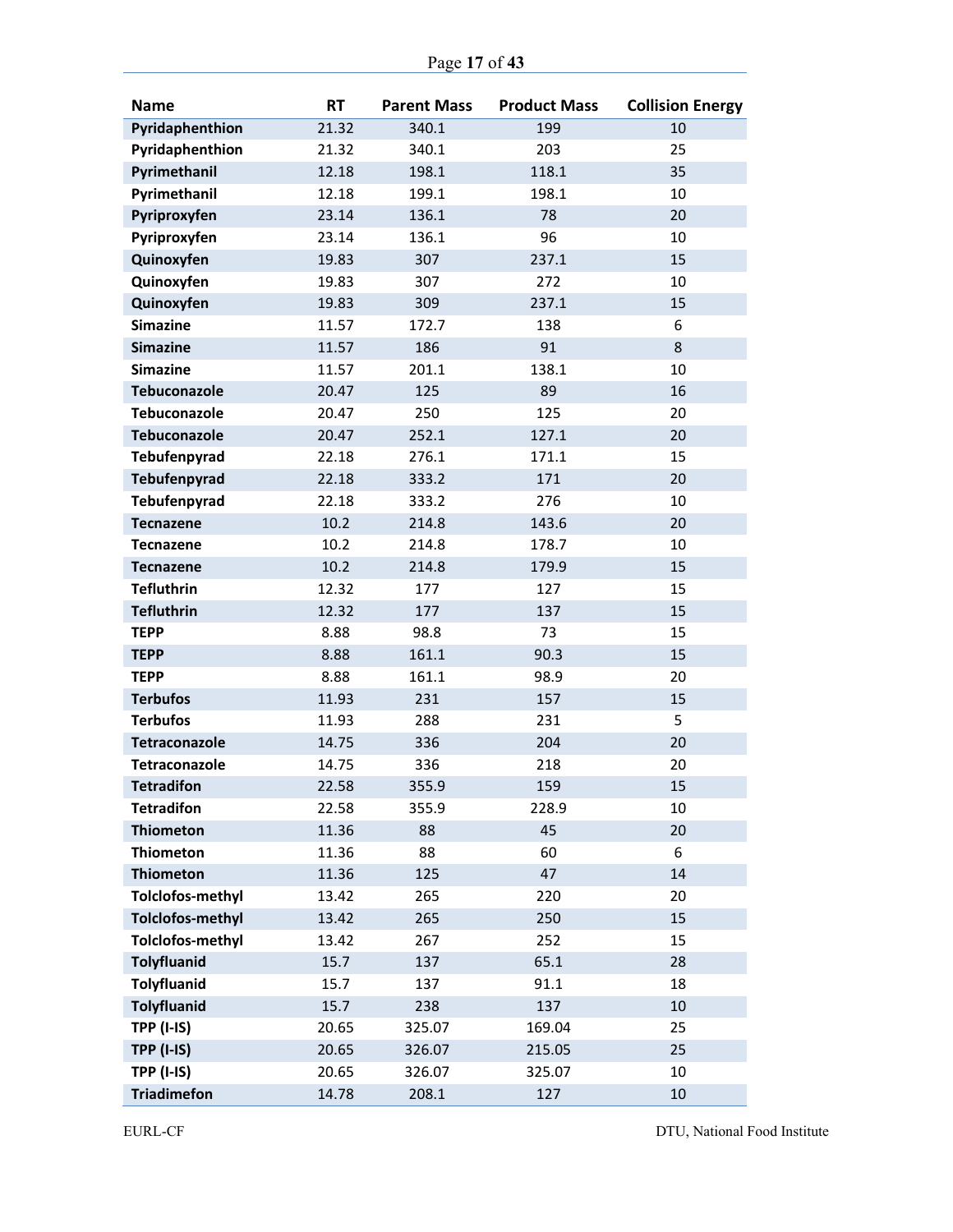| Page 18 of 43 |  |  |  |
|---------------|--|--|--|
|---------------|--|--|--|

| <b>Name</b>          | <b>RT</b> | <b>Parent Mass</b> | <b>Product Mass</b> | <b>Collision Energy</b> |
|----------------------|-----------|--------------------|---------------------|-------------------------|
| <b>Triadimefon</b>   | 14.78     | 208.1              | 181.1               | 10                      |
| <b>Triallate</b>     | 12.52     | 268                | 184                 | 22                      |
| <b>Triallate</b>     | 12.52     | 270                | 186                 | 22                      |
| <b>Triazophos</b>    | 19.31     | 161                | 106                 | 12                      |
| <b>Triazophos</b>    | 19.31     | 161                | 134                 | 8                       |
| <b>Triazophos</b>    | 19.31     | 257.1              | 162                 | 10                      |
| <b>Trichlorfon</b>   | 7.59      | 145                | 109                 | 10                      |
| <b>Trichlorfon</b>   | 7.59      | 185                | 93                  | 12                      |
| <b>Tricyclazole</b>  | 17.24     | 162                | 133.9               | 8                       |
| <b>Tricyclazole</b>  | 17.24     | 204.1              | 118                 | 5                       |
| <b>Tricyclazole</b>  | 17.24     | 231                | 189                 | 10                      |
| Trifloxystrobin      | 19.73     | 190.1              | 130                 | 10                      |
| Trifloxystrobin      | 19.73     | 222.1              | 130                 | 10                      |
| Trifloxystrobin      | 19.73     | 222.1              | 162.1               | 10                      |
| <b>Trifluralin</b>   | 10.63     | 264.1              | 160.1               | 15                      |
| <b>Trifluralin</b>   | 10.63     | 306.1              | 206                 | 15                      |
| <b>Trifluralin</b>   | 10.63     | 306.1              | 264.1               | 15                      |
| <b>Triticonazole</b> | 22.8      | 182                | 75.1                | 30                      |
| <b>Triticonazole</b> | 22.8      | 182                | 111                 | 15                      |
| <b>Triticonazole</b> | 22.8      | 235.1              | 182.1               | 10                      |
| Vinclozolin          | 13.31     | 212                | 145                 | 15                      |
| Vinclozolin          | 13.31     | 212                | 172                 | 15                      |
| Vinclozolin          | 13.31     | 285                | 212                 | 15                      |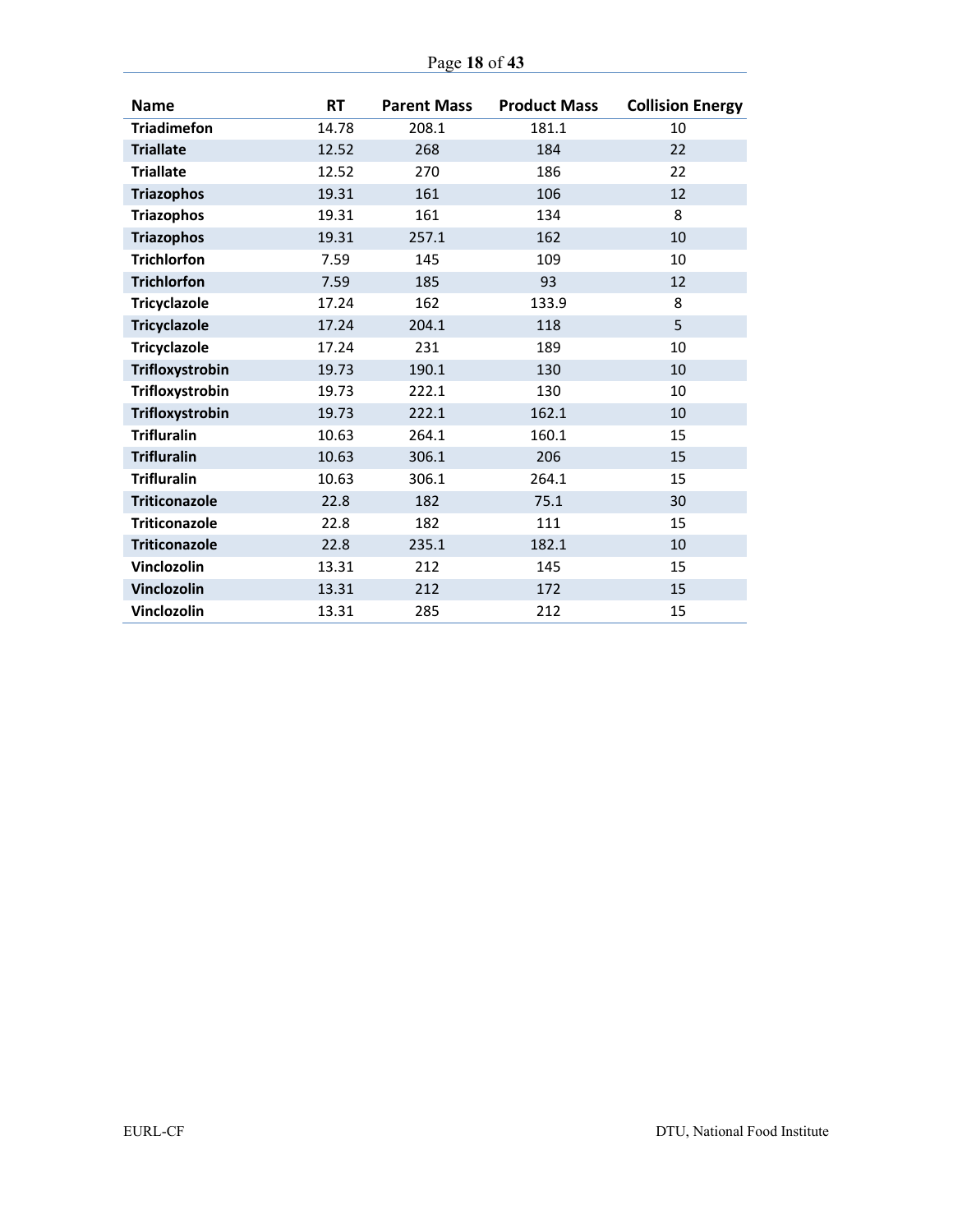|                      |           | <b>ESI mode</b> |                    |                        |                         |
|----------------------|-----------|-----------------|--------------------|------------------------|-------------------------|
| <b>Name</b>          | <b>RT</b> |                 | <b>Parent Mass</b> | Product<br><b>Mass</b> | <b>Collision Energy</b> |
| 3-hydroxycarbofuran  | 2.67      | Positive        | 238                | 163                    | 13                      |
| 3-hydroxycarbofuran  | 2.67      | Positive        | 238                | 181                    | 10                      |
| Acephate             | 1.78      | Positive        | 183.8              | 143                    | 12                      |
| Acetamiprid          | 2.68      | Positive        | 223                | 126                    | 17                      |
| Acetamiprid          | 2.68      | Positive        | 223                | 56                     | 10                      |
| <b>Aldicarb</b>      | 4.65      | Positive        | 212.8              | 116.1                  | 50                      |
| <b>Aldicarb</b>      | 4.65      | Positive        | 212.8              | 89.2                   | 13                      |
| Aldicarb-sulfone     | 1.96      | Positive        | 240.4              | 148.2                  | 13                      |
| Aldicarb-sulfone     | 1.96      | Positive        | 240.4              | 86.3                   | 21                      |
| Aldicarb-sulfoxide   | 1.90      | Positive        | 223.9              | 132                    | 10                      |
| Aldicarb-sulfoxide   | 1.90      | Positive        | 223.9              | 89.2                   | 21                      |
| Amitraz              | 2.02      | Positive        | 163                | 107                    | 26                      |
| <b>Amitraz</b>       | 2.02      | Positive        | 163                | 122                    | 17                      |
| <b>Atrazine</b>      | 4.57      | Positive        | 216                | 174                    | 15                      |
| <b>Atrazine</b>      | 4.57      | Positive        | 216                | 96                     | 20                      |
| <b>Atrazine</b>      | 4.57      | Positive        | 216                | 104                    | 25                      |
| Azinphos-ethyl       | 5.77      | Positive        | 346                | 233                    | 12                      |
| Azinphos-ethyl       | 5.77      | Positive        | 346                | 137                    | 22                      |
| Azinphos-methyl      | 4.88      | Positive        | 318                | 261                    | 6                       |
| Azinphos-methyl      | 4.88      | Positive        | 318                | 132                    | 11                      |
| Azoxystrobin         | 5.14      | Positive        | 404                | 372                    | 15                      |
| Azoxystrobin         | 5.14      | Positive        | 404                | 344                    | 21                      |
| Azoxystrobin         | 5.14      | Positive        | 404                | 328                    | 39                      |
| <b>Benfuracarb</b>   | 6.89      | Positive        | 411                | 252                    | 12                      |
| <b>Benfuracarb</b>   | 6.89      | Positive        | 411                | 162                    | 32                      |
| <b>Bifenthrin</b>    | 8.28      | Positive        | 440                | 181                    | 10                      |
| <b>Bifenthrin</b>    | 8.28      | Positive        | 440                | 166                    | 35                      |
| <b>Bitertanol</b>    | 6.49      | Positive        | 338                | 70                     | 5                       |
| <b>Bitertanol</b>    | 6.49      | Positive        | 338                | 99                     | 12                      |
| <b>Bitertanol</b>    | 6.49      | Positive        | 338                | 268                    | 9                       |
| <b>Bixafen</b>       | 6.18      | Positive        | 414                | 394                    | 15                      |
| <b>Bixafen</b>       | 6.18      | Positive        | 414                | 266                    | 25                      |
| <b>Bixafen</b>       | 6.18      | Positive        | 416                | 396                    | 15                      |
| <b>Boscalid</b>      | 5.41      | Positive        | 343                | 307                    | 13                      |
| <b>Boscalid</b>      | 5.41      | Positive        | 343                | 271                    | 24                      |
| <b>Bromoxynil</b>    | 4.43      | Negative        | 276                | 79                     | 21                      |
| <b>Bromoxynil</b>    | 4.43      | Negative        | 276                | 80.6                   | 25                      |
| <b>Bromoxynil</b>    | 4.43      | Negative        | 276                | 274.6                  | 6                       |
| <b>Bromuconazole</b> | 5.64      | Positive        | 377.9              | 159                    | 18                      |
| <b>Bromuconazole</b> | 5.64      | Positive        | 377.9              | 70                     | 9                       |
| <b>Bupirimate</b>    | 5.62      | Positive        | 317                | 166                    | 23                      |
| <b>Bupirimate</b>    | 5.62      | Positive        | 317                | 108                    | 25                      |
| <b>Buprofezin</b>    | 6.97      | Positive        | 306                | 116                    | 14                      |

## Page **19** of **43 Appendix 1b. MRM transitions for LC-MS/MS**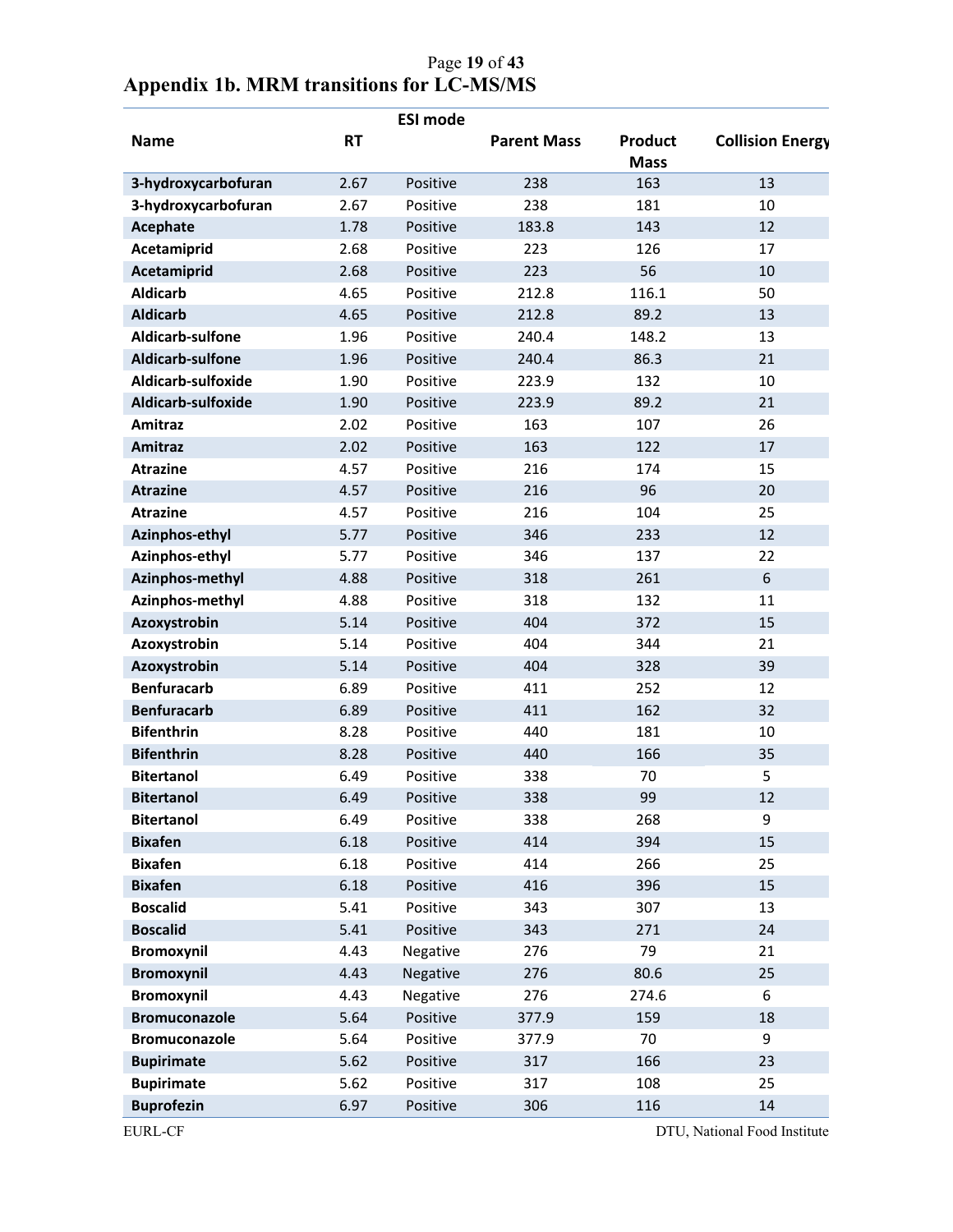|                                     | Page 20 of 43 |          |                    |                               |                         |  |  |
|-------------------------------------|---------------|----------|--------------------|-------------------------------|-------------------------|--|--|
| <b>ESI mode</b>                     |               |          |                    |                               |                         |  |  |
| <b>Name</b>                         | <b>RT</b>     |          | <b>Parent Mass</b> | <b>Product</b><br><b>Mass</b> | <b>Collision Energy</b> |  |  |
| <b>Buprofezin</b>                   | 6.97          | Positive | 306                | 201                           | 8                       |  |  |
| <b>Cadusafos</b>                    | 6.65          | Positive | 271                | 159                           | 12                      |  |  |
| <b>Cadusafos</b>                    | 6.65          | Positive | 271                | 131                           | 21                      |  |  |
| <b>Carbaryl</b>                     | 4.12          | Positive | 202                | 145                           | $\overline{7}$          |  |  |
| Carbaryl                            | 4.12          | Positive | 202                | 127                           | 27                      |  |  |
| Carbendazim                         | 2.00          | Positive | 192                | 160                           | 13                      |  |  |
| Carbendazim                         | 2.00          | Positive | 192                | 105                           | 32                      |  |  |
| Carbendazim                         | 2.00          | Positive | 192                | 132                           | 24                      |  |  |
| Carbofuran                          | 3.85          | Positive | 222                | 165                           | 10                      |  |  |
| Carbofuran                          | 3.85          | Positive | 222                | 123                           | 18                      |  |  |
| Carboxin                            | 4.09          | Positive | 236                | 143                           | 11                      |  |  |
| <b>Carboxin</b>                     | 4.09          | Positive | 236                | 87                            | 24                      |  |  |
| Carboxin                            | 4.09          | Positive | 236                | 93                            | 28                      |  |  |
| <b>Chlorpyrifos</b>                 | 7.30          | Positive | 351.7              | 200                           | 18                      |  |  |
| <b>Chlorpyrifos</b>                 | 7.30          | Positive | 349.7              | 198                           | 16                      |  |  |
| Clethodim                           | 6.86          | Positive | 360                | 166                           | 25                      |  |  |
| Clethodim                           | 6.86          | Positive | 360                | 164                           | 18                      |  |  |
| Clofentezine                        | 6.53          | Positive | 303                | 138                           | 12                      |  |  |
| Clofentezine                        | 6.53          | Positive | 303                | 102                           | 30                      |  |  |
| Clothianidin                        | 2.50          | Positive | 250                | 169                           | 13                      |  |  |
| Clothianidin                        | 2.50          | Positive | 250                | 132                           | 50                      |  |  |
| Cyazofamid                          | 5.93          | Positive | 325                | 108                           | 10                      |  |  |
| Cyazofamid                          | 5.93          | Positive | 325                | 261                           | $\overline{7}$          |  |  |
| Cypermethrin                        | 7.72          | Positive | 433                | 191                           | 14                      |  |  |
| Cypermethrin                        | 7.72          | Positive | 435                | 193                           | 14                      |  |  |
| Deltamethrin_cis                    | 7.75          | Positive | 523                | 281                           | 14                      |  |  |
| Deltamethrin_cis                    | 7.75          | Positive | 521                | 279                           | 14                      |  |  |
| Demeton-S-methyl                    | 3.88          | Positive | 231                | 89                            | 10                      |  |  |
| Demeton-S-methyl                    | 3.88          | Positive | 231                | 61                            | 25                      |  |  |
| Demeton-S-methylsulfone             | 2.12          | Positive | 263                | 169                           | 14                      |  |  |
| Demeton-S-methylsulfone             | 2.12          | Positive | 263                | 109                           | 24                      |  |  |
| Demeton-S-methylsulfone             | 2.12          | Positive | 263                | 121                           | 12                      |  |  |
| <b>Diazinon</b>                     | 6.31          | Positive | 305                | 169                           | 20                      |  |  |
| <b>Diazinon</b>                     | 6.31          | Positive | 305                | 97                            | 30                      |  |  |
| <b>Diazinon</b>                     | 6.31          | Positive | 305                | 153                           | 20                      |  |  |
| <b>Dichlofluanid</b>                | 5.82          | Positive | 333                | 123                           | 23                      |  |  |
| <b>Dichlofluanid</b>                | 5.82          | Positive | 333                | 224                           | $10\,$                  |  |  |
| <b>Dichlofluanid</b>                | 5.82          | Positive | 333                | 121                           | 5                       |  |  |
| Dichlorprop                         | 5.47          | Negative | 233                | 161                           | 10                      |  |  |
| <b>Dichlorprop</b>                  | 5.47          | Negative | 233                | 125                           | 26                      |  |  |
| <b>Dichlorvos</b>                   | 3.78          | Positive | 221                | 109                           | 16                      |  |  |
| <b>Dichlorvos</b><br>Difenoconazole | 3.78          | Positive | 238<br>406         | 221                           | 4<br>24                 |  |  |
|                                     | 6.71          | Positive |                    | 251                           |                         |  |  |
| Difenoconazole                      | 6.71          | Positive | 406                | 188                           | 42                      |  |  |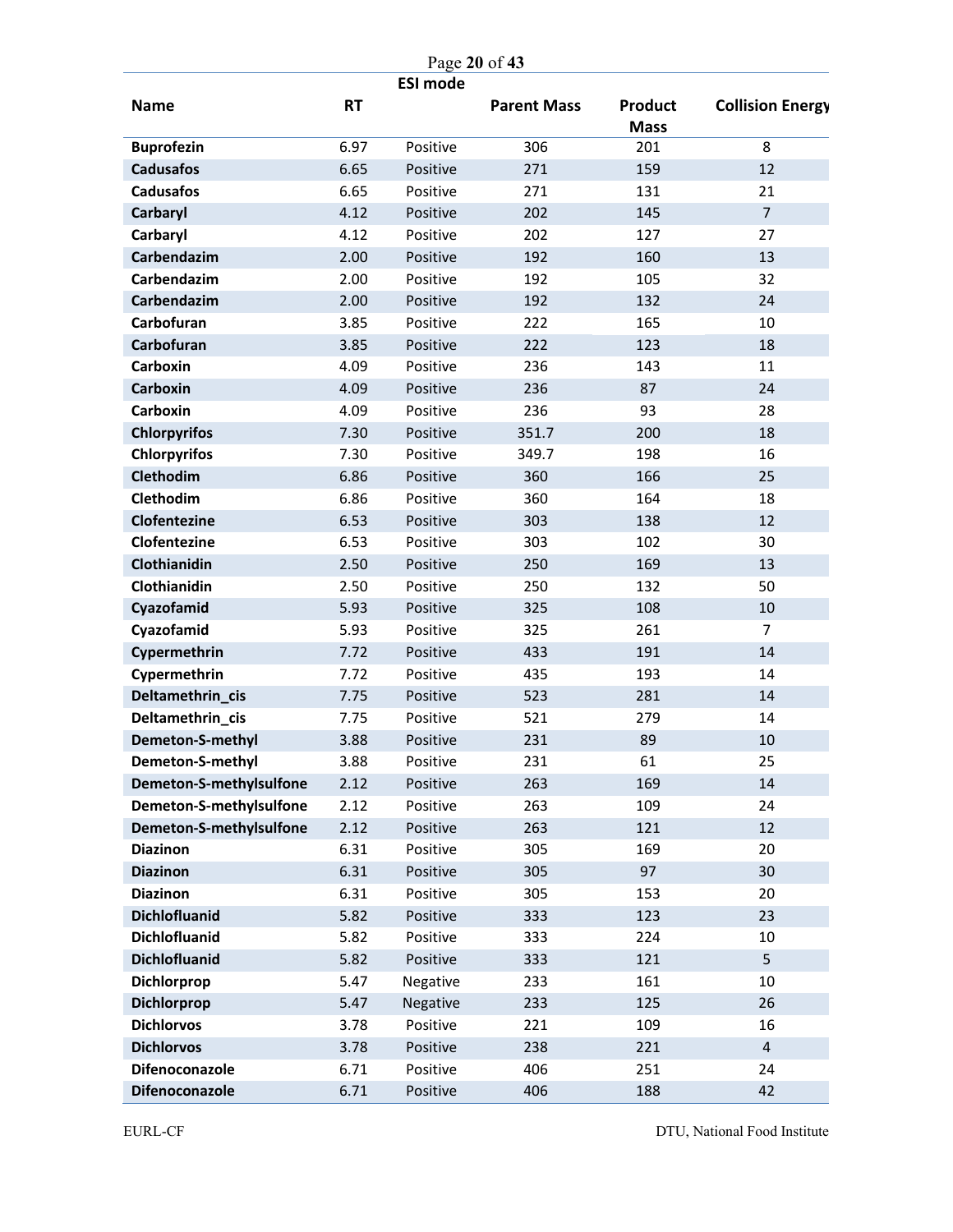|                             | Page 21 of 43 |                 |                    |                               |                         |  |
|-----------------------------|---------------|-----------------|--------------------|-------------------------------|-------------------------|--|
| <b>Name</b>                 | <b>RT</b>     | <b>ESI mode</b> | <b>Parent Mass</b> | <b>Product</b><br><b>Mass</b> | <b>Collision Energy</b> |  |
| <b>Difenoconazole</b>       | 6.71          | Positive        | 406                | 337                           | 14                      |  |
| Diflubenzuron               | 6.07          | Positive        | 311                | 158                           | 8                       |  |
| Diflubenzuron               | 6.07          | Positive        | 311                | 141                           | 25                      |  |
| <b>Dimethoate</b>           | 2.68          | Positive        | 230                | 199                           | 8                       |  |
| <b>Dimethoate</b>           | 2.68          | Positive        | 230                | 125                           | 19                      |  |
| <b>Dimethoate</b>           | 2.68          | Positive        | 230                | 171                           | 14                      |  |
| <b>Dinoterb</b>             | 6.44          | Negative        | 239                | 207                           | 23                      |  |
| <b>Dinoterb</b>             | 6.44          | Negative        | 239                | 136                           | 34                      |  |
| <b>Disulfoton</b>           | 6.55          | Positive        | 275                | 89                            | 6                       |  |
| <b>Disulfoton</b>           | 6.55          | Positive        | 275                | 61                            | 19                      |  |
| <b>Disulfoton sulfone</b>   | 4.48          | Positive        | 307                | 97                            | 26                      |  |
| <b>Disulfoton sulfone</b>   | 4.48          | Positive        | 307                | 125.5                         | 17                      |  |
| <b>Disulfoton sulfone</b>   | 4.48          | Positive        | 307                | 171                           | 17                      |  |
| <b>Disulfoton sulfoxide</b> | 4.38          | Positive        | 291                | 213                           | 8                       |  |
| <b>Disulfoton sulfoxide</b> | 4.38          | Positive        | 291                | 185                           | 12                      |  |
| <b>Disulfoton sulfoxide</b> | 4.38          | Positive        | 291                | 153                           | 12                      |  |
| <b>Ditalimphos</b>          | 5.70          | Positive        | 300                | 148                           | 16                      |  |
| <b>Ditalimphos</b>          | 5.70          | Positive        | 300                | 130                           | 30                      |  |
| <b>DMF</b>                  | 3.56          | Positive        | 150                | 106.8                         | 20                      |  |
| <b>DMF</b>                  | 3.56          | Positive        | 150                | 132.2                         | 35                      |  |
| <b>DMPF</b>                 | 2.04          | Positive        | 163                | 122                           | 15                      |  |
| <b>DMPF</b>                 | 2.04          | Positive        | 163                | 107                           | 25                      |  |
| <b>DMPF</b>                 | 2.04          | Positive        | 163                | 117                           | 21                      |  |
| <b>DMST</b>                 | 4.00          | Positive        | 215                | 106.1                         | 13                      |  |
| <b>DMST</b>                 | 4.00          | Positive        | 215                | 77                            | 43                      |  |
| <b>DMST</b>                 | 4.00          | Positive        | 215                | 151                           | 5                       |  |
| <b>DNOC</b>                 | 4.37          | Negative        | 196.9              | 137                           | 17                      |  |
| <b>DNOC</b>                 | 4.37          | Negative        | 196.9              | 109.1                         | 10                      |  |
| Epoxiconazole               | 5.86          | Positive        | 330                | 121                           | 18                      |  |
| Epoxiconazole               | 5.86          | Positive        | 330                | 101                           | 30                      |  |
| Ethiofencarb                | 4.25          | Positive        | 226                | 107                           | 11                      |  |
| <b>Ethiofencarb</b>         | 4.25          | Positive        | 226                | 165                           | 6                       |  |
| <b>Ethion</b>               | 7.20          | Positive        | 385                | 199                           | $10\,$                  |  |
| <b>Ethion</b>               | 7.20          | Positive        | 402                | 199                           | 15                      |  |
| <b>Ethoprophos</b>          | 5.84          | Positive        | 243.2              | 97                            | 23                      |  |
| <b>Ethoprophos</b>          | 5.84          | Positive        | 243.2              | 131                           | 31                      |  |
| <b>Etofenprox</b>           | 8.20          | Positive        | 394                | 177                           | 14                      |  |
| <b>Etofenprox</b>           | 8.20          | Positive        | 394                | 135                           | 23                      |  |
| <b>Etofenprox</b>           | 8.20          | Positive        | 394                | 359                           | 11                      |  |
| Fenamiphos                  | 6.02          | Positive        | 304                | 216.9                         | 21                      |  |
| Fenamiphos                  | 6.02          | Positive        | 304                | 201.7                         | 35                      |  |
| Fenamiphos-sulfone          | 4.02          | Positive        | 336                | 188                           | 31                      |  |
| Fenamiphos-sulfone          | 4.02          | Positive        | 336                | 266                           | 50                      |  |
| Fenamiphos-sulfoxide        | 3.88          | Positive        | 337.2              | 320.1                         | 5                       |  |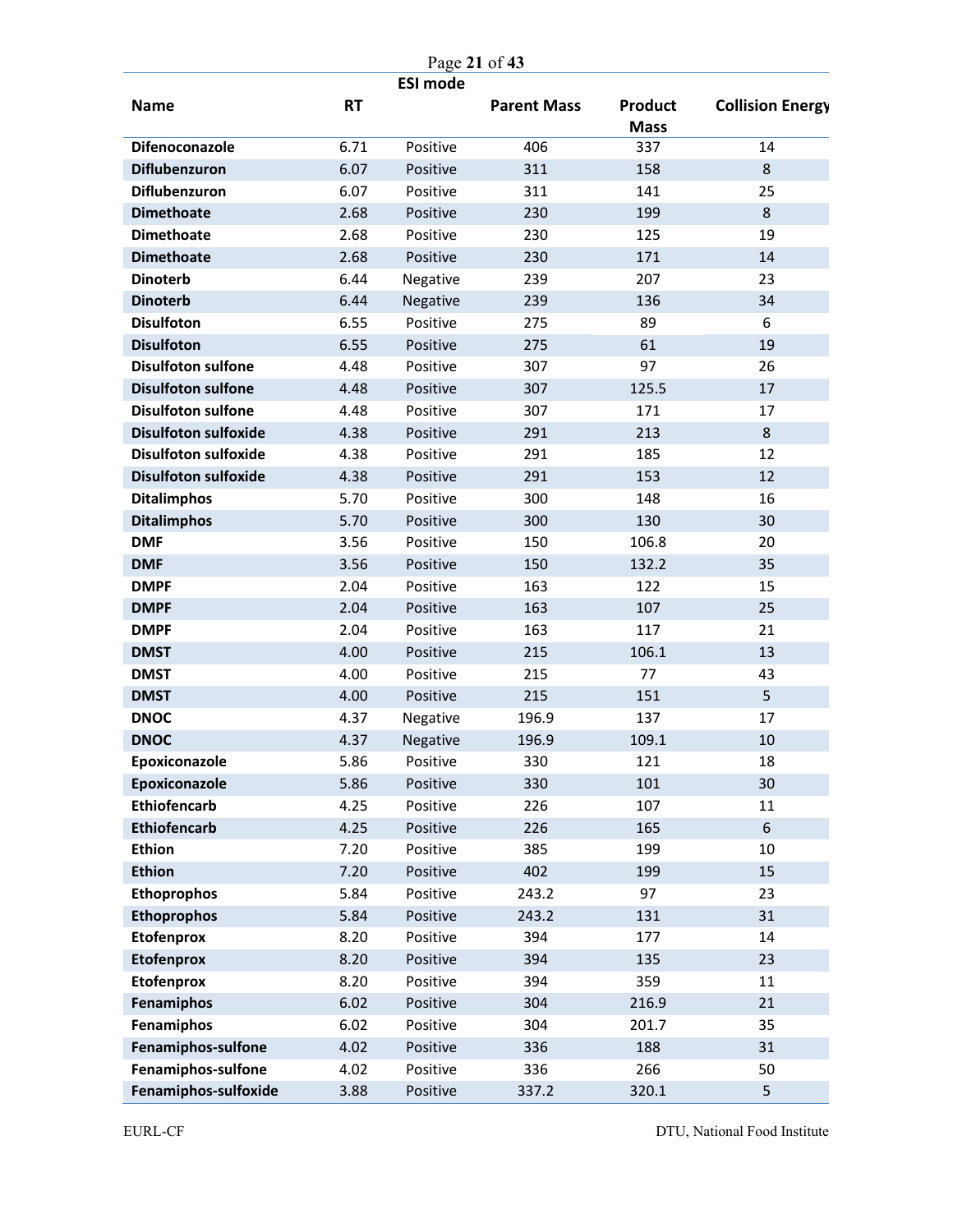|                            |           |                 | Page 22 of 43      |                        |                         |
|----------------------------|-----------|-----------------|--------------------|------------------------|-------------------------|
| <b>Name</b>                | <b>RT</b> | <b>ESI mode</b> | <b>Parent Mass</b> | Product<br><b>Mass</b> | <b>Collision Energy</b> |
| Fenamiphos-sulfoxide       | 3.88      | Positive        | 337.2              | 171.1                  | 20                      |
| Fenazaquin                 | 7.78      | Positive        | 307                | 161.1                  | 14                      |
| Fenazaquin                 | 7.78      | Positive        | 307                | 57.4                   | 20                      |
| Fenazaquin                 | 7.78      | Positive        | 307                | 147.1                  | 17                      |
| Fenbuconazole              | 5.99      | Positive        | 337                | 125                    | 25                      |
| Fenbuconazole              | 5.99      | Positive        | 337                | 70.2                   | 16                      |
| Fenhexamid                 | 5.83      | Positive        | 302                | 302                    | 9                       |
| Fenhexamid                 | 5.83      | Positive        | 302                | 97                     | 19                      |
| Fenoxycarb                 | 6.11      | Positive        | 302                | 116                    | 8                       |
| Fenoxycarb                 | 6.11      | Positive        | 302                | 88                     | 14                      |
| Fenoxycarb                 | 6.11      | Positive        | 302                | 256                    | 12                      |
| Fenpropidin                | 4.25      | Positive        | 274                | 147                    | 24                      |
| Fenpropidin                | 4.25      | Positive        | 274                | 117                    | 31                      |
| <b>Fensulfothion</b>       | 4.66      | Positive        | 309                | 281.3                  | 10                      |
| Fensulfothion              | 4.66      | Positive        | 309                | 157                    | 27                      |
| Fensulfothion              | 4.66      | Positive        | 309                | 173                    | 27                      |
| <b>Fenthion</b>            | 6.23      | Positive        | 279                | 169                    | 16                      |
| <b>Fenthion</b>            | 6.23      | Positive        | 279                | 105                    | 21                      |
| <b>Fenthion</b>            | 6.23      | Positive        | 279                | 247                    | 11                      |
| Fenthion-oxon              | 4.94      | Positive        | 263                | 216                    | 20                      |
| Fenthion-oxon              | 4.94      | Positive        | 263                | 231                    | 30                      |
| Fenthion-oxon-sulfone      | 2.75      | Positive        | 295                | 217                    | 20                      |
| Fenthion-oxon-sulfone      | 2.75      | Positive        | 295                | 104.1                  | 33                      |
| Fenthion-oxon-sulfoxide    | 2.63      | Positive        | 279.1              | 264                    | 15                      |
| Fenthion-oxon-sulfoxide    | 2.63      | Positive        | 279.1              | 104                    | 20                      |
| <b>Fenthion-sulfone</b>    | 4.25      | Positive        | 328                | 311                    | $\overline{7}$          |
| <b>Fenthion-sulfone</b>    | 4.25      | Positive        | 328                | 125.1                  | 22                      |
| <b>Fenthion-sulfone</b>    | 4.25      | Positive        | 328                | 279                    | 22                      |
| Fenthion-sulfoxide         | 4.05      | Positive        | 295                | 280                    | 17                      |
| Fenthion-sulfoxide         | 4.05      | Positive        | 295                | 109.2                  | 26                      |
| Fenthion-sulfoxide         | 4.05      | Positive        | 295                | 125                    | 30                      |
| <b>Fipronil</b>            | 6.09      | Negative        | 435.2              | 330.2                  | 13                      |
| <b>Fipronil</b>            | 6.09      | Negative        | 435.2              | 250.1                  | 42                      |
| <b>Fipronil-desulfinyl</b> | 6.01      | Negative        | 387                | 351                    | $10\,$                  |
| Fipronil-desulfinyl        | 6.01      | Negative        | 389                | 353                    | 15                      |
| <b>Fipronil-desulfinyl</b> | 6.01      | Negative        | 387                | 282                    | 35                      |
| <b>Fipronil-sulfide</b>    | 6.23      | Negative        | 419                | 383                    | 10                      |
| <b>Fipronil-sulfide</b>    | 6.23      | Negative        | 419                | 262                    | 30                      |
| Fipronil-sulfide           | 6.23      | Negative        | 421                | 385                    | 10                      |
| <b>Fipronil-sulfone</b>    | 6.38      | Negative        | 451                | 415                    | 15                      |
| <b>Fipronil-sulfone</b>    | 6.38      | Negative        | 451                | 282                    | 25                      |
| <b>Fipronil-sulfone</b>    | 6.38      | Negative        | 453                | 417                    | 15                      |
| Fluazifop-p-butyl          | 7.00      | Positive        | 384                | 282                    | 18                      |
| Fluazifop-p-butyl          | 7.00      | Positive        | 384                | 254                    | 18                      |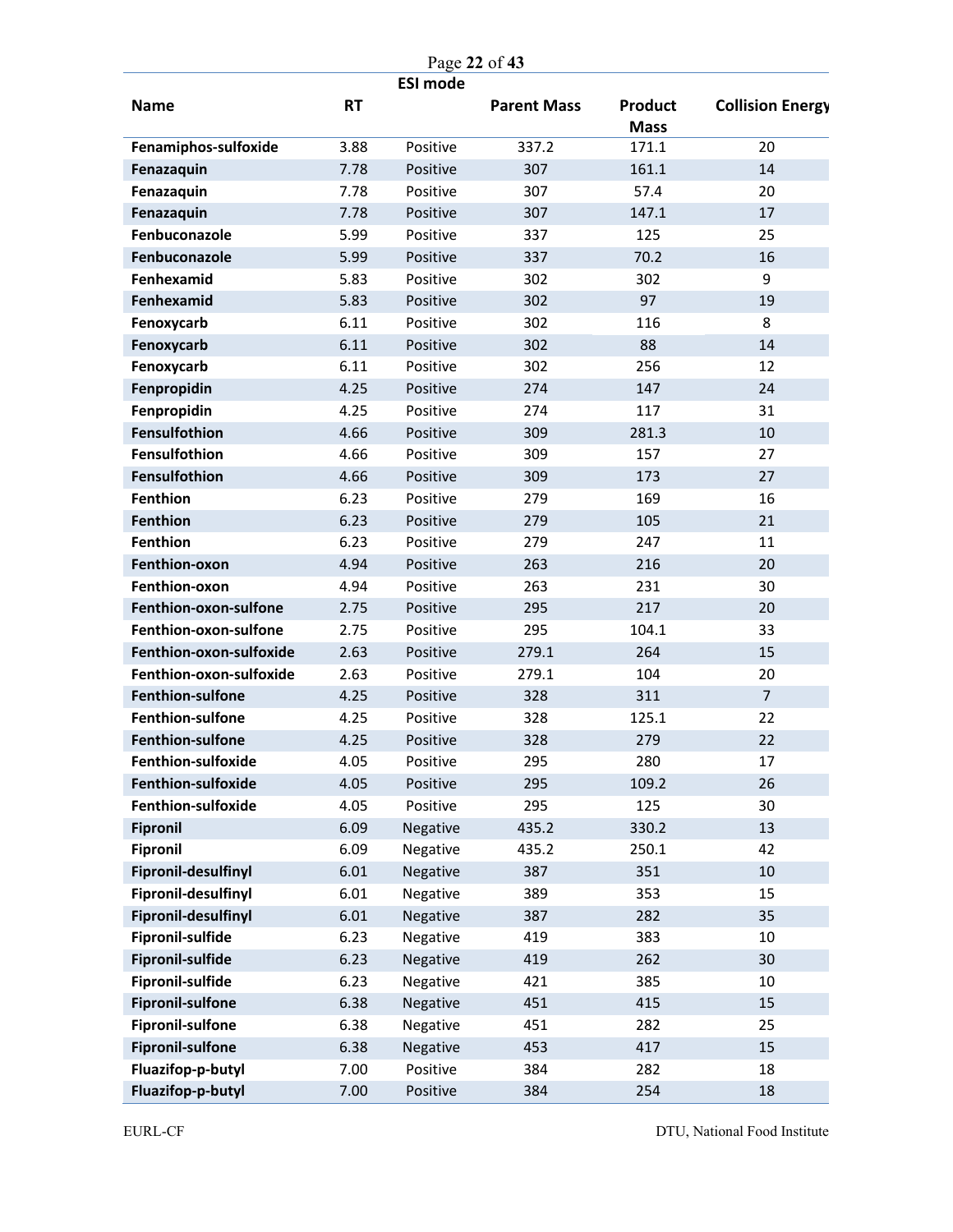|                                |           | Page 23 of 43   |                    |                        |                         |
|--------------------------------|-----------|-----------------|--------------------|------------------------|-------------------------|
| <b>Name</b>                    | <b>RT</b> | <b>ESI mode</b> | <b>Parent Mass</b> | Product<br><b>Mass</b> | <b>Collision Energy</b> |
| Fluazifop-p-butyl              | 7.00      | Positive        | 384                | 328                    | 14                      |
| Fluoxastrobin                  | 5.77      | Positive        | 459.2              | 427.1                  | 17                      |
| <b>Fluoxastrobin</b>           | 5.77      | Positive        | 459.2              | 188                    | 45                      |
| Fluquinconazole                | 5.72      | Positive        | 376                | 307                    | 22                      |
| Fluquinconazole                | 5.72      | Positive        | 376                | 349                    | 18                      |
| <b>Flusilazole</b>             | 6.05      | Positive        | 316                | 247                    | 17                      |
| <b>Flusilazole</b>             | 6.05      | Positive        | 316                | 165                    | 24                      |
| <b>Fosthiazate</b>             | 4.31      | Positive        | 284.4              | 104.1                  | 25                      |
| <b>Fosthiazate</b>             | 4.31      | Positive        | 284.4              | 228.2                  | 30                      |
| <b>Heptenophos</b>             | 4.80      | Positive        | 251                | 127.1                  | 14                      |
| Heptenophos                    | 4.80      | Positive        | 251                | 125                    | 12                      |
| Hexaconazole                   | 6.49      | Positive        | 314                | 70                     | 13                      |
| Hexaconazole                   | 6.49      | Positive        | 314                | 159.7                  | 25                      |
| Hexythiazox                    | 7.34      | Positive        | 353                | 228                    | 15                      |
| Hexythiazox                    | 7.34      | Positive        | 353                | 168                    | 24                      |
| <b>Imazalil</b>                | 3.82      | Positive        | 297                | 159                    | 17                      |
| Imazalil                       | 3.82      | Positive        | 297                | 201                    | 13                      |
| Imidacloprid                   | 2.45      | Positive        | 256                | 209                    | 14                      |
| Imidacloprid                   | 2.45      | Positive        | 256                | 175                    | 17                      |
| <b>Indoxacarb</b>              | 6.75      | Positive        | 528                | 293                    | 12                      |
| Indoxacarb                     | 6.75      | Positive        | 528                | 150                    | 24                      |
| <b>Indoxacarb</b>              | 6.75      | Positive        | 528                | 203                    | 33                      |
| Iodosulfuron-methyl-<br>sodium | 4.95      | Positive        | 530.1              | 163.1                  | 13                      |
| Iodosulfuron-methyl-<br>sodium | 4.95      | Positive        | 530.1              | 390                    | 21                      |
| Iprodione                      | 6.05      | Positive        | 330                | 245                    | 12                      |
| Iprodione                      | 6.05      | Positive        | 332                | 247                    | 16                      |
| Iprovalicarb                   | 5.72      | Positive        | 321                | 119                    | 14                      |
| Iprovalicarb                   | 5.72      | Positive        | 321                | 203                    | $\overline{7}$          |
| Isoprothiolane                 | 5.47      | Positive        | 291                | 231                    | 10                      |
| Isoprothiolane                 | 5.47      | Positive        | 291                | 189                    | 20                      |
| Isoproturon                    | 4.66      | Positive        | 207                | 72                     | 12                      |
| Isoproturon                    | 4.66      | Positive        | 207                | 165                    | 12                      |
| Linuron                        | 5.21      | Positive        | 249                | 160                    | 16                      |
| Linuron                        | 5.21      | Positive        | 249                | 182                    | 14                      |
| Lufenuron                      | 7.20      | Negative        | 511                | 158.1                  | 10                      |
| Lufenuron                      | 7.20      | Negative        | 511                | 141                    | 30                      |
| Malaoxon                       | 3.90      | Positive        | 315                | 127                    | 10                      |
| <b>Malaoxon</b>                | 3.90      | Positive        | 315                | 99                     | 20                      |
| <b>Malathion</b>               | 5.44      | Positive        | 331                | 127                    | 10                      |
| <b>Malathion</b>               | 5.44      | Positive        | 331                | 99                     | 18                      |
| Mecarbam                       | 5.79      | Positive        | 330                | 227                    | 8                       |
| <b>Mecarbam</b>                | 5.79      | Positive        | 330                | 97                     | 45                      |
| Mecarbam                       | 5.79      | Positive        | 330                | 199                    | 14                      |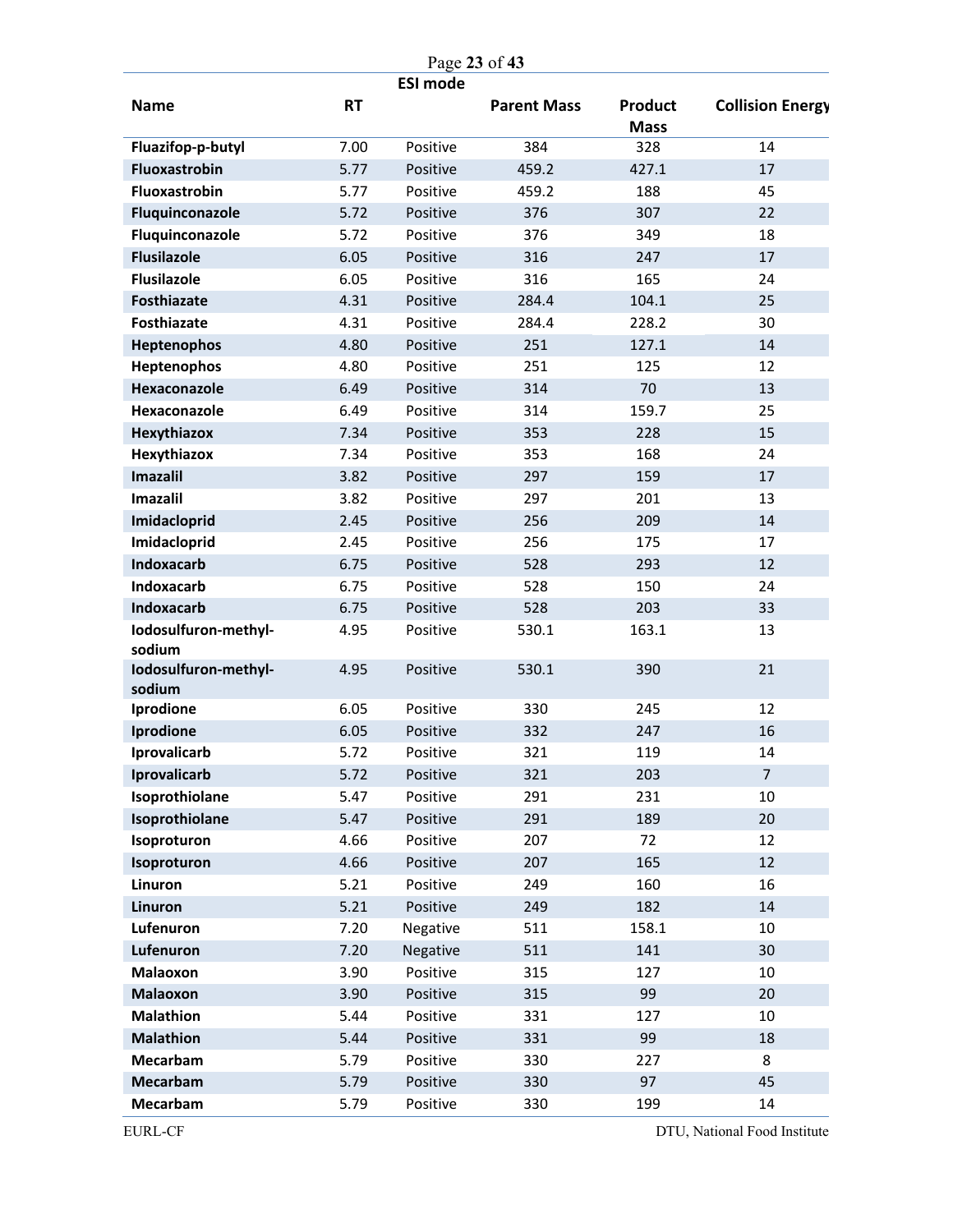| Page 24 of 43             |           |                 |                    |                        |                         |
|---------------------------|-----------|-----------------|--------------------|------------------------|-------------------------|
| <b>Name</b>               | <b>RT</b> | <b>ESI mode</b> | <b>Parent Mass</b> | Product<br><b>Mass</b> | <b>Collision Energy</b> |
| <b>Mepanipyrim</b>        | 5.67      | Positive        | 224                | 106                    | 20                      |
| Mepanipyrim               | 5.67      | Positive        | 224                | 77                     | 49                      |
| <b>Metaflumizone</b>      | 7.15      | Negative        | 505.1              | 302.1                  | 25                      |
| <b>Metaflumizone</b>      | 7.15      | Negative        | 505.1              | 328                    | 15                      |
| Metalaxyl                 | 4.67      | Positive        | 280                | 192                    | 17                      |
| Metalaxyl                 | 4.67      | Positive        | 280                | 220                    | 13                      |
| Metconazole               | 6.50      | Positive        | 320                | 70                     | 15                      |
| Metconazole               | 6.50      | Positive        | 320                | 125                    | 33                      |
| <b>Methamidophos</b>      | 1.66      | Positive        | 142                | 94                     | 12                      |
| <b>Methamidophos</b>      | 1.66      | Positive        | 142                | 125                    | 12                      |
| <b>Methiocarb</b>         | 5.28      | Positive        | 243.4              | 121.2                  | 30                      |
| <b>Methiocarb</b>         | 5.28      | Positive        | 243.4              | 169.3                  | 13                      |
| <b>Methiocarb-sulfone</b> | 2.76      | Positive        | 275                | 122                    | 15                      |
| <b>Methiocarb-sulfone</b> | 2.76      | Positive        | 275                | 107                    | 34                      |
| <b>Methiocarb-sulfone</b> | 2.76      | Positive        | 275                | 201                    | $\overline{7}$          |
| Methiocarb-sulfoxide      | 2.51      | Positive        | 242                | 185                    | 20                      |
| Methiocarb-sulfoxide      | 2.51      | Positive        | 242                | 122                    | 23                      |
| <b>Methomyl</b>           | 2.11      | Positive        | 163                | 106                    | 10                      |
| <b>Methomyl</b>           | 2.11      | Positive        | 163                | 88                     | 8                       |
| Methoxyfenozide           | 5.50      | Positive        | 369                | 149                    | 12                      |
| Methoxyfenozide           | 5.50      | Positive        | 369                | 313                    | 5                       |
| Metsulfuron-methyl        | 3.80      | Positive        | 382                | 167                    | 14                      |
| Metsulfuron-methyl        | 3.80      | Positive        | 382                | 199                    | 27                      |
| <b>Mevinphos</b>          | 2.63      | Positive        | 225                | 127                    | 13                      |
| <b>Mevinphos</b>          | 2.63      | Positive        | 225                | 193                    | 6                       |
| Monocrotophos             | 2.65      | Positive        | 224                | 127                    | 13                      |
| Monocrotophos             | 2.65      | Positive        | 224                | 193                    | 8                       |
| Monolinuron               | 4.24      | Positive        | 215                | 126                    | 17                      |
| Monolinuron               | 4.24      | Positive        | 215                | 148                    | 13                      |
| <b>Ofurace</b>            | 3.87      | Positive        | 282                | 160                    | 22                      |
| <b>Ofurace</b>            | 3.87      | Positive        | 282                | 236                    | 14                      |
| <b>Omethoate</b>          | 1.84      | Positive        | 214                | 183                    | $10\,$                  |
| <b>Omethoate</b>          | 1.84      | Positive        | 214                | 125                    | 20                      |
| Omethoate                 | 1.84      | Positive        | 214                | 155                    | 15                      |
| Oxamyl                    | 2.00      | Positive        | 237                | 72                     | $10\,$                  |
| Oxamyl                    | 2.00      | Positive        | 237                | 90                     | 7                       |
| Oxycarboxin               | 2.93      | Positive        | 268                | 175                    | 13                      |
| Oxycarboxin               | 2.93      | Positive        | 268                | 147                    | 24                      |
| Oxydemeton-methyl         | 2.03      | Positive        | 247                | 169                    | 12                      |
| Oxydemeton-methyl         | 2.03      | Positive        | 247                | 109                    | 26                      |
| Paraoxon-methyl           | 3.39      | Positive        | 265                | 202                    | 35                      |
| Paraoxon-methyl           | 3.39      | Positive        | 265                | 127                    | 40                      |
| Penconazole               | 6.27      | Positive        | 284                | 159                    | 28                      |
| Penconazole               | 6.27      | Positive        | 284                | 173                    | 17                      |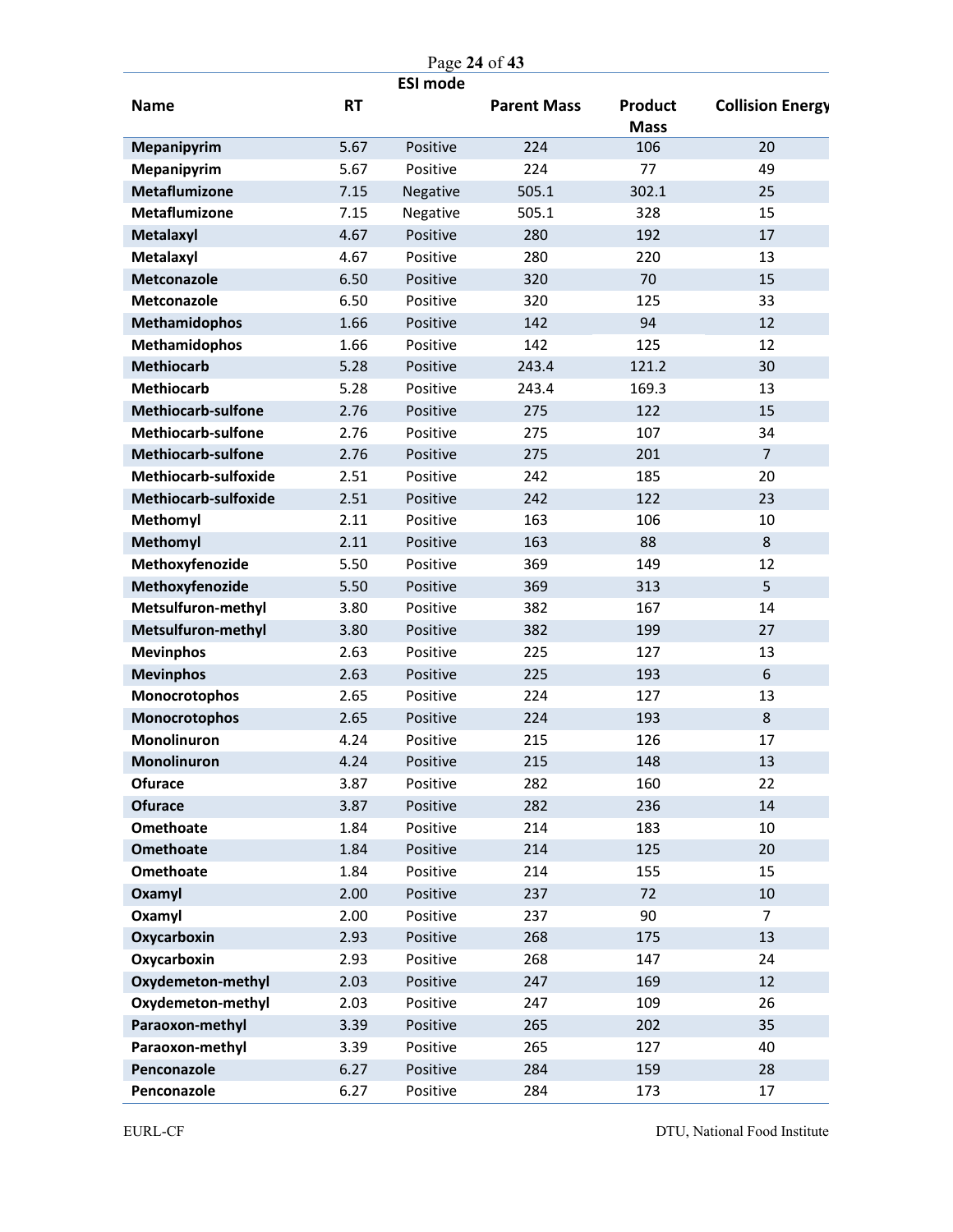| Page 25 of 43           |           |                 |                    |                               |                         |
|-------------------------|-----------|-----------------|--------------------|-------------------------------|-------------------------|
| <b>Name</b>             | <b>RT</b> | <b>ESI mode</b> | <b>Parent Mass</b> | <b>Product</b><br><b>Mass</b> | <b>Collision Energy</b> |
| Pencycuron              | 6.64      | Positive        | 329                | 125                           | 20                      |
| Pencycuron              | 6.64      | Positive        | 329                | 218                           | 14                      |
| Pendimethalin           | 7.36      | Positive        | 282.1              | 212                           | 10                      |
| Pendimethalin           | 7.36      | Positive        | 282.1              | 194                           | 10                      |
| Phosmet                 | 4.96      | Positive        | 335                | 160                           | 17                      |
| Phosmet                 | 4.96      | Positive        | 335                | 133                           | 36                      |
| Phosmet-oxon            | 3.91      | Positive        | 302                | 160                           | 21                      |
| Phosmet-oxon            | 3.91      | Positive        | 302                | 133                           | 31                      |
| Phosphamidon            | 3.49      | Positive        | 300                | 127                           | 22                      |
| Phosphamidon            | 3.49      | Positive        | 300                | 174.1                         | 13                      |
| Phosphamidon            | 3.49      | Positive        | 300                | 227                           | 12                      |
| Phoxim                  | 6.43      | Positive        | 299                | 129                           | 9                       |
| Phoxim                  | 6.43      | Positive        | 299                | 153                           | 6                       |
| Pirimicarb              | 3.10      | Positive        | 239                | 72.1                          | 16                      |
| Pirimicarb              | 3.10      | Positive        | 239                | 182.3                         | 25                      |
| Pirimiphos-methyl       | 6.41      | Positive        | 306                | 164                           | 20                      |
| Pirimiphos-methyl       | 6.41      | Positive        | 306                | 108                           | 20                      |
| Prochloraz              | 6.33      | Positive        | 376                | 308                           | 11                      |
| Prochloraz              | 6.33      | Positive        | 376                | 266                           | 17                      |
| Propamocarb             | 1.78      | Positive        | 189                | 102                           | 13                      |
| Propamocarb             | 1.78      | Positive        | 189                | 74                            | 23                      |
| Propamocarb             | 1.78      | Positive        | 189                | 144                           | 8                       |
| Propargite              | 7.46      | Positive        | 368                | 231                           | 10                      |
| Propargite              | 7.46      | Positive        | 368                | 175                           | 15                      |
| Propiconazole           | 6.37      | Positive        | 342                | 159                           | 20                      |
| Propiconazole           | 6.37      | Positive        | 342                | 69                            | 20                      |
| Propoxur                | 3.80      | Positive        | 210.3              | 111.2                         | 13                      |
| Propoxur                | 3.80      | Positive        | 210.3              | 168.3                         | 30                      |
| Propyzamide             | 5.48      | Positive        | 256                | 190                           | 13                      |
| Propyzamide             | 5.48      | Positive        | 256                | 145                           | 35                      |
| Propyzamide             | 5.48      | Positive        | 256                | 173                           | 21                      |
| Prosulfocarb            | 6.88      | Positive        | 252                | 91                            | 20                      |
| Prosulfocarb            | 6.88      | Positive        | 252                | 128                           | $10\,$                  |
| Prosulfuron             | 5.27      | Positive        | 420.3              | 141.1                         | 15                      |
| Prosulfuron             | 5.27      | Positive        | 420.3              | 167                           | 15                      |
| Prothioconazole-desthio | 5.92      | Positive        | 312                | 125                           | 25                      |
| Prothioconazole-desthio | 5.92      | Positive        | 312                | 70                            | 18                      |
| Pymetrozine             | 1.69      | Positive        | 218                | 105                           | 15                      |
| Pymetrozine             | 1.69      | Positive        | 218                | 79                            | 20                      |
| Pyraclostrobin          | 6.45      | Positive        | 388                | 163                           | 19                      |
| Pyraclostrobin          | 6.45      | Positive        | 388                | 194                           | $\bf 8$                 |
| Pyridate                | 8.05      | Positive        | 379                | 207                           | 17                      |
| Pyridate                | 8.05      | Positive        | 379                | 351                           | 9                       |
| Pyrimethanil            | 4.71      | Positive        | 200                | 107                           | 20                      |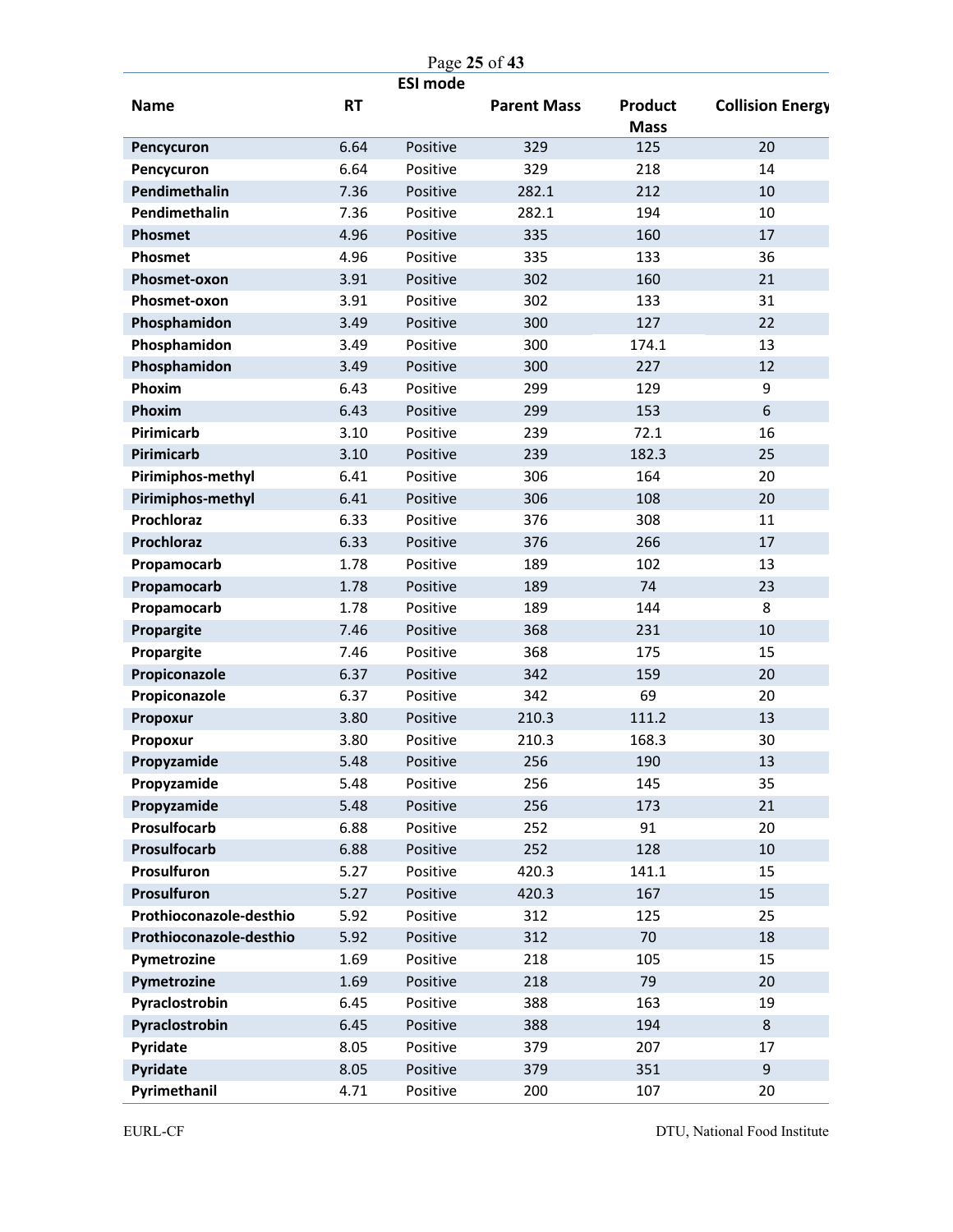|                                      |              |                      | Page 26 of 43      |                               |                         |
|--------------------------------------|--------------|----------------------|--------------------|-------------------------------|-------------------------|
|                                      |              | <b>ESI mode</b>      |                    |                               |                         |
| <b>Name</b>                          | <b>RT</b>    |                      | <b>Parent Mass</b> | <b>Product</b><br><b>Mass</b> | <b>Collision Energy</b> |
| Pyrimethanil                         | 4.71         | Positive             | 200                | 82                            | 21                      |
| Pyriproxyfen                         | 7.23         | Positive             | 322                | 96.2                          | 14                      |
| Pyriproxyfen                         | 7.23         | Positive             | 322                | 184.9                         | 22                      |
| Pyriproxyfen                         | 7.23         | Positive             | 322                | 227                           | 13                      |
| Quinoxyfen                           | 7.31         | Positive             | 308                | 161.9                         | 47                      |
| Quinoxyfen                           | 7.31         | Positive             | 308                | 197                           | 31                      |
| <b>Simazine</b>                      | 3.85         | Positive             | 202                | 124                           | 17                      |
| <b>Simazine</b>                      | 3.85         | Positive             | 202                | 132                           | 32                      |
| Spinosad_A                           | 5.71         | Positive             | 733                | 142                           | 22                      |
| Spinosad_A                           | 5.71         | Positive             | 733                | 189                           | 30                      |
| Spinosad_A                           | 5.71         | Positive             | 733                | 98                            | 20                      |
| Spinosad_D                           | 5.97         | Positive             | 747                | 142                           | 22                      |
| Spinosad_D                           | 5.97         | Positive             | 747                | 189                           | 28                      |
| Spirodiclofen                        | 7.61         | Positive             | 411                | 313                           | 20                      |
| Spirodiclofen                        | 7.61         | Positive             | 411                | 71                            | 20                      |
| Spiroxamine                          | 4.63         | Positive             | 298                | 144                           | 15                      |
| Spiroxamine                          | 4.63         | Positive             | 298                | 100                           | 23                      |
| Tebufenozide                         | 6.08         | Positive             | 353                | 133                           | 17                      |
| <b>Tebufenozide</b>                  | 6.08         | Positive             | 353                | 297                           | 8                       |
| Tebufenpyrad                         | 7.08         | Positive             | 334                | 145                           | 24                      |
| <b>Tebufenpyrad</b>                  | 7.08         | Positive             | 334                | 117                           | 31                      |
| <b>Teflubenzuron</b>                 | 7.23         | Negative             | 379                | 339                           | 9                       |
| <b>Teflubenzuron</b>                 | 7.23         | Negative             | 379                | 195                           | 21                      |
| <b>Teflubenzuron</b>                 | 7.23         | Negative             | 379                | 359                           | 6                       |
| <b>Terbufos</b>                      | 7.06         | Positive             | 289                | 57                            | 18                      |
| <b>Terbufos</b>                      | 7.06         | Positive             | 289                | 103                           | 18                      |
| <b>Terbufos</b>                      | 7.06         | Positive             | 289                | 233                           | 8                       |
| Thiabendazole                        | 2.14         | Positive             | 202                | 175                           | 20                      |
| Thiabendazole                        | 2.14         | Positive             | 202                | 131                           | 27                      |
| <b>Thiacloprid</b>                   | 2.95         | Positive             | 253                | 126                           | 17                      |
| <b>Thiacloprid</b>                   | 2.95         | Positive             | 253                | 90                            | 30                      |
| <b>Thiacloprid</b>                   | 2.95         | Positive             | 253                | 99                            | 37                      |
| Thiamethoxam                         | 2.13         | Positive             | 292                | 211                           | 12                      |
| Thiamethoxam                         | 2.13         | Positive             | 292                | 132                           | 19                      |
| Thiamethoxam                         | 2.13         | Positive             | 292                | 181                           | 18                      |
| <b>Thiodicarb</b>                    | 4.22         | Positive             | 355                | 88                            | 9                       |
| <b>Thiodicarb</b><br>Thiodicarb      | 4.22<br>4.22 | Positive<br>Positive | 355<br>355         | 108<br>149                    | 12<br>9                 |
|                                      |              |                      |                    |                               |                         |
| <b>Thiometon</b><br><b>Thiometon</b> | 4.43<br>4.43 | Positive<br>Positive | 247<br>247         | 89<br>61                      | $10\,$<br>25            |
| Thiophanate-methyl                   | 3.76         | Positive             | 342.8              | 151.1                         | 20                      |
| Thiophanate-methyl                   | 3.76         | Positive             | 342.8              | 93.2                          | 50                      |
| Thiophanate-methyl                   | 3.76         | Positive             | 343                | 311                           | 8                       |
| <b>TolyIfluanid</b>                  | 6.27         | Positive             | 364                | 238                           | 14                      |
|                                      |              |                      |                    |                               |                         |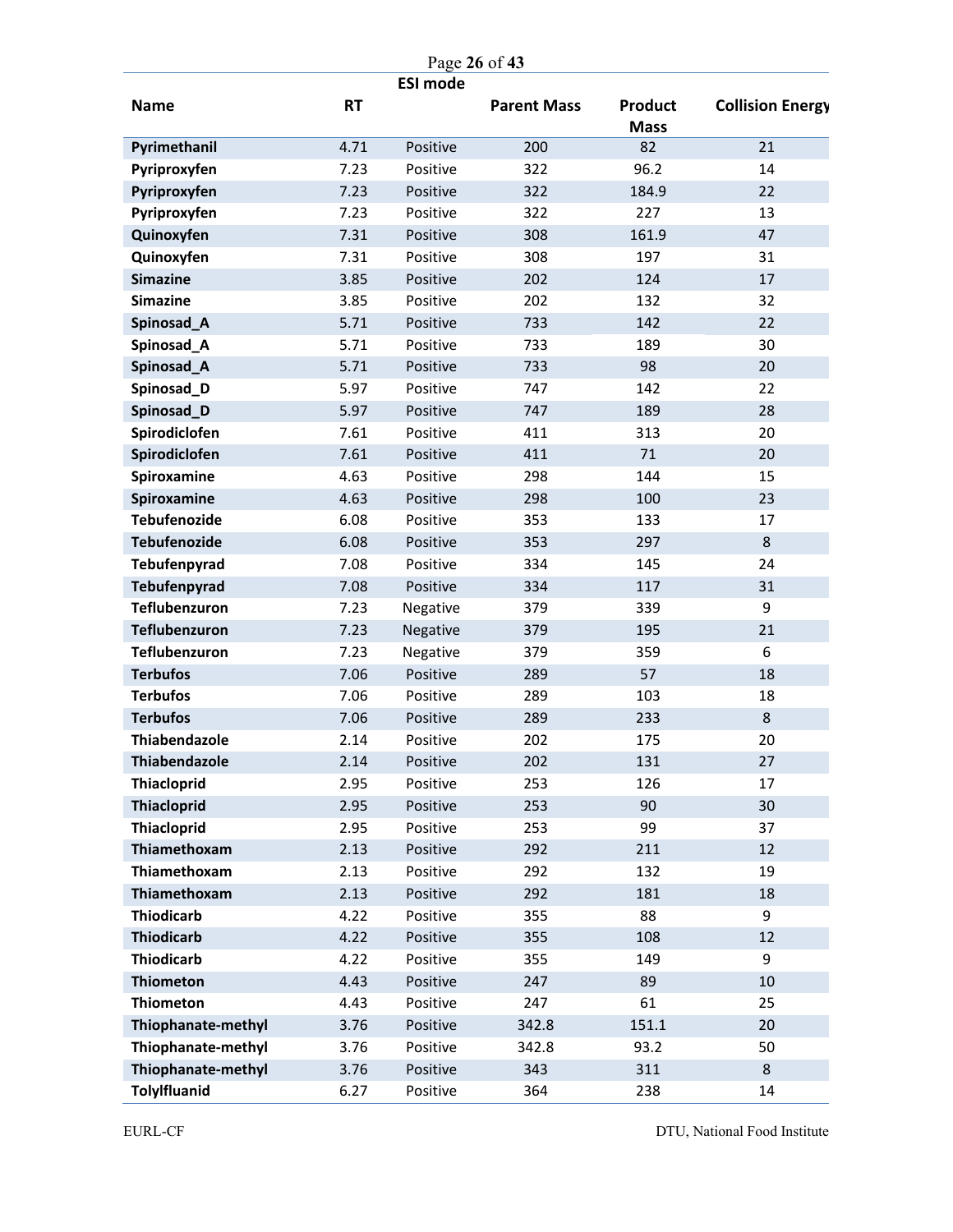|                      |           | Page 27 of 43   |                    |                |                         |
|----------------------|-----------|-----------------|--------------------|----------------|-------------------------|
|                      |           | <b>ESI mode</b> |                    |                |                         |
| <b>Name</b>          | <b>RT</b> |                 | <b>Parent Mass</b> | <b>Product</b> | <b>Collision Energy</b> |
|                      |           |                 |                    | <b>Mass</b>    |                         |
| <b>TolyIfluanid</b>  | 6.27      | Positive        | 364                | 137            | 29                      |
| <b>Triadimenol</b>   | 5.75      | Positive        | 296                | 70             | $\overline{7}$          |
| <b>Triadimenol</b>   | 5.75      | Positive        | 296                | 99             | 12                      |
| <b>Triallate</b>     | 6.96      | Positive        | 306                | 144.9          | 23                      |
| <b>Triallate</b>     | 6.96      | Positive        | 306                | 86             | 24                      |
| <b>Triazophos</b>    | 5.66      | Positive        | 314                | 162            | 17                      |
| <b>Triazophos</b>    | 5.66      | Positive        | 314                | 119            | 30                      |
| <b>Trichlorfon</b>   | 2.71      | Positive        | 274                | 109            | 20                      |
| <b>Trichlorfon</b>   | 2.71      | Positive        | 274                | 127            | 18                      |
| <b>Tricyclazole</b>  | 3.10      | Positive        | 190                | 136            | 26                      |
| <b>Tricyclazole</b>  | 3.10      | Positive        | 190                | 109            | 32                      |
| Trifloxystrobin      | 6.77      | Positive        | 409                | 186            | 11                      |
| Trifloxystrobin      | 6.77      | Positive        | 409                | 145            | 36                      |
| <b>Triflumuron</b>   | 6.51      | Positive        | 359.1              | 156.1          | 25                      |
| <b>Triflumuron</b>   | 6.51      | Positive        | 359.1              | 138.8          | 20                      |
| <b>Triticonazole</b> | 5.85      | Positive        | 318                | 70             | 12                      |
| <b>Triticonazole</b> | 5.85      | Positive        | 318                | 125            | 31                      |
| Vamidothion          | 2.60      | Positive        | 288                | 146            | 20                      |
| Vamidothion          | 2.60      | Positive        | 288                | 118            | 30                      |
| Zoxamide             | 6.38      | Positive        | 336                | 187            | 17                      |
| Zoxamide             | 6.38      | Positive        | 336                | 132            | 11                      |
| Zoxamide             | 6.38      | Positive        | 336                | 159            | 37                      |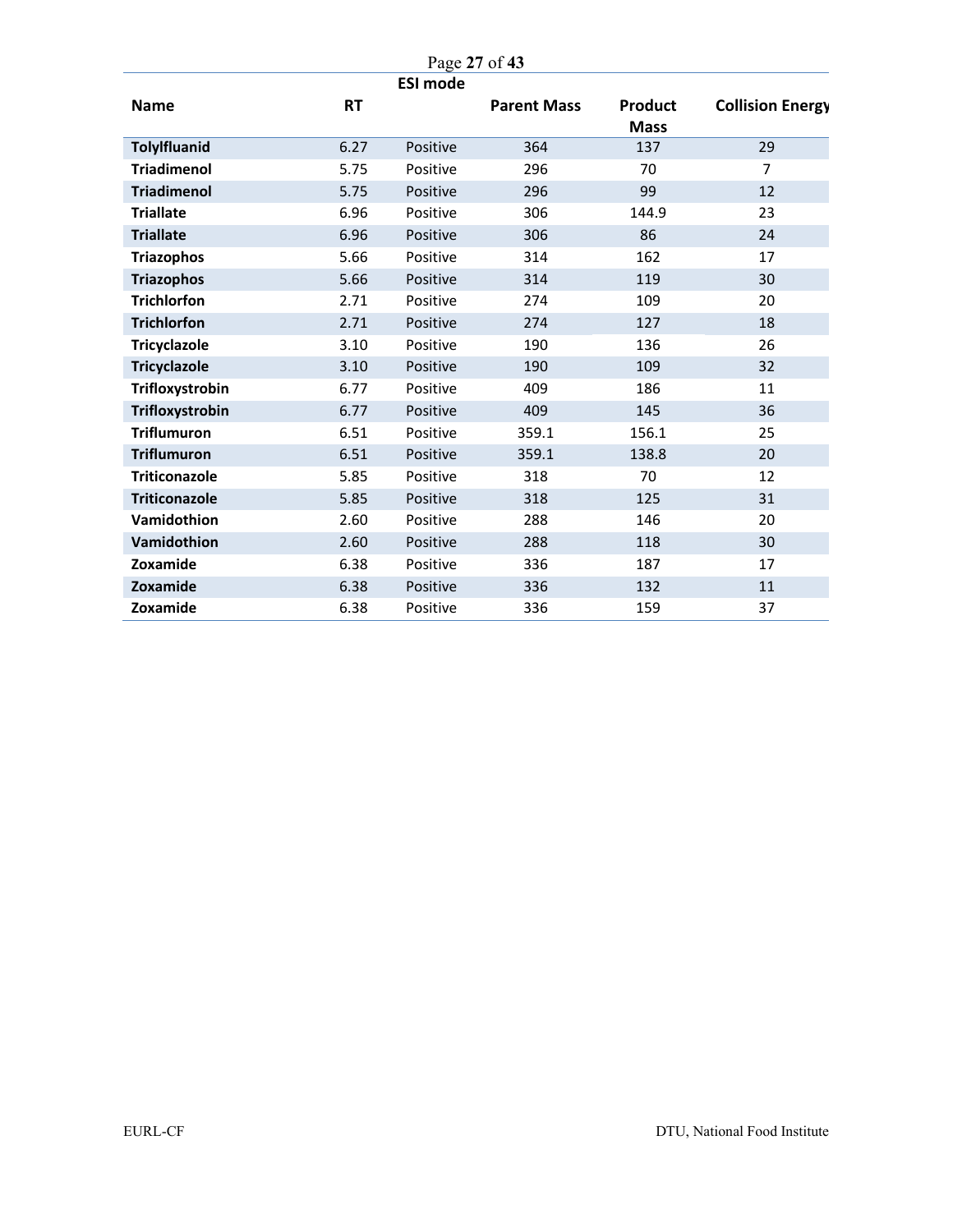#### Page **28** of **43**

## **Appendix 2. Recoveries, repeatability (RSDr), internal reproducibility (RSDR), expanded uncertainty (U) and Limit of Quantification (LOQ) for pesticides validated on four cereal commodities, oat, rice, rye and wheat using QuEChERS.**

*Red numbers indicate that the recovery is not 70-120% recovery or that RSD is above 20% RSD.* 

|     |                        |                                                                                                |                 | Spike level 0.001 mg/kg |    |    |     | Spike level 0.002 mg/kg |                       |        |                |                | Spike level 0.005 mg/kg                |                 |        |            |                |                  | Spike level 0.01 mg/kg |        |                |            |
|-----|------------------------|------------------------------------------------------------------------------------------------|-----------------|-------------------------|----|----|-----|-------------------------|-----------------------|--------|----------------|----------------|----------------------------------------|-----------------|--------|------------|----------------|------------------|------------------------|--------|----------------|------------|
|     | Compound               | $RSD_R$<br>RSD.<br>U<br>Cu<br>Recover<br>Recover<br>$\frac{9}{6}$<br>%<br>v %<br>%<br>%<br>v % |                 |                         |    |    |     | RSD.<br>$\%$            | RSD <sub>R</sub><br>% | U<br>% | Cu<br>%        | Recov<br>ery % | RSD <sub>r</sub> RSD <sub>R</sub><br>% | $, \frac{9}{6}$ | U<br>% | Cu<br>$\%$ | Recov<br>ery % | <b>RSDr</b><br>% | $RSD_R$<br>%           | U<br>% | Cu<br>$\%$     | <b>LOQ</b> |
|     | GC 2-phenylphenol      | 83                                                                                             | 20              | 20                      | 53 | 20 | 92  | 8                       | 19                    | 41     | 19             | 113            | 8                                      | 8               | 31     | 8          | 119            | 5                | 9                      | 42     | 10             | 0.001      |
|     | LC 3-hydroxycarbofuran | 102                                                                                            | 9               | 20                      | 42 | 21 | 103 | 9                       | 15                    | 31     | 15             | 99             | 6                                      | 11              | 22     | 11         | 94             | 9                | 15                     | 34     | 16             | 0.001      |
| LC. | Acephate               | 91                                                                                             | 9               | 11                      | 28 | 11 | 91  | $\overline{7}$          | 6                     | 22     | 6              | 88             | 8                                      | 13              | 37     | 14         | 87             | 6                | 10                     | 34     | 10             | 0.001      |
| LC. | Acetamiprid            | 102                                                                                            | 9               | 10                      | 21 | 10 | 102 | 11                      | 12                    | 24     | 12             | 97             | 6                                      | 9               | 19     | 9          | 93             | 9                | 14                     | 32     | 14             | 0.001      |
|     | <b>GCI Acrinathrin</b> | 92                                                                                             | $6\phantom{1}6$ | 16                      | 36 | 17 | 91  | 20                      | 35                    | 74     | 36             | 87             | 9                                      | 19              | 48     | 20         | 75             | 12               | 20                     | 65     | 21             | 0.001      |
| LC. | Aldicarb               |                                                                                                |                 |                         |    |    |     |                         |                       |        |                |                |                                        |                 |        |            |                |                  |                        |        |                | <b>NV</b>  |
| .C  | Aldicarb-sulfone       | 106                                                                                            | 10              | 11                      | 26 | 12 | 110 | 8                       | 8                     | 26     | 9              | 103            | 7                                      | 13              | 28     | 14         | 103            | 8                | 10                     | 21     | 10             | 0.001      |
| -C  | Aldicarb-sulfoxide     | 97                                                                                             | 16              | 20                      | 42 | 21 | 100 | 16                      | 20                    | 40     | 20             | 99             | 10                                     | 19              | 40     | 20         | 97             | 10               | 17                     | 35     | 17             | 0.001      |
|     | <b>GC</b> Aldrin       | 78                                                                                             | 20              | 21                      | 61 | 21 | 76  | 8                       | 15                    | 58     | 16             | 73             | 14                                     | 20              | 68     | 21         | 54             | 11               | 11                     | 95     | 11             | 0.001      |
| LC. | Amitraz                |                                                                                                |                 |                         |    |    |     |                         |                       |        |                | 112            | 12                                     | 18              | 44     | 18         | 106            | 8                | 10                     | 23     | 10             | 0.005      |
|     | <b>GC</b> Atrazine     |                                                                                                |                 |                         |    |    | 103 | 14                      | 20                    | 43     | 21             | 110            | 12                                     | 12              | 32     | 13         | 103            | $\overline{7}$   | $\overline{7}$         | 15     | $\overline{7}$ | 0.002      |
| LC. | Atrazine               | 96                                                                                             | 5               | 5                       | 13 | 6  | 102 | $\overline{7}$          | 8                     | 18     | 9              | 99             | 4                                      | 8               | 16     | 8          | 98             | 6                | 9                      | 20     | 10             | 0.001      |
| .C  | Azinphos-ethyl         | 101                                                                                            | 13              | 21                      | 43 | 21 | 98  | $\overline{7}$          | 12                    | 25     | 12             | 94             |                                        | 11              | 25     | 11         | 94             | $\overline{7}$   | 9                      | 21     | 9              | 0.001      |
| LC. | Azinphos-methyl        | 95                                                                                             | 10              | 11                      | 25 | 12 | 99  | 6                       | 9                     | 18     | 9              | 101            | 6                                      | 8               | 17     | 8          | 102            | $\overline{7}$   | 8                      | 18     | 9              | 0.001      |
|     | <b>GC</b> Azoxystrobin | 109                                                                                            | 11              | 11                      | 28 | 11 | 108 | 15                      | 18                    | 41     | 19             | 105            | 9                                      | 9               | 20     | 9          | 99             | $\overline{4}$   | 5                      | 10     | 5 <sup>5</sup> | 0.001      |
| LC. | Azoxystrobin           | 101                                                                                            | 8               | 8                       | 16 | 8  | 102 | 6                       | $\overline{7}$        | 15     | $\overline{7}$ | 100            | 5                                      | $\overline{7}$  | 15     | 8          | 98             | 6                | 8                      | 16     | 8              | 0.001      |
| -C  | Benfuracarb            |                                                                                                |                 |                         |    |    |     |                         |                       |        |                |                |                                        |                 |        |            |                |                  |                        |        |                | <b>NV</b>  |
|     | <b>GCI</b> Bifenthrin  | 84                                                                                             | 10              | 16                      | 46 | 16 | 89  | 8                       | 21                    | 49     | 22             | 88             | 9                                      | 17              | 44     | 18         | 83             | 5                | 15                     | 46     | 16             | 0.001      |
| .C  | Bifenthrin             | 95                                                                                             | 5               | 17                      | 36 | 17 | 90  | 8                       | 18                    | 43     | 19             | 90             | 11                                     | 19              | 44     | 20         | 82             | 6                | 9                      | 40     | 9              | 0.001      |
|     | <b>GCI</b> Bitertanol  | 85                                                                                             | 10              | 16                      | 45 | 17 | 87  | 16                      | 18                    | 46     | 19             | 100            | 9                                      | 16              | 33     | 16         | 95             | 5                | 7                      | 18     | $\overline{7}$ | 0.001      |
|     | LC Bitertanol          | 105                                                                                            | 14              | 14                      | 29 | 14 | 104 | 10                      | 10                    | 22     | 10             | 101            |                                        | 8               | 17     | 8          | 97             |                  |                        | 16     | $\overline{7}$ | 0.001      |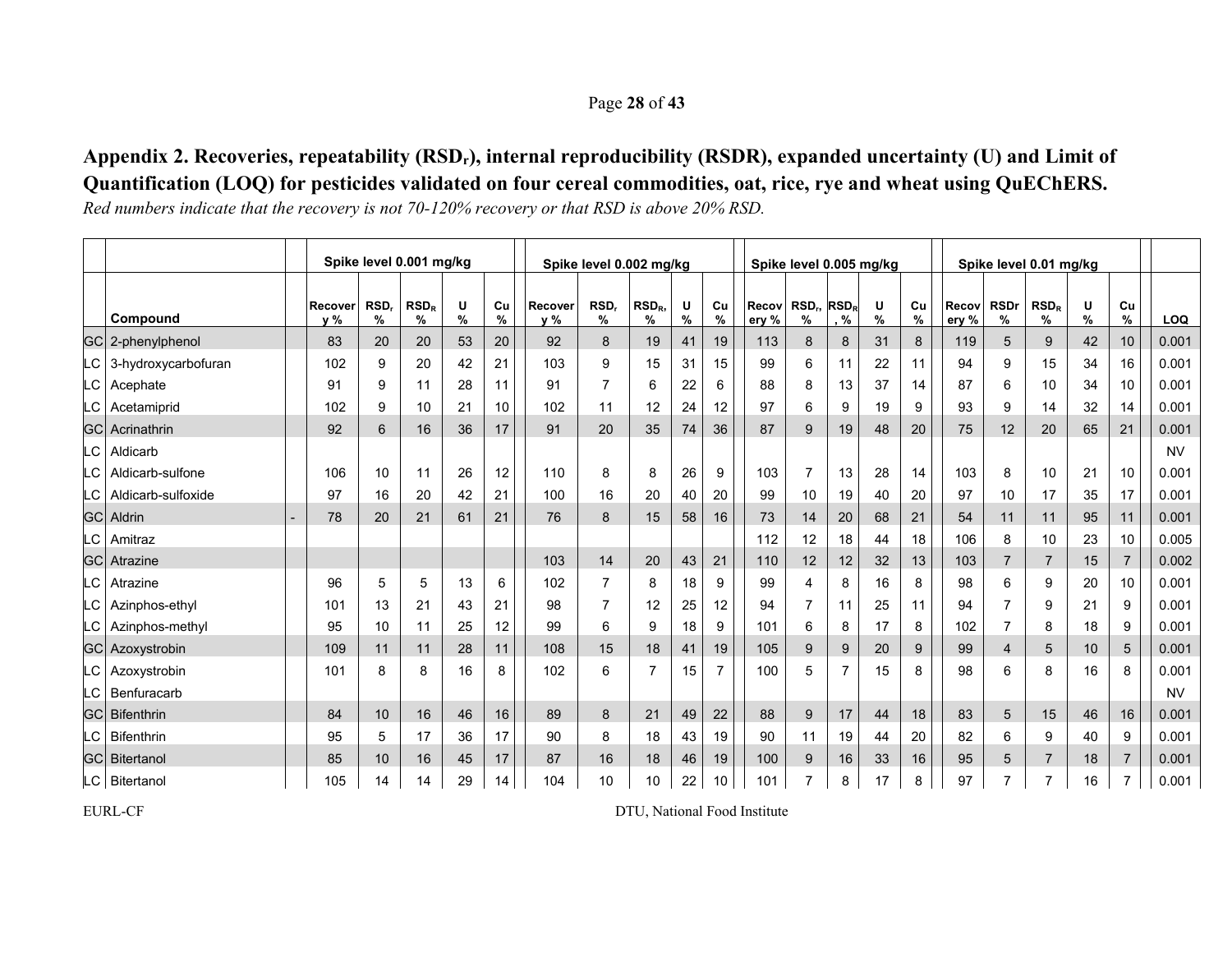Page **29** of **43**

|           |                        |             |                |                | Spike level 0.001 mg/kg |           |                |                | Spike level 0.002 mg/kg |                       |        |         |                | Spike level 0.005 mg/kg                |     |        |         |                |                  | Spike level 0.01 mg/kg |           |                |       |
|-----------|------------------------|-------------|----------------|----------------|-------------------------|-----------|----------------|----------------|-------------------------|-----------------------|--------|---------|----------------|----------------------------------------|-----|--------|---------|----------------|------------------|------------------------|-----------|----------------|-------|
|           | Compound               |             | Recover<br>y % | RSD,<br>%      | $RSD_R$<br>%            | U<br>$\%$ | Cu<br>%        | Recover<br>y % | RSD,<br>℅               | RSD <sub>R</sub><br>℅ | U<br>% | Cu<br>% | Recov<br>ery % | RSD <sub>r</sub> RSD <sub>R</sub><br>% | , % | U<br>% | Cu<br>% | Recov<br>ery % | <b>RSDr</b><br>% | $RSD_R$<br>%           | U<br>$\%$ | Cu<br>%        | LOQ   |
| <b>GC</b> | <b>Bixafen</b>         |             | 94             | $\overline{7}$ | 18                      | 38        | 18             | 94             | $\overline{7}$          | 20                    | 44     | 21      | 91             | 4                                      | 19  | 43     | 19      | 90             | 4                | 17                     | 40        | 18             | 0.001 |
| .C        | Bixafen                |             | 96             | 7              | 7                       | 16        | 7              | 103            | 9                       | 13                    | 27     | 13      | 102            | 6                                      | 10  | 21     | 10      | 101            | 6                | 11                     | 22        | 11             | 0.001 |
| <b>GC</b> | <b>Boscalid</b>        |             | 93             | $6\phantom{1}$ | 13                      | 30        | 13             | 97             | 9                       | 16                    | 35     | 17      | 93             | 6                                      | 20  | 43     | 20      | 89             | 3                | 17                     | 41        | $17$           | 0.001 |
| -C        | <b>Boscalid</b>        |             | 100            | 8              | 14                      | 28        | 14             | 102            | 8                       | 8                     | 17     | 8       | 104            | 4                                      | 8   | 18     | 8       | 102            | $\overline{7}$   | 9                      | 18        | 9              | 0.001 |
|           | GC Bromophos-ethyl     |             | 82             | 9              | 20                      | 55        | 20             | 90             | 12                      | 20                    | 45     | 20      | 81             | 9                                      | 17  | 53     | 18      | 70             | 5                | 19                     | 72        | 20             | 0.001 |
|           | GC Bromopropylate      |             | 93             | $\overline{7}$ | 15                      | 34        | 15             | 94             | 10                      | 19                    | 41     | 20      | 92             | 8                                      | 20  | 43     | 20      | 85             | $\overline{4}$   | 13                     | 40        | 13             | 0.001 |
|           | LC Bromoxynil          |             | 108            | 16             | 19                      | 43        | 20             | 105            | 20                      | 20                    | 42     | 20      | 107            | 17                                     | 17  | 38     | 18      | 105            | 18               | 20                     | 42        | 21             | 0.001 |
| GCI       | Bromuconazole          |             | 104            | 8              | 10                      | 23        | 11             | 107            | 12                      | 17                    | 38     | 18      | 100            | 8                                      | 12  | 25     | 12      | 95             | 4                | 8                      | 19        | 8              | 0.001 |
| .C        | Bromuconazole          |             | 114            | 9              | 21                      | 52        | 22             | 105            | 8                       | 9                     | 21     | 10      | 100            | 7                                      | 11  | 22     | 11      | 98             | 6                | 9                      | 20        | 10             | 0.001 |
|           | <b>GC</b> Bupirimate   |             | 96             | 11             | 17                      | 37        | 18             | 101            | 12                      | 19                    | 40     | 20      | 100            | 7                                      | 19  | 40     | 20      | 97             | 5                | 19                     | 39        | 19             | 0.001 |
| LC I      | Bupirimate             |             | 98             | $\overline{7}$ | 10                      | 21        | 10             | 100            | 8                       | 8                     | 17     | 9       | 99             | 5                                      | 8   | 17     | 8       | 97             | 7                | 10                     | 20        | 10             | 0.001 |
| LC        | Buprofezin             |             | 98             | 8              | 9                       | 19        | 9              | 100            | 10                      | 10                    | 20     | 10      | 95             | 11                                     | 15  | 32     | 15      | 94             | 11               | 13                     | 29        | 13             | 0.001 |
| GCI       | Cadusafos              | $\mathbf +$ | 99             | 9              | 10                      | 21        | 11             | 107            | 11                      | 13                    | 30     | 13      | 100            | 9                                      | 12  | 24     | 12      | 98             | 3                | $\overline{7}$         | 15        | $\overline{7}$ | 0.001 |
| .C        | Cadusafos              |             | 102            | 5              | 7                       | 15        | 7              | 102            | 9                       | 9                     | 19     | 9       | 101            | 4                                      | 10  | 20     | 10      | 94             | 13               | 14                     | 30        | 14             | 0.001 |
| LC        | Carbaryl               |             | 100            | 10             | 11                      | 24        | 12             | 109            | 10                      | 17                    | 39     | 17      | 102            | 10                                     | 16  | 33     | 16      | 101            | 11               | 17                     | 35        | 18             | 0.001 |
| .C        | Carbendazim            |             | 102            | 4              |                         | 15        | $\overline{7}$ | 103            | 8                       | 8                     | 18     | 9       | 98             | 7                                      | 12  | 24     | 12      | 96             | 8                | 9                      | 20        | 9              | 0.001 |
| LC        | Carbofuran             |             | 100            | 4              | 14                      | 28        | 14             | 105            | 10                      | 18                    | 38     | 19      | 103            | 8                                      | 17  | 36     | 18      | 102            | 12               | 19                     | 39        | 19             | 0.001 |
| GC        | Carbosulfan            |             |                |                |                         |           |                |                |                         |                       |        |         |                |                                        |     |        |         | 68             | 15               | 18                     | 74        | 18             | 0.01  |
| <b>GC</b> | Carboxin               |             | 85             | 20             | 19                      | 49        | 19             | 97             | 11                      | 20                    | 41     | 20      | 91             | 13                                     | 15  | 36     | 16      | 98             | 6                | 6                      | 13        | $6\phantom{1}$ | 0.001 |
| LC        | Carboxin               |             | 95             | 8              | 11                      | 25        | 12             | 99             | 8                       | 19                    | 38     | 19      | 93             | 9                                      | 18  | 40     | 19      | 92             | 11               | 18                     | 39        | 18             | 0.001 |
|           | GC Chlordane           |             | 91             | 10             | 11                      | 28        | 11             | 99             | 16                      | 19                    | 39     | 20      | 87             | 12                                     | 20  | 48     | 21      | 76             | 4                | 19                     | 61        | 19             | 0.001 |
|           | <b>GC</b> Chlorfenapyr |             |                |                |                         |           |                |                |                         |                       |        |         | 97             | 19                                     | 20  | 42     | 21      | 93             | 12               | 20                     | 45        | 21             | 0.005 |
|           | <b>GC</b> Chlorfenson  |             | 105            | 9              | 9                       | 21        | 9              | 106            | 11                      | 17                    | 37     | 18      | 98             | 8                                      | 17  | 36     | 18      | 90             | 4                | 17                     | 40        | 17             | 0.001 |
|           | GC Chlorfenvinphos     |             |                |                |                         |           |                |                |                         |                       |        |         |                |                                        |     |        |         | 72             | 9                | 14                     | 63        | 15             | 0.01  |
|           | GC Chlormephos         |             |                |                |                         |           |                |                |                         |                       |        |         |                |                                        |     |        |         | 80             | 8                | 20                     | 58        | 21             | 0.01  |
|           | GC Chlorobenzilate     |             | 98             | 6              | 13                      | 28        | 14             | 99             | 10                      | 18                    | 37     | 18      | 96             | 8                                      | 19  | 40     | 20      | 89             | 5                | 15                     | 37        | 15             | 0.001 |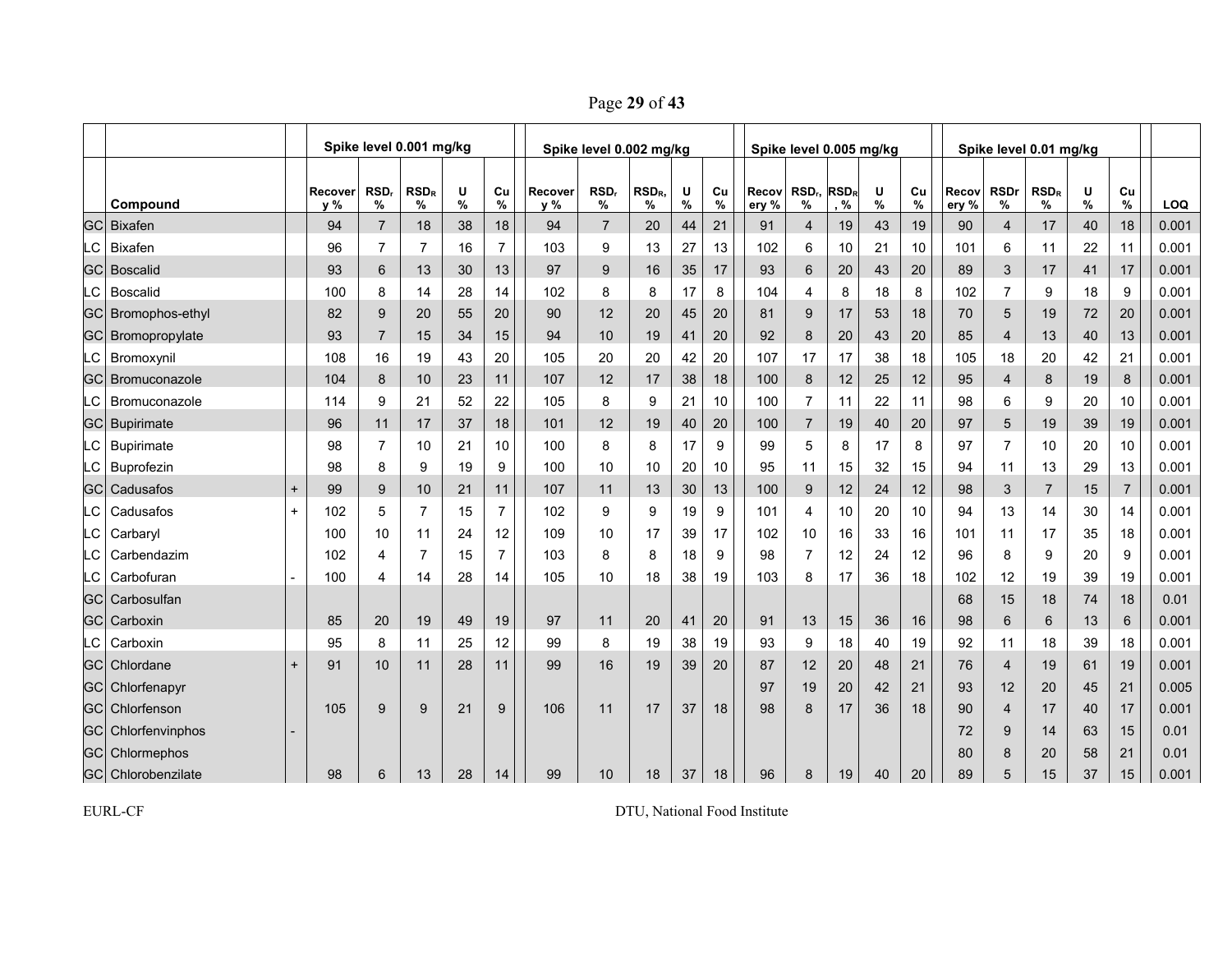Page **30** of **43**

|           |                               |           | Spike level 0.001 mg/kg |                |                |           |                |                | Spike level 0.002 mg/kg |              |           |            |                | Spike level 0.005 mg/kg |     |           |                 |                |                  | Spike level 0.01 mg/kg |        |            |           |
|-----------|-------------------------------|-----------|-------------------------|----------------|----------------|-----------|----------------|----------------|-------------------------|--------------|-----------|------------|----------------|-------------------------|-----|-----------|-----------------|----------------|------------------|------------------------|--------|------------|-----------|
|           | Compound                      |           | Recover<br>y %          | RSD,<br>%      | $RSD_R$<br>%   | U<br>$\%$ | Cu<br>$\%$     | Recover<br>y % | RSD <sub>r</sub><br>%   | $RSD_R$<br>% | U<br>$\%$ | Cu<br>$\%$ | Recov<br>ery % | $RSDr$ , $RSDR$<br>%    | , % | U<br>$\%$ | Cu<br>$\%$      | Recov<br>ery % | <b>RSDr</b><br>% | $RSD_R$<br>%           | U<br>% | Cu<br>$\%$ | LOQ       |
| <b>GC</b> | Chlorpropham                  |           | 101                     | $\overline{7}$ | 6              | 13        | 6              | 107            | 14                      | 12           | 29        | 13         | 107            | 8                       | 13  | 31        | 14              | 100            | $\overline{4}$   | 8                      | 17     | 9          | 0.001     |
|           | <b>GC</b> Chlorpyrifos        | $\ddot{}$ | 94                      | 11             | 16             | 35        | 16             | 98             | 9                       | 16           | 34        | 17         | 90             | 9                       | 18  | 42        | 18              | 83             | 4                | 18                     | 50     | 19         | 0.001     |
|           | LC Chlorpyrifos               | $+$       | 102                     | 12             | 16             | 33        | 16             | 93             | 10                      | 9            | 24        | 10         | 93             | 16                      | 19  | 41        | 20              | 92             | 6                | 11                     | 27     | 11         | 0.001     |
|           | <b>GC</b> Chlorpyrifos-methyl |           | 99                      | 13             | 16             | 35        | 17             | 96             | 9                       | 20           | 43        | 21         | 91             | 10                      | 20  | 46        | 21              | 81             | $\overline{4}$   | 20                     | 56     | 21         | 0.001     |
| LC        | Clethodim                     |           |                         |                |                |           |                | 108            | 11                      | 14           | 33        | 14         | 104            | 11                      | 15  | 32        | 15              | 99             | 16               | 17                     | 34     | 17         | 0.002     |
| GCI       | Clofentezine                  |           |                         |                |                |           |                | 91             | 24                      | 23           | 52        | 24         | 81             | 12                      | 11  | 44        | 12              | 74             | 14               | 14                     | 59     | 15         | 0.002     |
| .C        | Clofentezine                  |           | 90                      | 11             | 20             | 47        | 21             | 92             | 16                      | 19           | 42        | 20         | 99             | 6                       | 13  | 27        | 14              | 97             | $\overline{7}$   | 13                     | 27     | 13         | 0.001     |
| <b>GC</b> | Clomazone                     |           | 98                      | 6              | 11             | 23        | 11             | 98             | 11                      | 17           | 36        | 18         | 93             | $\overline{7}$          | 20  | 44        | 21              | 93             | 3                | 14                     | 33     | 15         | 0.001     |
| .C        | Clothianidin                  |           | 104                     | 10             | 12             | 25        | 12             | 108            | 12                      | 14           | 33        | 14         | 105            | 6                       | 11  | 24        | 11              | 100            | 11               | 17                     | 35     | 17         | 0.001     |
|           | LC Cyazofamid                 |           | 101                     | 6              | 11             | 23        | 11             | 101            | 9                       | 9            | 18        | 9          | 100            | 5                       | 8   | 17        | 8               | 100            | $\overline{7}$   | 11                     | 23     | 12         | 0.001     |
|           | <b>GC</b> Cyflutrin           |           | 98                      | 10             | 10             | 21        | 11             | 99             | 16                      | 20           | 41        | 21         | 86             | 11                      | 20  | 51        | 21              | 77             | 10               | 20                     | 61     | 21         | 0.001     |
|           | GC Cyhalothrin-lambda         |           |                         |                |                |           |                |                |                         |              |           |            | 86             | 16                      | 19  | 49        | 20              | 80             | 8                | 12                     | 47     | 13         | 0.005     |
|           | <b>GC</b> Cypermethrin        |           |                         |                |                |           |                | 105            | 15                      | 15           | 33        | 16         | 89             | 12                      | 18  | 44        | 19              | 76             | 10               | 20                     | 63     | 21         | 0.002     |
| LC.       | Cypermethrin                  |           | 98                      | 18             | 20             | 41        | 20             | 89             | 8                       | 12           | 32        | 12         | 92             | 8                       | 14  | 32        | 14              | 95             | 9                | 17                     | 37     | 18         | 0.001     |
|           | <b>GC</b> Cyproconazole       |           | 97                      | 14             | 21             | 45        | 22             | 107            | 12                      | 14           | 32        | 15         | 98             | $\overline{7}$          | 9   | 19        | 10 <sup>1</sup> | 92             | $\overline{7}$   | 9                      | 23     | 9          | 0.001     |
|           | GC Cyprodinil                 |           | 95                      | 8              | 15             | 32        | 15             | 108            | 8                       | 18           | 40        | 18         | 101            | 10                      | 12  | 26        | 13              | 94             | $\overline{4}$   | 8                      | 21     | 8          | 0.001     |
|           | <b>GCI DDTs</b>               | $+$       | 91                      | $\overline{7}$ | $\overline{7}$ | 23        | $\overline{7}$ | 100            | 19                      | 19           | 39        | 20         | 89             | 9                       | 13  | 35        | 14              | 82             | 3                | 16                     | 49     | 16         | 0.001     |
| GCI       | <b>DEET</b>                   |           | 100                     | 13             | 16             | 33        | 16             | 102            | 11                      | 15           | 32        | 16         | 102            | 9                       | 10  | 21        | 10              | 97             | 3                | 3                      | 9      | 3          | 0.001     |
|           | LC Deltamethrin cis           |           | 87                      | 9              | 8              | 31        | 9              | 92             | 10                      | 13           | 32        | 14         | 96             | 8                       | 12  | 27        | 13              | 96             | 6                | 16                     | 34     | 16         | 0.001     |
| GCI       | Demeton-S-methyl              | $+$       | 95                      | 16             | 15             | 33        | 15             | 96             | 13                      | 17           | 37        | 18         | 94             | 9                       | 13  | 29        | 13              | 92             | 3                | 5                      | 18     | $\sqrt{5}$ | 0.001     |
| LC        | Demeton-S-methyl              | $+$       | 99                      | 10             | 16             | 33        | 16             | 102            | 10                      | 17           | 35        | 17         | 96             | 10                      | 19  | 40        | 19              | 97             | 12               | 20                     | 42     | 21         | 0.001     |
| -C        | Demeton-S-methylsulfone       |           | 100                     | 9              | 13             | 26        | 13             | 101            | 15                      | 16           | 33        | 16         | 96             | 8                       | 11  | 24        | 11              | 94             | 8                | 10                     | 24     | 10         | 0.001     |
| GC        | Diazinon                      |           |                         |                |                |           |                |                |                         |              |           |            |                |                         |     |           |                 | 86             | 6                | 18                     | 46     | 19         | 0.01      |
| -C        | Diazinon                      |           | 97                      | $\overline{7}$ | 8              | 18        | 9              | 100            | 9                       | 8            | 17        | 9          | 99             | 5                       | 6   | 12        | 6               | 97             | 8                | 8                      | 17     | 8          | 0.001     |
| GCI       | Dichlofluanid                 |           |                         |                |                |           |                |                |                         |              |           |            |                |                         |     |           |                 |                |                  |                        |        |            | <b>NV</b> |
|           | LC Dichlofluanid              |           |                         |                |                |           |                |                |                         |              |           |            |                |                         |     |           |                 |                |                  |                        |        |            | <b>NV</b> |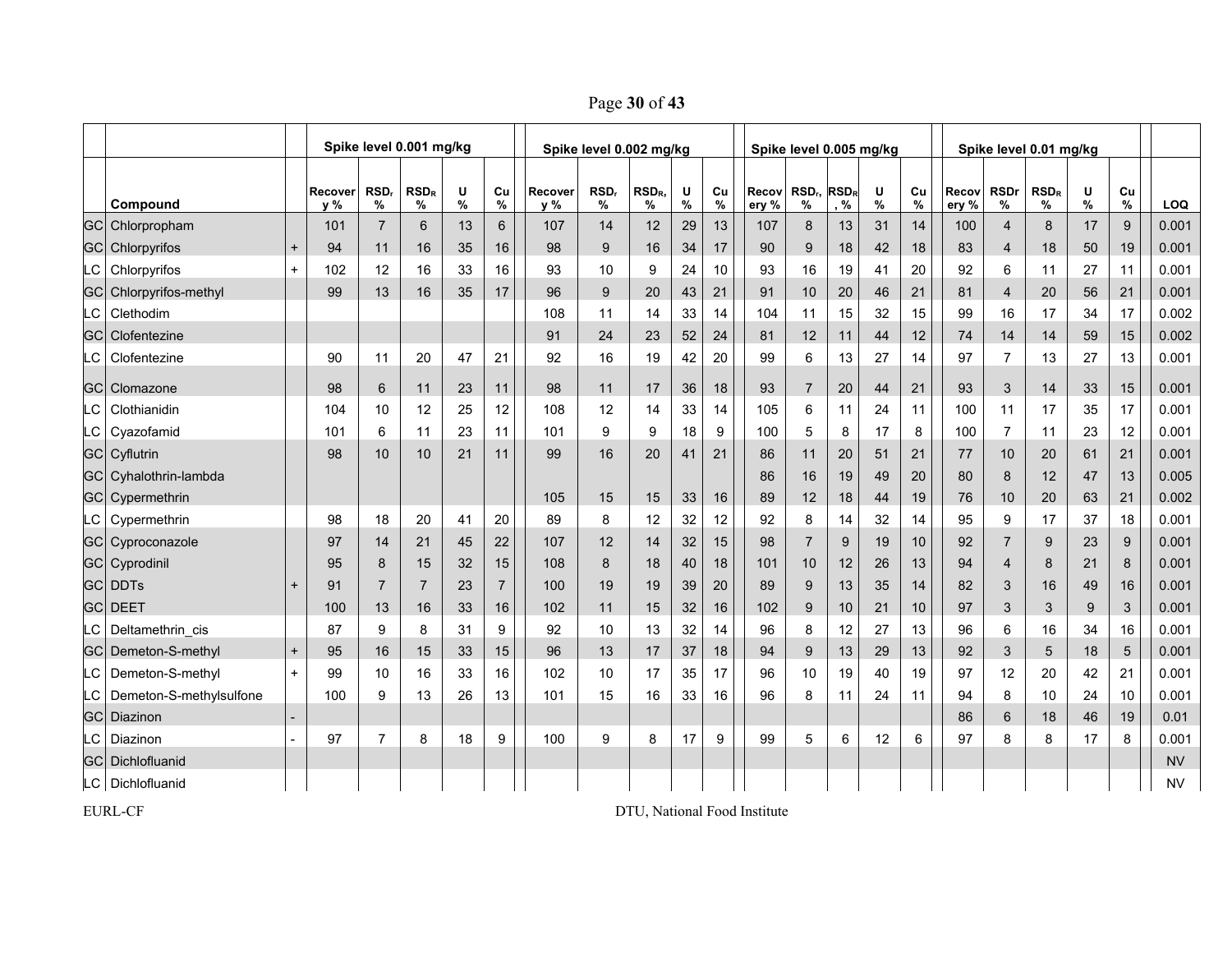Page **31** of **43**

|      |                              |     |                |                | Spike level 0.001 mg/kg |        |         |                | Spike level 0.002 mg/kg |                       |        |            |                | Spike level 0.005 mg/kg      |     |        |         |                |                  | Spike level 0.01 mg/kg |        |                |           |
|------|------------------------------|-----|----------------|----------------|-------------------------|--------|---------|----------------|-------------------------|-----------------------|--------|------------|----------------|------------------------------|-----|--------|---------|----------------|------------------|------------------------|--------|----------------|-----------|
|      | Compound                     |     | Recover<br>y % | RSD,<br>%      | $RSD_R$<br>℅            | U<br>% | Cu<br>% | Recover<br>y % | RSD,<br>%               | RSD <sub>R</sub><br>% | U<br>% | Cu<br>$\%$ | Recov<br>ery % | $RSDn$ RSD <sub>R</sub><br>% | , % | U<br>% | Cu<br>% | Recov<br>ery % | <b>RSDr</b><br>% | $RSD_R$<br>%           | U<br>% | Cu<br>%        | LOQ       |
| LC I | Dichlorprop                  |     | 124            | 13             | 17                      | 61     | 18      | 112            | 12                      | 15                    | 39     | 15         | 106            | 12                           | 13  | 30     | 14      | 103            | 12               | 11                     | 24     | 11             | 0.001     |
|      | <b>GC</b> Dichlorvos         |     | 97             | 19             | 17                      | 37     | 18      | 95             | 12                      | 11                    | 26     | 12         | 96             | 8                            | 20  | 42     | 20      | 98             | $\overline{7}$   | 16                     | 33     | 16             | 0.001     |
| LC.  | <b>Dichlorvos</b>            |     |                |                |                         |        |         | 105            | 17                      | 18                    | 37     | 18         | 101            | 10                           | 12  | 24     | 12      | 103            | 12               | 16                     | 33     | 16             | 0.002     |
|      | <b>GC</b> Dicloran           |     |                |                |                         |        |         | 86             | 18                      | 17                    | 45     | 18         | 103            | 8                            | 12  | 26     | 12      | 104            | 4                | 15                     | 33     | 16             | 0.002     |
|      | <b>GC</b> Dicofol            | $+$ | 96             | 9              | 11                      | 24     | 12      | 104            | 13                      | 15                    | 32     | 15         | 96             | $\overline{7}$               | 20  | 42     | 20      | 97             | 5                | 16                     | 34     | 17             | 0.001     |
|      | <b>GCI Dieldrin</b>          |     |                |                |                         |        |         |                |                         |                       |        |            | 93             | 15                           | 14  | 33     | 15      | 84             | 12               | 20                     | 53     | 21             | 0.005     |
| GC.  | Difenoconazole               |     | 100            | 9              | 15                      | 31     | 15      | 103            | 9                       | 15                    | 31     | 15         | 95             | 6                            | 19  | 40     | 19      | 92             | $\overline{4}$   | 16                     | 36     | 16             | 0.001     |
| .C   | Difenoconazole               |     | 106            | 8              | 11                      | 26     | 12      | 105            | 9                       | 13                    | 28     | 13         | 108            | 7                            | 14  | 32     | 14      | 100            | 14               | 15                     | 30     | 15             | 0.001     |
| .C   | Diflubenzuron                |     |                |                |                         |        |         | 112            | 18                      | 18                    | 45     | 19         | 99             | 11                           | 11  | 22     | 11      | 96             | 9                | 9                      | 20     | 9              | 0.002     |
| .C   | Dimethoate                   | $+$ | 99             | 5              | 8                       | 18     | 9       | 101            | 8                       | 10                    | 21     | 10         | 98             | 6                            | 10  | 22     | 11      | 94             | 8                | 15                     | 32     | 15             | 0.001     |
| GCI  | Dimethomorph                 |     | 92             | 8              | 10                      | 26     | 11      | 97             | 9                       | 15                    | 32     | 16         | 94             | $\overline{7}$               | 20  | 42     | 20      | 90             | 2                | 19                     | 44     | 20             | 0.001     |
| LC   | Dinoterb                     |     |                |                |                         |        |         | 94             | 13                      | 14                    | 32     | 15         | 109            | 16                           | 16  | 37     | 16      | 111            | 14               | 13                     | 34     | 13             | 0.002     |
|      | GC Diphenylamine             |     |                |                |                         |        |         | 68             | 14                      | 15                    | 71     | 15         | 88             | 13                           | 12  | 35     | 12      | 97             | 6                | $\overline{7}$         | 16     | $\overline{7}$ | 0.002     |
|      | <b>GCI Disulfoton</b>        |     |                |                |                         |        |         |                |                         |                       |        |            |                |                              |     |        |         | 79             | 8                | 20                     | 59     | 21             | 0.01      |
| LC   | <b>Disulfoton</b>            |     |                |                |                         |        |         | 107            | 16                      | 19                    | 42     | 20         | 94             | 15                           | 19  | 41     | 20      | 106            | 15               | 18                     | 39     | 18             | 0.002     |
| .C   | Disulfoton sulfone           |     | 102            | 12             | 12                      | 24     | 12      | 108            | 13                      | 14                    | 32     | 14         | 104            | 6                            | 14  | 30     | 14      | 103            | 10               | 16                     | 34     | 17             | 0.001     |
| LC   | Disulfoton sulfoxide         |     | 101            | 6              | 6                       | 12     | 6       | 108            | $\overline{7}$          | 9                     | 25     | 10         | 106            | 7                            | 13  | 29     | 13      | 102            | $\overline{7}$   | 11                     | 23     | 11             | 0.001     |
| .C   | Ditalimphos                  |     | 91             | 7              | 7                       | 23     | 7       | 91             | 7                       | 13                    | 32     | 13         | 90             | 5                            | 10  | 30     | 11      | 89             | 5                | 11                     | 31     | 11             | 0.001     |
| LC   | <b>DMF</b>                   |     | 107            | $\overline{7}$ | 11                      | 26     | 11      | 110            | 5                       | 8                     | 27     | 8          | 108            | 4                            | 11  | 28     | 12      | 106            | 7                | 14                     | 31     | 14             | 0.001     |
| .C   | <b>DMPF</b>                  |     |                |                |                         |        |         | 111            | 16                      | 20                    | 47     | 21         | 96             | 13                           | 26  | 54     | 27      | 101            | 12               | 15                     | 30     | 15             | 0.002     |
| .C   | <b>DMST</b>                  |     | 106            | 8              | 13                      | 30     | 14      | 114            | 12                      | 20                    | 50     | 21         | 108            | 11                           | 19  | 42     | 19      | 106            | 13               | 20                     | 42     | 20             | 0.001     |
| LC   | <b>DNOC</b>                  |     |                |                |                         |        |         |                |                         |                       |        |            |                |                              |     |        |         | 103            | 12               | 20                     | 41     | 20             | 0.01      |
|      | <b>GC</b> Endosulfan-alpha   |     |                |                |                         |        |         |                |                         |                       |        |            |                |                              |     |        |         |                |                  |                        |        |                | <b>NV</b> |
|      | <b>GC</b> Endosulfan-beta    |     | 95             | 21             | 19                      | 40     | 20      | 101            | 16                      | 16                    | 34     | 17         | 98             | 14                           | 20  | 41     | 20      | 89             | 8                | 17                     | 41     | 17             | 0.001     |
|      | <b>GC</b> Endosulfan-sulfate |     |                |                |                         |        |         |                |                         |                       |        |            |                |                              |     |        |         |                |                  |                        |        |                | <b>NV</b> |
|      | GC Endrin                    |     | 99             | 18             | 16                      | 34     | 17      | 93             | 17                      | 23                    | 49     | 24         | 81             | 13                           | 27  | 67     | 27      | 77             | $\overline{7}$   | 16                     | 56     | 16             | 0.001     |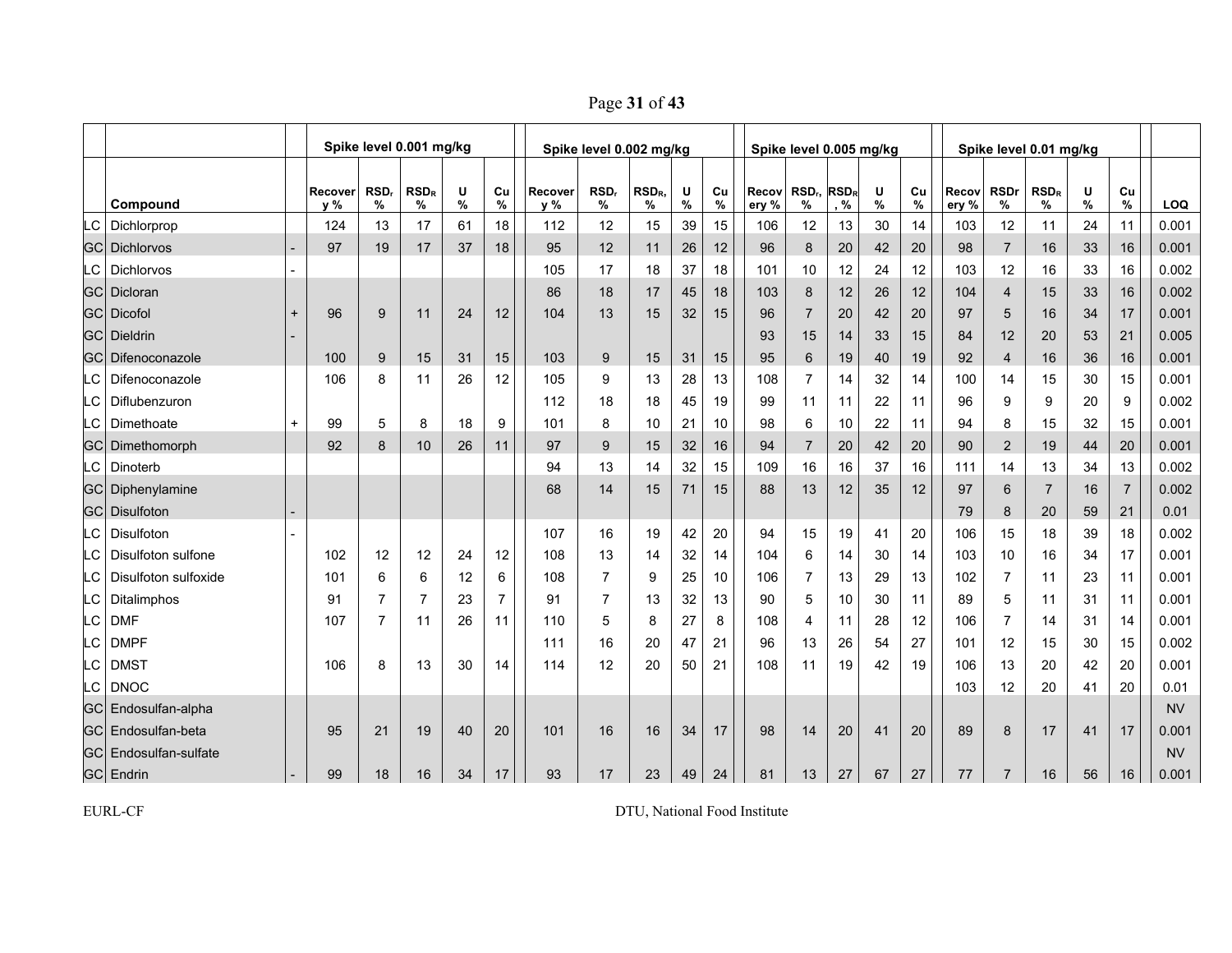Page **32** of **43**

|      |                         |           |                                                                                             |                | Spike level 0.001 mg/kg |    |                |     | Spike level 0.002 mg/kg |                |        |                |                | Spike level 0.005 mg/kg                |                |           |                |                |                     | Spike level 0.01 mg/kg |        |                |            |
|------|-------------------------|-----------|---------------------------------------------------------------------------------------------|----------------|-------------------------|----|----------------|-----|-------------------------|----------------|--------|----------------|----------------|----------------------------------------|----------------|-----------|----------------|----------------|---------------------|------------------------|--------|----------------|------------|
|      | Compound                |           | RSD,<br>U<br>RSD <sub>R</sub><br>Cu<br>Recover<br>Recover<br>%<br>%<br>y %<br>%<br>%<br>y % |                |                         |    |                |     | RSD,<br>%               | $RSD_R$<br>℅   | U<br>% | Cu<br>%        | Recov<br>ery % | RSD <sub>r</sub> RSD <sub>R</sub><br>% | %              | U<br>$\%$ | Cu<br>%        | Recov<br>ery % | <b>RSDr</b><br>$\%$ | $RSD_R$<br>%           | U<br>% | Cu<br>$\%$     | <b>LOQ</b> |
|      | <b>GC EPN</b>           |           |                                                                                             |                |                         |    |                |     |                         |                |        |                | 90             | 11                                     | 11             | 29        | 11             | 89             | $\overline{4}$      | 12                     | 33     | 13             | 0.005      |
|      | <b>GC</b> Epoxiconazole |           | 98                                                                                          | 10             | 12                      | 25 | 12             | 105 | 11                      | 15             | 33     | 16             | 99             | $\overline{7}$                         | 20             | 42        | 21             | 97             | 3                   | 15                     | 32     | 16             | 0.001      |
| LC   | Epoxiconazole           |           | 107                                                                                         | 9              | 10                      | 25 | 11             | 94  | 10                      | 11             | 26     | 11             | 99             | 6                                      | 11             | 22        | 11             | 97             | $\overline{7}$      | 8                      | 17     | 8              | 0.001      |
| .C   | Ethiofencarb            |           | 100                                                                                         | 8              | 11                      | 23 | 11             | 103 | 8                       | 18             | 37     | 18             | 98             | 6                                      | 16             | 32        | 16             | 97             | 9                   | 15                     | 32     | 16             | 0.001      |
| GC   | Ethion                  | $+$       | 87                                                                                          | 8              | 13                      | 38 | 14             | 94  | 10                      | 17             | 37     | 17             | 87             | 8                                      | 13             | 38        | 14             | 82             | $\overline{4}$      | 14                     | 46     | 14             | 0.001      |
| C.   | Ethion                  | $+$       | 98                                                                                          | 9              | 13                      | 26 | 13             | 98  | 9                       | 10             | 21     | 10             | 97             | 11                                     | 16             | 34        | 17             | 98             | 8                   | 15                     | 31     | 15             | 0.001      |
|      | <b>GC</b> Ethoprophos   | $+$       | 109                                                                                         | 11             | 11                      | 30 | 12             | 108 | 12                      | 15             | 36     | 16             | 105            | 6                                      | 6              | 16        | $6\phantom{1}$ | 101            | $\overline{4}$      | $\overline{4}$         | 8      | $\overline{4}$ | 0.001      |
|      | LC Ethoprophos          | $+$       | 93                                                                                          | 9              | 8                       | 21 | 8              | 93  | 9                       | 10             | 25     | 10             | 97             | $\overline{7}$                         | $\overline{7}$ | 16        | $\overline{7}$ | 96             | $\overline{7}$      | 6                      | 15     | $\overline{7}$ | 0.001      |
|      | <b>GC</b> Ethoxyquin    |           |                                                                                             |                |                         |    |                | 36  | 19                      | 24             | 138    | 25             | 29             | 20                                     | 33             | 157       | 34             | 28             | 12                  | 20                     | 150    | 20             | 0.002      |
|      | <b>GC</b> Etofenprox    |           | 82                                                                                          | 11             | 15                      | 47 | 15             | 88  | 12                      | 22             | 53     | 23             | 82             | 12                                     | 22             | 58        | 23             | 76             | $\overline{4}$      | 18                     | 61     | 19             | 0.001      |
| .C   | Etofenprox              |           | 83                                                                                          | 11             | 11                      | 41 | 12             | 89  | 8                       | 14             | 36     | 14             | 88             | 6                                      | 15             | 40        | 16             | 88             | 8                   | 20                     | 47     | 20             | 0.001      |
| LC   | Fenamiphos              | $\ddot{}$ | 100                                                                                         | 7              |                         | 14 | $\overline{7}$ | 99  | 5                       | 6              | 12     | 6              | 98             | $\overline{7}$                         | 8              | 16        | 8              | 97             | 6                   | 8                      | 19     | 9              | 0.001      |
| LC   | Fenamiphos-sulfone      |           | 104                                                                                         | $\overline{7}$ | 9                       | 20 | 9              | 112 | 11                      | 18             | 43     | 18             | 105            | 13                                     | 18             | 39        | 19             | 105            | 14                  | 20                     | 42     | 20             | 0.001      |
| LC   | Fenamiphos-sulfoxide    |           |                                                                                             |                |                         |    |                |     |                         |                |        |                | 103            | 19                                     | 20             | 41        | 20             | 100            | 13                  | 14                     | 28     | 14             | 0.005      |
|      | GC Fenarimol            |           | 98                                                                                          | 12             | 17                      | 35 | 18             | 103 | 8                       | 15             | 31     | 15             | 95             | $\overline{7}$                         | 20             | 42        | 20             | 94             | 3                   | 14                     | 31     | 14             | 0.001      |
|      | <b>GC</b> Fenazaquin    |           | 98                                                                                          | 8              | 12                      | 25 | 12             | 92  | 12                      | 14             | 34     | 15             | 77             | 9                                      | 18             | 59        | 19             | 76             | 3                   | 13                     | 55     | 14             | 0.001      |
| LC I | Fenazaquin              |           | 90                                                                                          | $\overline{7}$ | 10                      | 28 | 10             | 91  | $\overline{7}$          | 12             | 29     | 12             | 89             | $\overline{7}$                         | 13             | 35        | 14             | 88             | 5                   | 13                     | 36     | 14             | 0.001      |
|      | <b>GC</b> Fenbuconazole |           | 99                                                                                          | $\overline{7}$ | 13                      | 27 | 14             | 104 | 9                       | 15             | 31     | 15             | 100            | $\overline{7}$                         | 20             | 40        | 20             | 96             | 3                   | 17                     | 37     | 18             | 0.001      |
| LC   | Fenbuconazole           |           | 102                                                                                         | 8              | 12                      | 24 | 12             | 102 | 6                       | $\overline{7}$ | 14     | $\overline{7}$ | 100            | 6                                      | 9              | 19        | 10             | 101            | 8                   | 11                     | 22     | 11             | 0.001      |
| LC   | Fenhexamid              |           |                                                                                             |                |                         |    |                | 101 | 16                      | 15             | 31     | 15             | 92             | 5                                      | 12             | 29        | 12             | 97             | 10                  | 11                     | 24     | 12             | 0.002      |
|      | <b>GC</b> Fenitrothion  |           |                                                                                             |                |                         |    |                |     |                         |                |        |                |                |                                        |                |           |                | 80             | 8                   | 19                     | 56     | 20             | 0.01       |
|      | <b>GC</b> Fenoxycarb    |           | 92                                                                                          | 17             | 16                      | 37 | 17             | 109 | 8                       | 8              | 24     | 8              | 110            | 6                                      | 6              | 24        | 6              | 104            | 4                   | $\overline{4}$         | 12     | 4              | 0.001      |
|      | LC   Fenoxycarb         |           | 100                                                                                         | 6              | 7                       | 14 | $\overline{7}$ | 100 | 8                       | 8              | 17     | 8              | 99             | 6                                      | 6              | 13        | $\overline{7}$ | 97             | 6                   | $\overline{7}$         | 15     | $\overline{7}$ | 0.001      |
|      | GC Fenpropathrin        |           |                                                                                             |                |                         |    |                |     |                         |                |        |                | 95             | 12                                     | 14             | 32        | 15             | 88             | 8                   | 11                     | 34     | 11             | 0.005      |
|      | LC Fenpropidin          |           | 89                                                                                          | 10             | 10                      | 31 | 10             | 95  | 10                      | 15             | 33     | 16             | 89             | 6                                      | 14             | 36        | 14             | 87             | 9                   | 16                     | 42     | 17             | 0.001      |
|      | GC Fenpropimorph        |           | 81                                                                                          | 13             | 14                      | 48 | 15             | 89  | 11                      | 18             | 43     | 19             | 92             | 11                                     | 16             | 37        | 17             | 81             | 6                   | 18                     | 53     | 19             | 0.001      |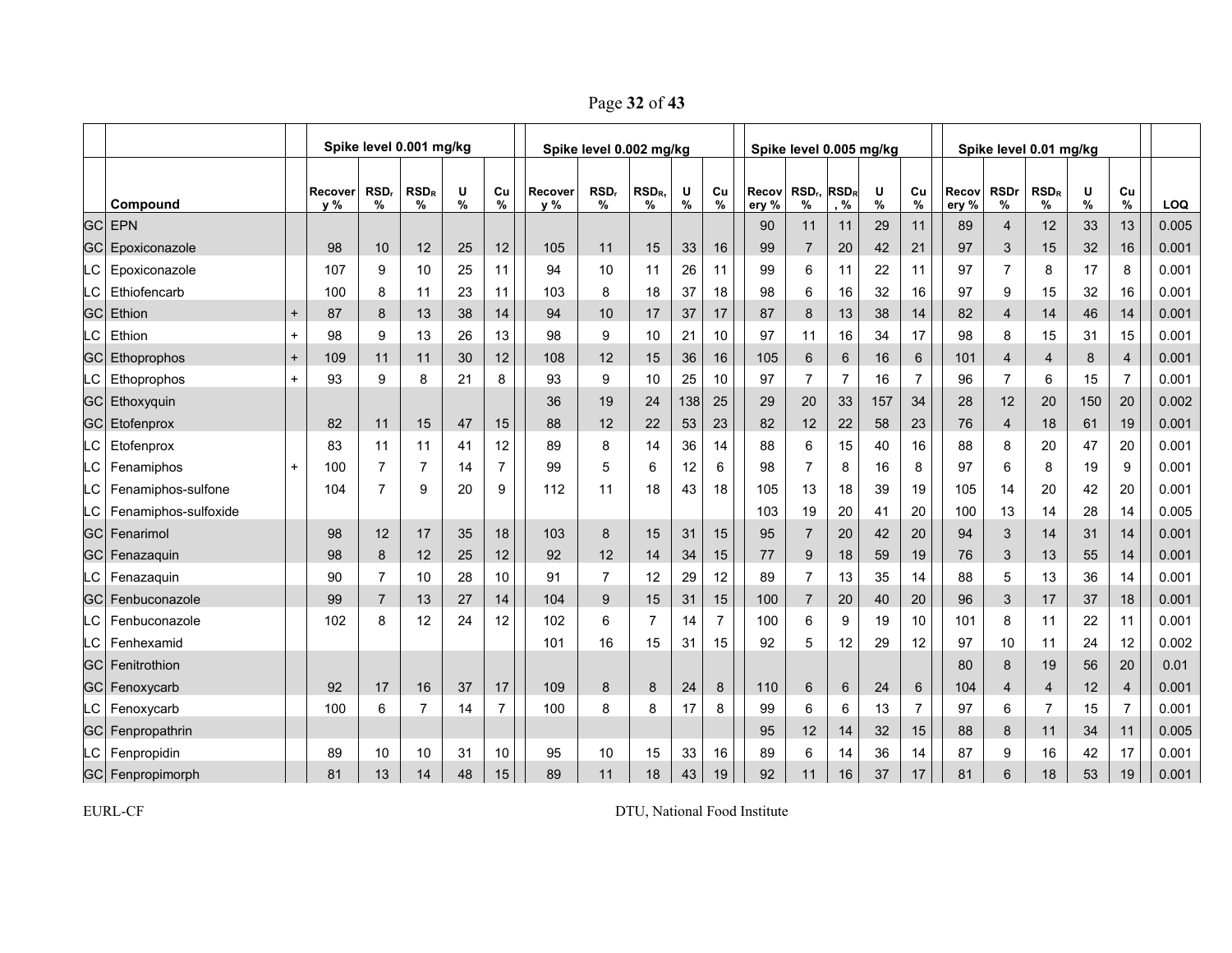Page **33** of **43**

|     |                            |     | Spike level 0.001 mg/kg |                 |                |        |                 |                  | Spike level 0.002 mg/kg |                       |        |         |                | Spike level 0.005 mg/kg      |                |        |                |                |                  | Spike level 0.01 mg/kg |           |                |            |
|-----|----------------------------|-----|-------------------------|-----------------|----------------|--------|-----------------|------------------|-------------------------|-----------------------|--------|---------|----------------|------------------------------|----------------|--------|----------------|----------------|------------------|------------------------|-----------|----------------|------------|
|     | Compound                   |     | Recover<br>y %          | RSD,<br>%       | $RSD_R$<br>%   | U<br>% | Cu<br>%         | Recover<br>$v\%$ | RSD,<br>%               | RSD <sub>R</sub><br>% | U<br>% | Cu<br>% | Recov<br>ery % | $RSDn$ RSD <sub>R</sub><br>% | . %            | U<br>% | Cu<br>%        | Recov<br>ery % | <b>RSDr</b><br>% | RSD <sub>R</sub><br>%  | U<br>$\%$ | Cu<br>$\%$     | <b>LOQ</b> |
|     | GC Fenson                  |     | 100                     | 8               | 16             | 33     | 16              | 105              | 11                      | 18                    | 39     | 19      | 97             | 9                            | 20             | 41     | 20             | 91             | $\overline{4}$   | 17                     | 39        | 18             | 0.001      |
|     | <b>GC</b> Fensulfothion    | $+$ | 97                      | 16              | 20             | 42     | 21              | 91               | 18                      | 21                    | 47     | 22      | 84             | 11                           | 30             | 69     | 31             | 83             | 11               | 32                     | 74        | 33             | 0.001      |
| LC. | Fensulfothion              | $+$ | 98                      | $\overline{7}$  | $\overline{7}$ | 15     | $\overline{7}$  | 102              | 8                       | 11                    | 23     | 11      | 100            | $\overline{7}$               | 9              | 19     | 10             | 100            | $\overline{7}$   | $\overline{7}$         | 15        | $\overline{7}$ | 0.001      |
|     | GC Fenthion                |     | 103                     | 9               | 13             | 27     | 13              | 102              | 11                      | 17                    | 35     | 18      | 97             | 8                            | 14             | 30     | 15             | 90             | $\overline{4}$   | 12                     | 32        | 12             | 0.001      |
| LС  | Fenthion                   |     | 102                     | 9               | 10             | 22     | 11              | 98               | 9                       | 9                     | 19     | 9       | 99             | 4                            | 8              | 16     | 8              | 98             | 5                | $\overline{7}$         | 14        | $\overline{7}$ | 0.001      |
| LC  | Fenthion-oxon              |     | 95                      | $\overline{7}$  | 6              | 16     | $\overline{7}$  | 103              | $\overline{7}$          | 11                    | 22     | 11      | 102            | 5                            | $\overline{7}$ | 15     | $\overline{7}$ | 102            | 9                | 9                      | 19        | 10             | 0.001      |
| LC  | Fenthion-oxon-sulfone      |     | 102                     | 9               | 14             | 28     | 14              | 101              | 9                       | 9                     | 19     | 10      | 98             | 6                            | 8              | 18     | 9              | 95             | $\overline{7}$   | 11                     | 24        | 11             | 0.001      |
| LC  | Fenthion-oxon-sulfoxide    |     | 98                      | 6               | 9              | 19     | 9               | 101              | 10                      | 11                    | 22     | 11      | 100            | 6                            | 9              | 18     | 9              | 95             | 11               | 15                     | 31        | 15             | 0.001      |
| LC  | Fenthion-sulfone           |     | 105                     | 11              | 10             | 24     | 11              | 112              | 14                      | 16                    | 40     | 16      | 103            | 10                           | 16             | 32     | 16             | 101            | 11               | 17                     | 34        | 17             | 0.001      |
| LC  | Fenthion-sulfoxide         |     | 105                     | 10              | 12             | 26     | 12              | 109              | 10                      | 15                    | 35     | 15      | 105            | 10                           | 15             | 33     | 16             | 102            | 12               | 17                     | 35        | 17             | 0.001      |
|     | <b>GCI Fenvalerate</b>     |     |                         |                 |                |        |                 |                  |                         |                       |        |         |                |                              |                |        |                |                |                  |                        |           |                | <b>NV</b>  |
| LC. | Fipronil                   |     | 104                     | 20              | 19             | 39     | 19              | 105              | 14                      | 14                    | 30     | 14      | 112            | 16                           | 15             | 39     | 15             | 111            | 12               | 11                     | 32        | 11             | 0.001      |
| LС  | Fipronil-desulfinyl        |     | 98                      | 8               | $\overline{7}$ | 16     | 8               | 100              | 8                       | 8                     | 16     | 8       | 100            | 6                            | $\overline{7}$ | 15     | $\overline{7}$ | 101            | 9                | 9                      | 19        | 9              | 0.001      |
| LC  | Fipronil-sulfide           |     |                         |                 |                |        |                 |                  |                         |                       |        |         |                |                              |                |        |                | 92             | 17               | 19                     | 43        | 20             | 0.01       |
| LC  | Fipronil-sulfone           |     |                         |                 |                |        |                 |                  |                         |                       |        |         |                |                              |                |        |                |                |                  |                        |           |                | <b>NV</b>  |
|     | GC Fluazifop-P-butyl       |     | 96                      | 10 <sup>1</sup> | 11             | 25     | 12              | 106              | 13                      | 20                    | 44     | 21      | 96             | 10                           | 12             | 27     | 13             | 91             | 6                | 12                     | 31        | 13             | 0.001      |
| LC. | Fluazifop-p-butyl          |     | 98                      | 8               | 9              | 18     | 9               | 99               | 9                       | 8                     | 17     | 9       | 94             | 9                            | 12             | 27     | 12             | 95             | 9                | 11                     | 25        | 11             | 0.001      |
|     | <b>GC</b> Fludioxonil      |     | 86                      | 15              | 16             | 42     | 16              | 83               | 14                      | 21                    | 55     | 22      | 80             | 13                           | 19             | 57     | 20             | 80             | 16               | 20                     | 58        | 21             | 0.001      |
|     | <b>GCI Flufenoxuron</b>    |     |                         |                 |                |        |                 |                  |                         |                       |        |         |                |                              |                |        |                |                |                  |                        |           |                | <b>NV</b>  |
| .C  | Fluoxastrobin              |     | 98                      | $\overline{7}$  | $\overline{7}$ | 14     | $\overline{7}$  | 99               | 6                       | $\overline{7}$        | 14     | 7       | 96             | 3                            | 5              | 13     | 5              | 96             | 6                | $\overline{7}$         | 16        | $\overline{7}$ | 0.001      |
|     | GC Fluquinconazole         | $+$ | 98                      | 8               | 10             | 22     | 11              | 96               | 10                      | 18                    | 39     | 19      | 94             | $\overline{7}$               | 20             | 42     | 20             | 91             | $\overline{4}$   | 19                     | 42        | 19             | 0.001      |
| .C  | Fluguinconazole            | $+$ | 91                      | 10              | 10             | 26     | 10 <sup>°</sup> | 95               | 6                       | 9                     | 21     | 9       | 99             | 5                            | 9              | 18     | 9              | 98             | 6                | 8                      | 17        | 8              | 0.001      |
|     | GC Flusilazole             | $+$ | 101                     | 10              | 18             | 37     | 18              | 104              | 10                      | 11                    | 24     | 11      | 98             | 8                            | 20             | 42     | 21             | 93             | 6                | 15                     | 35        | 16             | 0.001      |
| .C  | Flusilazole                | $+$ | 99                      | 5               | 6              | 12     | 6               | 99               | 6                       | 5                     | 11     | 6       | 98             | 5                            | 6              | 14     | 6              | 98             | 5                | 5                      | 11        | 5              | 0.001      |
|     | <b>GC</b> Flutriafol       |     | 91                      | 13              | 18             | 41     | 19              | 100              | 10                      | 18                    | 36     | 18      | 104            | $\overline{7}$               | 22             | 46     | 23             | 103            | 6                | 20                     | 42        | 21             | 0.001      |
|     | <b>GCI Fluvalinate-tau</b> |     |                         |                 |                |        |                 |                  |                         |                       |        |         |                |                              |                |        |                |                |                  |                        |           |                | <b>NV</b>  |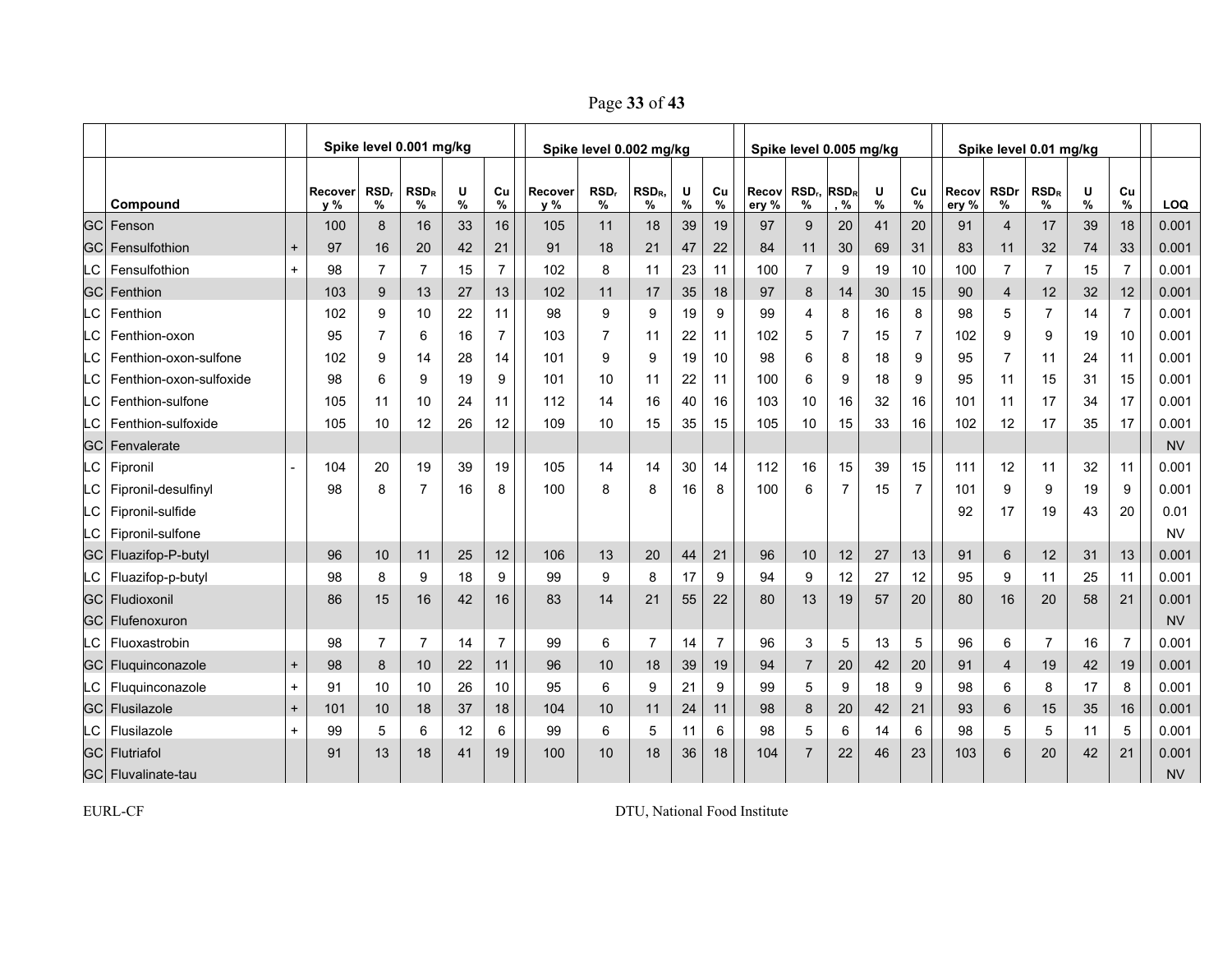Page **34** of **43**

|      |                                 |                                                                                       |                | Spike level 0.001 mg/kg |    |                |     | Spike level 0.002 mg/kg |                |        |         |                | Spike level 0.005 mg/kg                |                |           |                |                |                     | Spike level 0.01 mg/kg |           |                |           |
|------|---------------------------------|---------------------------------------------------------------------------------------|----------------|-------------------------|----|----------------|-----|-------------------------|----------------|--------|---------|----------------|----------------------------------------|----------------|-----------|----------------|----------------|---------------------|------------------------|-----------|----------------|-----------|
|      | Compound                        | U<br>Cu<br>RSD.<br>$RSD_R$<br>Recover<br>Recover<br>$\%$<br>%<br>y %<br>%<br>%<br>y % |                |                         |    |                |     | RSD,<br>%               | $RSD_R$<br>℅   | U<br>% | Cu<br>% | Recov<br>ery % | RSD <sub>r</sub> RSD <sub>R</sub><br>% | , %            | U<br>$\%$ | Cu<br>%        | Recov<br>ery % | <b>RSDr</b><br>$\%$ | RSD <sub>R</sub><br>%  | U<br>$\%$ | Cu<br>$\%$     | LOQ       |
|      | <b>GC</b> Formothion            |                                                                                       |                |                         |    |                | 94  | 6                       | $\overline{7}$ | 20     | 8       | 98             | 11                                     | 14             | 30        | 15             | 94             | 8                   | 19                     | 41        | 19             | 0.002     |
|      | C Fosthiazate                   | 99                                                                                    | $\overline{7}$ | 7                       | 15 | 8              | 105 | 8                       | 12             | 25     | 12      | 100            | 5                                      | 10             | 21        | 11             | 99             | 9                   | 12                     | 24        | 12             | 0.001     |
|      | GC HCH-alpha                    |                                                                                       |                |                         |    |                | 87  | 12                      | 17             | 44     | 18      | 94             | 9                                      | 9              | 22        | 9              | 101            | $\overline{7}$      | 14                     | 29        | 14             | 0.002     |
|      | GC HCH-beta                     |                                                                                       |                |                         |    |                | 103 | 9                       | 16             | 33     | 16      | 109            | 8                                      | 19             | 44        | 20             | 106            | 4                   | 23                     | 50        | 24             | 0.002     |
|      | GC Heptachlorepoxide-cis        | 96                                                                                    | 11             | 13                      | 28 | 14             | 102 | 11                      | 17             | 35     | 17      | 94             | 14                                     | 14             | 30        | 14             | 89             | 8                   | 20                     | 48        | 21             | 0.001     |
|      | GC Heptachlorepoxide-trans      |                                                                                       |                |                         |    |                |     |                         |                |        |         | 87             | 10                                     | 21             | 50        | 21             | 88             | 10                  | 20                     | 48        | 21             | 0.005     |
|      | <b>GC</b> Heptenophos           | 89                                                                                    | 8              | 10                      | 29 | 10             | 83  | 9                       | 18             | 50     | 18      | 84             | 9                                      | 10             | 38        | 11             | 80             | 8                   | $\overline{7}$         | 43        | 8              | 0.001     |
|      | LC Heptenophos                  | 99                                                                                    | $\overline{7}$ | 8                       | 16 | 8              | 103 | 9                       | 9              | 18     | 9       | 99             | $\overline{7}$                         | $\overline{7}$ | 14        | $\overline{7}$ | 100            | $\overline{7}$      | 7                      | 15        | $\overline{7}$ | 0.001     |
|      | <b>GC</b> Hexachlorobenzene     |                                                                                       |                |                         |    |                |     |                         |                |        |         |                |                                        |                |           |                |                |                     |                        |           |                | <b>NV</b> |
| GCI  | Hexaconazole                    |                                                                                       |                |                         |    |                |     |                         |                |        |         |                |                                        |                |           |                | 97             | 11                  | 16                     | 34        | $17$           | 0.01      |
| LC I | Hexaconazole                    | 100                                                                                   | 8              | 20                      | 41 | 21             | 102 | 17                      | 16             | 33     | 16      | 101            | 9                                      | 12             | 25        | 13             | 105            | $\overline{7}$      | $\overline{7}$         | 18        | $\overline{7}$ | 0.001     |
|      | <b>GC</b> Hexythiazox           |                                                                                       |                |                         |    |                | 96  | 14                      | 16             | 34     | 16      | 96             | 10                                     | 10             | 22        | 10             | 96             | $\overline{7}$      | 10                     | 22        | 10             | 0.002     |
|      | LC Hexythiazox                  | 93                                                                                    | $\overline{7}$ | 9                       | 24 | 10             | 95  | 6                       | 9              | 21     | 9       | 96             | 9                                      | 14             | 30        | 15             | 96             | 4                   | 11                     | 24        | 11             | 0.001     |
| C.   | Imazalil                        | 99                                                                                    | 11             | 12                      | 24 | 12             | 102 | 9                       | 10             | 22     | 11      | 100            | 8                                      | 13             | 27        | 14             | 97             | 11                  | 18                     | 37        | 18             | 0.001     |
|      | LC Imidacloprid                 | 107                                                                                   | 9              | 13                      | 31 | 14             | 109 | 12                      | 13             | 31     | 13      | 109            | $\overline{7}$                         | 9              | 26        | 10             | 101            | 11                  | 14                     | 30        | 15             | 0.001     |
|      | <b>GC</b> Indoxacarb            |                                                                                       |                |                         |    |                |     |                         |                |        |         |                |                                        |                |           |                |                |                     |                        |           |                | <b>NV</b> |
|      | LC Indoxacarb                   | 100                                                                                   | 8              | 8                       | 17 | 8              | 119 | 8                       | 15             | 49     | 16      | 110            | 10                                     | 16             | 38        | 16             | 101            | 14                  | 14                     | 29        | 14             | 0.001     |
|      | LC   lodosulfuron-methyl-sodium | 101                                                                                   | 5              | 5                       | 11 | 5              | 111 | 8                       | 8              | 27     | 8       | 112            | 5                                      | 6              | 28        | 6              | 112            | $\overline{7}$      | $\overline{7}$         | 28        | $\overline{7}$ | 0.001     |
|      | GC Iprodione                    |                                                                                       |                |                         |    |                |     |                         |                |        |         |                |                                        |                |           |                | 61             | 19                  | 17                     | 86        | 17             | 0.01      |
|      | LC   Iprodione                  | 106                                                                                   | 16             | 20                      | 42 | 20             | 104 | 16                      | 19             | 40     | 20      | 98             | 10                                     | 12             | 24        | 12             | 101            | 9                   | 14                     | 28        | 14             | 0.001     |
|      | <b>GC</b> Iprovalicarb          | 115                                                                                   | 12             | 19                      | 50 | 20             | 122 | 16                      | 17             | 56     | 18      | 118            | 12                                     | 14             | 46        | 15             | 107            | $\overline{7}$      | 11                     | 26        | 11             | 0.001     |
|      | LC   Iprovalicarb               | 97                                                                                    | 8              | 8                       | 18 | 8              | 97  | 8                       | 9              | 20     | 9       | 96             | $\overline{7}$                         | 9              | 21        | 9              | 94             | $\overline{7}$      | 10                     | 23        | $10$           | 0.001     |
|      | GC Isofenphos-methyl            | 109                                                                                   | $\sqrt{5}$     | $\overline{7}$          | 23 | $\overline{7}$ | 111 | 11                      | 13             | 36     | 14      | 108            | 9                                      | 10             | 26        | 11             | 100            | 3                   | 6                      | 13        | $6\phantom{1}$ | 0.001     |
|      | GC Isoprothiolane               | 106                                                                                   | 12             | 14                      | 31 | 14             | 110 | 8                       | 10             | 29     | 11      | 109            | 6                                      | 5              | 20        | $\,6\,$        | 104            | 4                   | 5                      | 13        | $\sqrt{5}$     | 0.001     |
|      | LC   Isoprothiolane             | 98                                                                                    | 5              | 5                       | 10 | 5              | 100 | 5                       | 6              | 13     | 6       | 97             | 5                                      | 6              | 13        | 6              | 98             | 5                   | 7                      | 14        | $\overline{7}$ | 0.001     |
|      | LC Isoproturon                  | 96                                                                                    | 6              | 6                       | 14 | 6              | 100 | 9                       | 9              | 18     | 9       | 98             | 5                                      | 7              | 15        | 7              | 98             | 7                   | 8                      | 16        | 8              | 0.001     |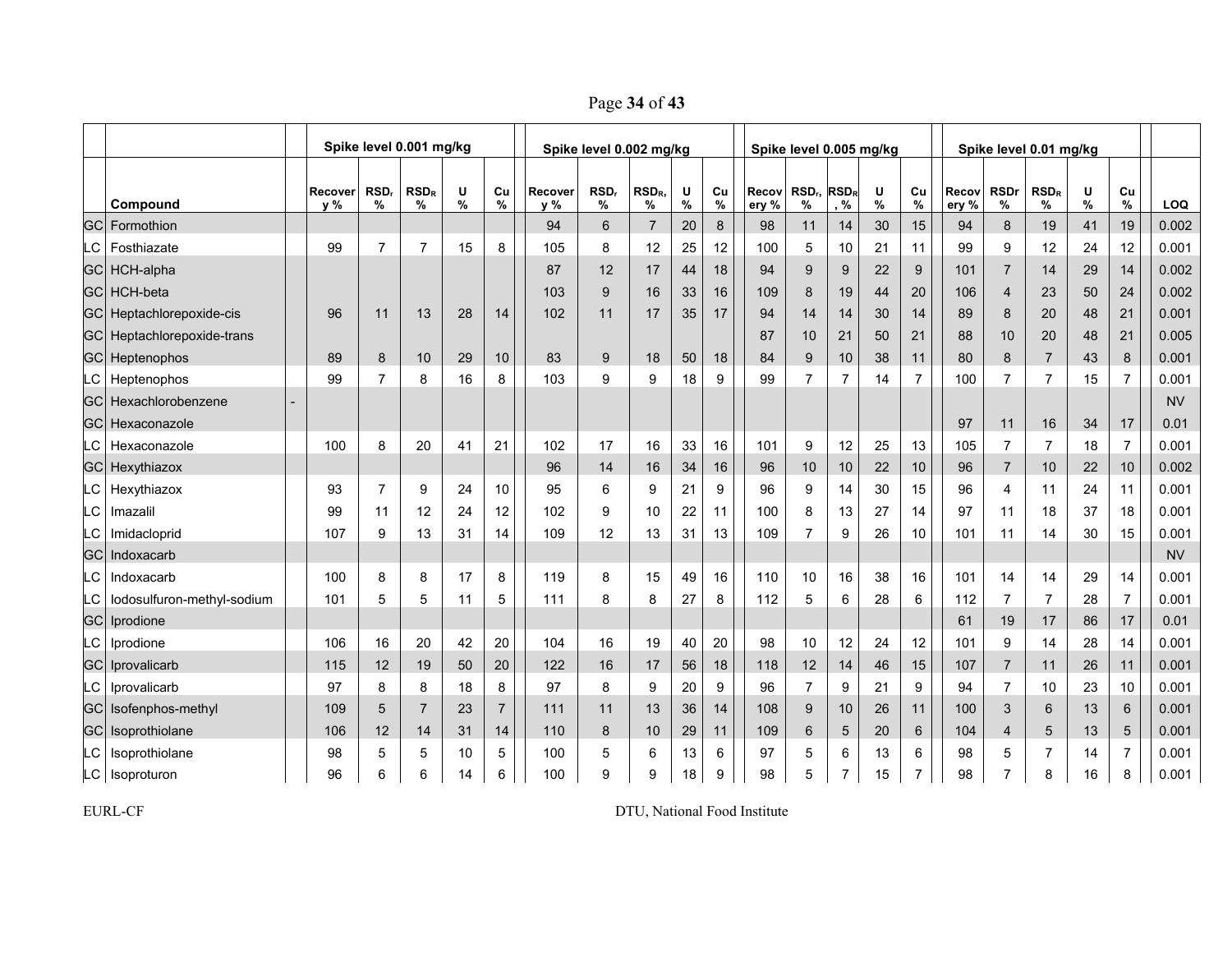Page **35** of **43**

|      |                         |           |                                                                                 |                | Spike level 0.001 mg/kg |    |                |                | Spike level 0.002 mg/kg |                       |        |         |                | Spike level 0.005 mg/kg                |                |        |                |                |                  | Spike level 0.01 mg/kg |           |                |            |
|------|-------------------------|-----------|---------------------------------------------------------------------------------|----------------|-------------------------|----|----------------|----------------|-------------------------|-----------------------|--------|---------|----------------|----------------------------------------|----------------|--------|----------------|----------------|------------------|------------------------|-----------|----------------|------------|
|      | Compound                |           | RSD,<br>$RSD_R$<br>U<br>Cu<br>Recover<br>$\%$<br>%<br>y %<br>%<br>%<br>17<br>14 |                |                         |    |                | Recover<br>y % | RSD,<br>%               | RSD <sub>R</sub><br>% | U<br>% | Cu<br>% | Recov<br>ery % | RSD <sub>r</sub> RSD <sub>R</sub><br>% | , %            | U<br>% | Cu<br>%        | Recov<br>ery % | <b>RSDr</b><br>% | $RSD_R$<br>%           | U<br>$\%$ | Cu<br>%        | <b>LOQ</b> |
| GC   | Jodofenfos              |           | 92                                                                              |                | 16                      | 38 |                | 93             | 13                      | 28                    | 59     | 29      | 83             | 5                                      | 20             | 54     | 21             | 77             | 4                | 24                     | 68        | 25             | 0.001      |
|      | GC Kresoxim-methyl      |           | 106                                                                             | 11             | 13                      | 28 | 13             | 101            | 9                       | 15                    | 31     | 15      | 95             | 9                                      | 20             | 43     | 21             | 89             | 4                | 17                     | 41        | 17             | 0.001      |
|      | <b>GCI Lindane</b>      |           | 85                                                                              | 10             | 10                      | 37 | 11             | 95             | 12                      | 11                    | 24     | 11      | 97             | 9                                      | 12             | 25     | 12             | 95             | $\overline{7}$   | 17                     | 36        | 17             | 0.001      |
|      | <b>GCI Linuron</b>      |           |                                                                                 |                |                         |    |                |                |                         |                       |        |         | 103            | 19                                     | 18             | 38     | 19             | 97             | 12               | 11                     | 24        | 12             | 0.005      |
| .C   | Linuron                 |           |                                                                                 |                |                         |    |                | 88             | 14                      | 21                    | 49     | 21      | 99             | 7                                      | 15             | 30     | 15             | 98             | 8                | 9                      | 18        | 9              | 0.002      |
| .C   | Lufenuron               |           |                                                                                 |                |                         |    |                |                |                         |                       |        |         |                |                                        |                |        |                |                |                  |                        |           |                | <b>NV</b>  |
| LC   | Malaoxon                |           | 103                                                                             | 6              | 14                      | 30 | 15             | 107            | 11                      | 18                    | 39     | 18      | 103            | 9                                      | 17             | 36     | 18             | 100            | 13               | 17                     | 36        | 18             | 0.001      |
| .C   | Malathion               |           | 99                                                                              | 8              | 8                       | 16 | 8              | 101            | 7                       | 8                     | 16     | 8       | 99             | 6                                      | 7              | 14     | $\overline{7}$ | 99             | 6                | $\overline{7}$         | 15        | $\overline{7}$ | 0.001      |
| LC   | Mecarbam                | $\ddot{}$ | 99                                                                              | 5              | 5                       | 11 | 6              | 101            | 6                       | 6                     | 13     | 6       | 97             | 4                                      | 6              | 13     | 6              | 97             | 5                | $\overline{7}$         | 16        | $\overline{7}$ | 0.001      |
| LC   | Mepanipyrim             |           |                                                                                 |                |                         |    |                | 94             | 15                      | 20                    | 42     | 20      | 95             | 9                                      | 13             | 28     | 13             | 92             | $\overline{7}$   | 9                      | 25        | 9              | 0.002      |
| LC   | Metaflumizone           |           | 100                                                                             | 18             | 17                      | 34 | 17             | 101            | 19                      | 18                    | 38     | 19      | 116            | 19                                     | 18             | 48     | 19             | 112            | 17               | 18                     | 43        | 18             | 0.001      |
|      | <b>GC</b> Metalaxyl     |           |                                                                                 |                |                         |    |                | 107            | 11                      | 14                    | 33     | 15      | 113            | 9                                      | 9              | 32     | 9              | 109            | 3                | 6                      | 22        | 6              | 0.002      |
| LC I | Metalaxyl               |           | 96                                                                              | $\overline{7}$ | 7                       | 16 | $\overline{7}$ | 101            | 8                       | 8                     | 16     | 8       | 99             | 6                                      | $\overline{7}$ | 14     | $\overline{7}$ | 98             | 6                | 6                      | 13        | 6              | 0.001      |
| .C   | Metconazole             |           | 105                                                                             | 10             | 11                      | 25 | 11             | 103            | 11                      | 12                    | 24     | 12      | 102            | 5                                      | $\overline{7}$ | 14     | $\overline{7}$ | 99             | 4                | 4                      | 8         | $\overline{4}$ | 0.001      |
|      | <b>GC</b> Methacrifos   |           |                                                                                 |                |                         |    |                | 98             | 20                      | 19                    | 40     | 20      | 98             | 13                                     | 14             | 29     | 15             | 105            | 9                | 14                     | 31        | 15             | 0.002      |
| LC I | Methamidophos           | $+$       | 84                                                                              | 8              | 9                       | 37 | 9              | 84             | 16                      | 16                    | 45     | 16      | 81             | 14                                     | 24             | 63     | 25             | 87             | 5                | 6                      | 30        | 6              | 0.001      |
|      | <b>GC</b> Methidathion  | $+$       | 90                                                                              | 11             | 20                      | 46 | 21             | 92             | 13                      | 26                    | 56     | 27      | 86             | 12                                     | 19             | 48     | 20             | 83             | $\overline{7}$   | 14                     | 44        | 14             | 0.001      |
| LC   | Methiocarb              |           | 111                                                                             | 11             | 16                      | 40 | 17             | 107            | 8                       | 8                     | 21     | 8       | 103            | 8                                      | 10             | 22     | 10             | 105            | 7                | 9                      | 21        | 9              | 0.001      |
| LC   | Methiocarb-sulfone      |           | 95                                                                              | 9              | 11                      | 26 | 12             | 97             | 11                      | 14                    | 29     | 14      | 93             | 8                                      | 13             | 31     | 14             | 90             | $\overline{7}$   | 14                     | 35        | 14             | 0.001      |
| LC.  | Methiocarb-sulfoxide    |           | 100                                                                             | 7              | 9                       | 18 | 9              | 102            | 10                      | 12                    | 25     | 13      | 101            | 5                                      | 8              | 17     | 9              | 97             | 9                | 14                     | 29        | 14             | 0.001      |
| LC I | Methomyl                | $+$       | 115                                                                             | 15             | 14                      | 41 | 15             | 108            | 12                      | 14                    | 33     | 15      | 98             | 7                                      | 8              | 16     | 8              | 96             | 10               | 9                      | 21        | 10             | 0.001      |
| LC I | Methoxyfenozide         |           | 97                                                                              | $\overline{7}$ | 7                       | 16 | $\overline{7}$ | 100            | 7                       | 10                    | 20     | 10      | 95             | 8                                      | 11             | 24     | 11             | 95             | $\overline{7}$   | 8                      | 19        | 8              | 0.001      |
|      | <b>GC</b> Metribuzin    |           | 96                                                                              | 11             | 13                      | 28 | 13             | 101            | 11                      | 15                    | 31     | 15      | 98             | $\overline{7}$                         | 17             | 35     | 17             | 99             | $\overline{4}$   | 14                     | 30        | 15             | 0.001      |
|      | LC   Metsulfuron-methyl |           | 106                                                                             | 6              | 14                      | 30 | 14             | 113            | 7                       | 15                    | 39     | 15      | 108            | 7                                      | 15             | 36     | 16             | 105            | 9                | 18                     | 38        | 18             | 0.001      |
|      | <b>GC</b> Mevinphos     |           | 80                                                                              | 11             | 15                      | 51 | 16             | 84             | 15                      | 18                    | 49     | 19      | 86             | 14                                     | 13             | 39     | 14             | 81             | $\overline{7}$   | 15                     | 50        | 16             | 0.001      |
|      | LC Mevinphos            |           | 98                                                                              | 5              | 8                       | 16 | 8              | 100            | 10                      | 12                    | 24     | 12      | 99             | 6                                      | 9              | 20     | 10             | 94             | 9                | 13                     | 30        | 14             | 0.001      |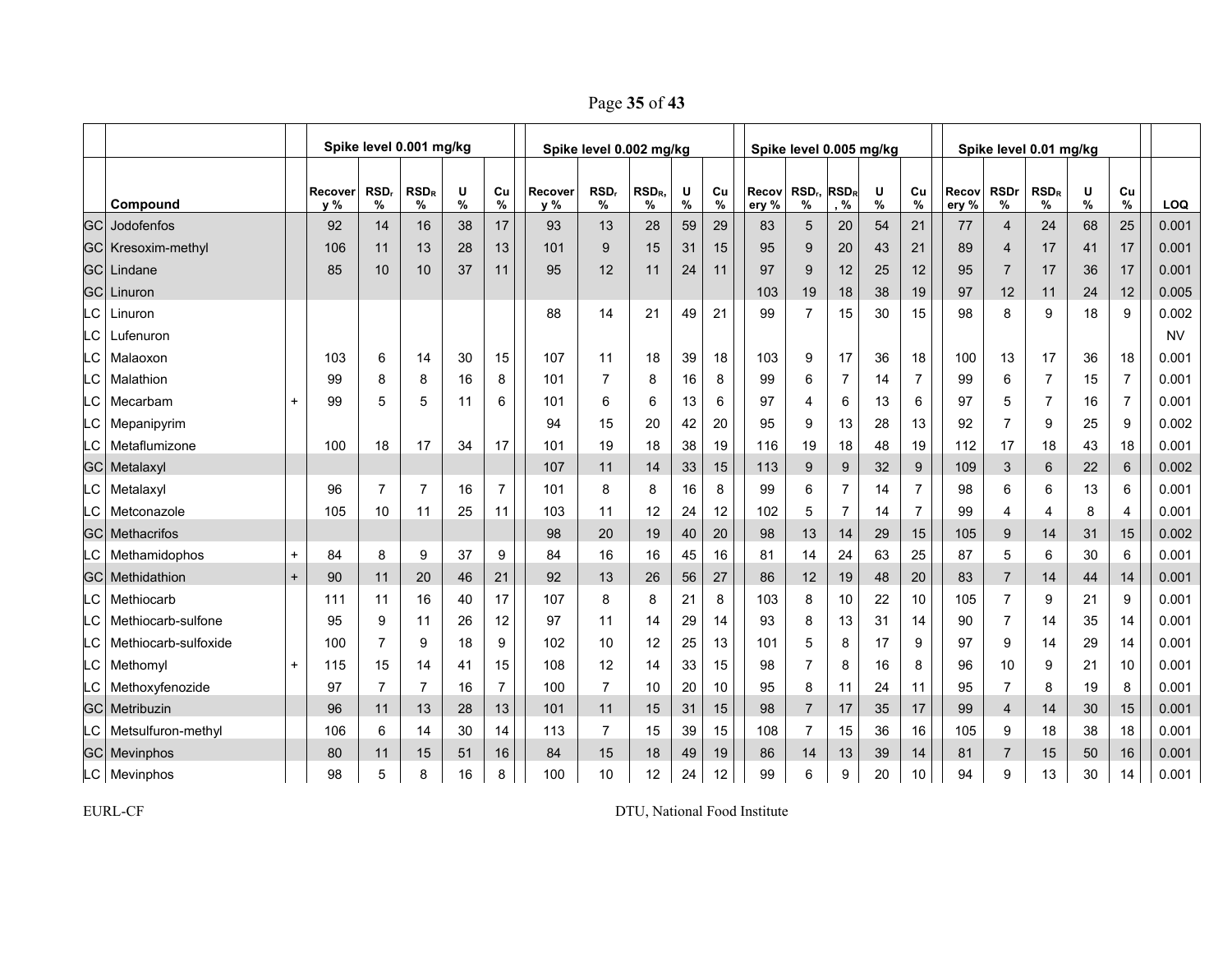Page **36** of **43**

|    |                            |     |                |                | Spike level 0.001 mg/kg |        |                |                | Spike level 0.002 mg/kg |                       |        |            |                | Spike level 0.005 mg/kg      |     |        |         |                |                  | Spike level 0.01 mg/kg |        |                |           |
|----|----------------------------|-----|----------------|----------------|-------------------------|--------|----------------|----------------|-------------------------|-----------------------|--------|------------|----------------|------------------------------|-----|--------|---------|----------------|------------------|------------------------|--------|----------------|-----------|
|    | Compound                   |     | Recover<br>y % | RSD,<br>%      | $RSD_R$<br>℅            | U<br>% | Cu<br>%        | Recover<br>y % | RSD,<br>%               | RSD <sub>R</sub><br>% | U<br>% | Cu<br>$\%$ | Recov<br>ery % | $RSDn$ RSD <sub>R</sub><br>% | , % | U<br>% | Cu<br>% | Recov<br>ery % | <b>RSDr</b><br>% | $RSD_R$<br>%           | U<br>% | Cu<br>%        | LOQ       |
| LC | Monocrotophos              |     |                |                |                         |        |                |                |                         |                       |        |            |                |                              |     |        |         |                |                  |                        |        |                | <b>NV</b> |
|    | LC Monolinuron             |     | 101            | $\overline{7}$ | 8                       | 16     | 8              | 106            | 8                       | 16                    | 35     | 17         | 101            | 7                            | 16  | 33     | 16      | 102            | 10               | 18                     | 37     | 18             | 0.001     |
|    | <b>GC</b> Myclobutanil     |     | 98             | 13             | 17                      | 34     | 17             | 106            | 9                       | 16                    | 34     | 16         | 100            | 5                            | 21  | 43     | 22      | 98             | 4                | 18                     | 38     | 19             | 0.001     |
|    | <b>GCI Nitrofen</b>        | $+$ | 79             | 16             | 21                      | 60     | 22             | 75             | 20                      | 19                    | 63     | 19         | 87             | 15                           | 20  | 48     | 21      | 88             | $\overline{7}$   | 23                     | 54     | 24             | 0.001     |
|    | <b>GC</b> Nuarimol         |     | 105            | 11             | 19                      | 42     | 20             | 107            | 13                      | 17                    | 38     | 18         | 110            | 10                           | 10  | 29     | 10      | 110            | 8                | 11                     | 31     | 11             | 0.001     |
| .C | Ofurace                    |     | 105            | 5              | 12                      | 27     | 13             | 112            | 12                      | 17                    | 42     | 17         | 104            | 11                           | 16  | 33     | 16      | 102            | 12               | 17                     | 35     | 17             | 0.001     |
| .C | Omethoate                  | $+$ | 95             | 10             | 12                      | 26     | 12             | 98             | 13                      | 12                    | 26     | 13         | 94             | 7                            | 19  | 41     | 19      | 93             | 9                | 14                     | 32     | 14             | 0.001     |
|    | <b>GC</b> Oxadixyl         |     | 99             | 6              | 6                       | 13     | $6\phantom{1}$ | 109            | 9                       | 14                    | 34     | 15         | 111            | $6\phantom{1}6$              | 6   | 25     | 6       | 104            | 3                | 3                      | 9      | 3              | 0.001     |
| .C | Oxamyl                     | $+$ | 101            | 8              | 8                       | 16     | 8              | 106            | 9                       | 9                     | 23     | 10         | 99             | 8                            | 11  | 22     | 11      | 99             | 9                | 9                      | 19     | 9              | 0.001     |
| C. | Oxycarboxin                |     | 100            | 6              | 8                       | 16     | 8              | 103            | 7                       | 8                     | 18     | 8          | 101            | 5                            | 8   | 17     | 8       | 99             | 6                | 9                      | 19     | 9              | 0.001     |
|    | GC Oxychlordane            |     |                |                |                         |        |                |                |                         |                       |        |            |                |                              |     |        |         |                |                  |                        |        |                | <b>NV</b> |
| LC | Oxydemeton-methyl          | $+$ | 96             | 6              | 8                       | 18     | 8              | 96             | 9                       | 9                     | 21     | 10         | 91             | 8                            | 12  | 30     | 12      | 89             | 8                | 8                      | 27     | 8              | 0.001     |
|    | <b>GC</b> Paclobutrazol    |     |                |                |                         |        |                |                |                         |                       |        |            |                |                              |     |        |         | 97             | 5                | 17                     | 35     | 17             | 0.01      |
|    | LC   Paraoxon-methyl       |     |                |                |                         |        |                |                |                         |                       |        |            |                |                              |     |        |         | 100            | 17               | 19                     | 40     | 20             | 0.01      |
|    | <b>GC</b> Parathion        |     |                |                |                         |        |                |                |                         |                       |        |            | 90             | 11                           | 13  | 34     | 13      | 90             | 6                | 6                      | 23     | $\overline{7}$ | 0.005     |
|    | <b>GC</b> Parathion-methyl |     | 103            | 11             | 20                      | 42     | 21             | 117            | 16                      | 37                    | 85     | 39         | 126            | 7                            | 46  | 110    | 48      | 125            | $\overline{4}$   | 52                     | 118    | 54             | 0.001     |
|    | <b>GC</b> Penconazole      |     | 94             | 14             | 17                      | 37     | 18             | 101            | 15                      | 18                    | 38     | 19         | 93             | 9                            | 19  | 41     | 20      | 91             | 4                | 15                     | 36     | 16             | 0.001     |
| LC | Penconazole                |     | 100            | 14             | 14                      | 29     | 15             | 106            | 9                       | 9                     | 22     | 9          | 103            | 8                            | 9   | 21     | 10      | 103            | 7                | 7                      | 16     | $\overline{7}$ | 0.001     |
|    | <b>GC</b> Pencycuron       |     | 100            | 6              | 11                      | 24     | 12             | 98             | 10                      | 17                    | 36     | 18         | 93             | $\overline{7}$               | 20  | 44     | 21      | 93             | 3                | 15                     | 34     | 15             | 0.001     |
|    | LC   Pencycuron            |     | 101            | 8              | 8                       | 18     | 9              | 105            | 8                       | 8                     | 18     | 8          | 104            | 4                            | 6   | 15     | 6       | 102            | 9                | 8                      | 18     | 9              | 0.001     |
|    | <b>GC</b> Pendimethalin    |     |                |                |                         |        |                |                |                         |                       |        |            |                |                              |     |        |         | 66             | 14               | 14                     | 74     | 14             | 0.01      |
| LC | Pendimethalin              |     | 100            | 9              | 10                      | 21     | 10             | 96             | 11                      | 11                    | 25     | 12         | 94             | 13                           | 16  | 35     | 16      | 94             | 5                | 12                     | 26     | 12             | 0.001     |
|    | <b>GC</b> Permethrin       |     |                |                |                         |        |                |                |                         |                       |        |            |                |                              |     |        |         |                |                  |                        |        |                | <b>NV</b> |
|    | <b>GC</b> Phenthoate       |     | 96             | 10             | 17                      | 37     | 18             | 94             | 12                      | 21                    | 45     | 22         | 94             | 8                            | 17  | 37     | 17      | 87             | 5                | 15                     | 41     | 16             | 0.001     |
|    | GC Phosalone               |     |                |                |                         |        |                |                |                         |                       |        |            |                |                              |     |        |         |                |                  |                        |        |                | <b>NV</b> |
|    | GC Phosmet                 |     | 116            | 8              | 7                       | 35     | $\overline{7}$ | 100            | 20                      | 28                    | 58     | 29         | 79             | 15                           | 24  | 66     | 25      | 68             | 14               | 20                     | 76     | 21             | 0.001     |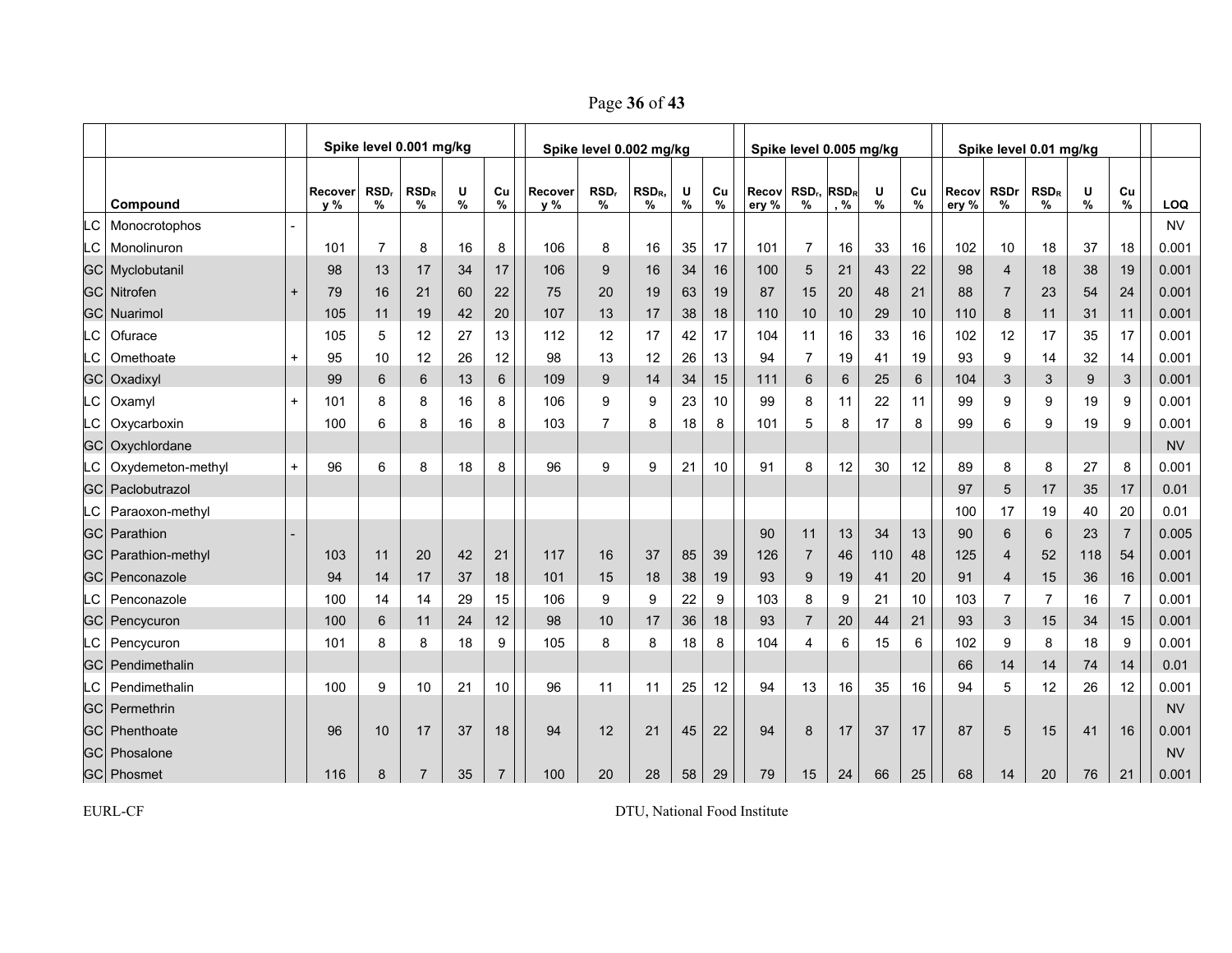Page **37** of **43**

|     |                                |           |                                                                                       |                | Spike level 0.001 mg/kg |    |                |     | Spike level 0.002 mg/kg |                 |        |         |                | Spike level 0.005 mg/kg                |                |           |                  |                |                  | Spike level 0.01 mg/kg |           |                |           |
|-----|--------------------------------|-----------|---------------------------------------------------------------------------------------|----------------|-------------------------|----|----------------|-----|-------------------------|-----------------|--------|---------|----------------|----------------------------------------|----------------|-----------|------------------|----------------|------------------|------------------------|-----------|----------------|-----------|
|     | Compound                       |           | U<br>RSD,<br>$RSD_R$<br>Cu<br>Recover<br>Recover<br>$\%$<br>%<br>v %<br>%<br>%<br>y % |                |                         |    |                |     | RSD,<br>%               | $RSD_R$<br>%    | U<br>% | Cu<br>% | Recov<br>ery % | RSD <sub>r</sub> RSD <sub>R</sub><br>% | , %            | U<br>$\%$ | Cu<br>%          | Recov<br>ery % | <b>RSDr</b><br>% | RSD <sub>R</sub><br>%  | U<br>$\%$ | Cu<br>%        | LOQ       |
| .C  | Phosmet                        |           | 100                                                                                   | 10             | 12                      | 25 | 13             | 105 | 14                      | 16              | 35     | 16      | 106            | 8                                      | 12             | 27        | 12               | 107            | 17               | 17                     | 37        | 17             | 0.001     |
| .C  | Phosmet-oxon                   |           |                                                                                       |                |                         |    |                |     |                         |                 |        |         |                |                                        |                |           |                  |                |                  |                        |           |                | <b>NV</b> |
| LC. | Phosphamidon                   | $\ddot{}$ | 98                                                                                    | $\overline{7}$ | 10                      | 21 | 10             | 104 | 8                       | 9               | 21     | 10      | 103            | 6                                      | 13             | 28        | 14               | 104            | 6                | 14                     | 29        | 14             | 0.001     |
|     | C   Phoxim                     |           | 107                                                                                   | 9              | 10                      | 26 | 11             | 105 | 7                       | 9               | 22     | 9       | 107            | 7                                      | 7              | 20        | $\overline{7}$   | 103            | 6                | 6                      | 14        | 6              | 0.001     |
| GCI | Pirimicarb                     |           | 96                                                                                    | 9              | 10                      | 22 | 10             | 95  | 9                       | 17              | 36     | 17      | 93             | $\overline{7}$                         | 20             | 44        | 21               | 90             | $\overline{4}$   | 17                     | 40        | 17             | 0.001     |
|     | C Pirimicarb                   |           | 101                                                                                   | 4              | 7                       | 13 | $\overline{7}$ | 101 | 5                       | $6\phantom{1}6$ | 13     | 6       | 101            | 4                                      | 8              | 16        | 8                | 97             | 6                | 11                     | 24        | 11             | 0.001     |
|     | <b>GC</b> Pirimicarb-desmethyl |           |                                                                                       |                |                         |    |                |     |                         |                 |        |         | 76             | 8                                      | 20             | 64        | 21               | 83             | 6                | 21                     | 55        | 21             | 0.005     |
|     | GC Pirimiphos-ethyl            |           | 100                                                                                   | 16             | 17                      | 36 | 18             | 101 | 9                       | 16              | 33     | 16      | 95             | 8                                      | 16             | 35        | 16               | 88             | $\overline{4}$   | 15                     | 39        | 15             | 0.001     |
|     | <b>GC</b> Pirimiphos-methyl    |           | 106                                                                                   | 14             | 13                      | 30 | 14             | 103 | 11                      | 15              | 31     | 15      | 96             | 5                                      | 11             | 24        | 11               | 89             | $\overline{4}$   | 13                     | 34        | 13             | 0.001     |
| -C  | Pirimiphos-methyl              |           | 106                                                                                   | 5              | 8                       | 20 | 8              | 106 | 8                       | 10              | 25     | 11      | 104            | 5                                      | 10             | 22        | 10               | 102            | 6                | 9                      | 20        | 10             | 0.001     |
|     | <b>GC</b> Prochloraz           |           |                                                                                       |                |                         |    |                | 117 | $\overline{7}$          | 18              | 51     | 19      | 96             | 9                                      | 9              | 20        | $\boldsymbol{9}$ | 86             | $\overline{7}$   | $\overline{7}$         | 32        | $\overline{7}$ | 0.002     |
| LC. | Prochloraz                     |           | 102                                                                                   | $\overline{7}$ | 6                       | 14 | 7              | 103 | 6                       | 6               | 14     | 6       | 101            | 6                                      | $\overline{7}$ | 14        | $\overline{7}$   | 99             | 6                | $\overline{7}$         | 14        | $\overline{7}$ | 0.001     |
|     | <b>GC</b> Procymidone          |           | 96                                                                                    | 11             | 11                      | 25 | 12             | 98  | 11                      | 22              | 45     | 22      | 89             | 12                                     | 27             | 61        | 28               | 88             | 3                | 16                     | 41        | 17             | 0.001     |
|     | <b>GC</b> Profenofos           |           |                                                                                       |                |                         |    |                |     |                         |                 |        |         |                |                                        |                |           |                  |                |                  |                        |           |                | <b>NV</b> |
|     | LC Propamocarb                 |           | 91                                                                                    | 6              | 6                       | 22 | 6              | 95  | 9                       | 9               | 20     | 9       | 91             | 9                                      | 10             | 26        | 10               | 91             | 5                | $\overline{7}$         | 23        | $\overline{7}$ | 0.001     |
|     | LC Propargite                  |           | 94                                                                                    | 6              | 9                       | 22 | 9              | 97  | 6                       | 8               | 18     | 9       | 96             | 8                                      | 13             | 28        | 13               | 93             | 6                | 13                     | 29        | 13             | 0.001     |
|     | LC   Propiconazole             |           | 89                                                                                    | 11             | 10                      | 30 | 10             | 96  | 8                       | 8               | 17     | 8       | 100            | 6                                      | 6              | 13        | 6                | 99             | 8                | 8                      | 16        | 8              | 0.001     |
|     | <b>GC</b> Propoxur             |           | 84                                                                                    | 13             | 19                      | 50 | 19             | 74  | 22                      | 27              | 76     | 28      | 71             | 24                                     | 22             | 74        | 23               | 62             | 18               | 18                     | 85        | 19             | 0.001     |
|     | LC   Propoxur                  |           | 104                                                                                   | 5              | 12                      | 26 | 12             | 108 | 10                      | 16              | 36     | 16      | 106            | $\overline{7}$                         | 16             | 35        | 16               | 104            | 10               | 16                     | 34        | 17             | 0.001     |
|     | <b>GC</b> Propyzamide          |           | 100                                                                                   | 5              | $\overline{7}$          | 14 | $\overline{7}$ | 101 | 9                       | 15              | 31     | 16      | 93             | $\overline{7}$                         | 20             | 43        | 21               | 92             | 3                | 16                     | 36        | 16             | 0.001     |
|     | LC Propyzamide                 |           | 97                                                                                    | 6              | 6                       | 14 | 6              | 98  | 6                       | 8               | 18     | 9       | 98             | 4                                      | $\overline{7}$ | 15        | $\overline{7}$   | 96             | 5                | $\overline{7}$         | 17        | 8              | 0.001     |
| LC  | Prosulfocarb                   |           | 114                                                                                   | 18             | 20                      | 50 | 21             | 108 | 16                      | 17              | 39     | 18      | 109            | 16                                     | 19             | 44        | 20               | 102            | 16               | 18                     | 38        | 19             | 0.001     |
| LC  | Prosulfuron                    |           | 109                                                                                   | 10             | 10                      | 27 | 10             | 105 | 9                       | 10              | 23     | 11      | 102            | $\overline{7}$                         | 13             | 28        | 14               | 103            | 6                | 12                     | 25        | 12             | 0.001     |
| LC  | Prothioconazole-desthio        |           | 115                                                                                   | 13             | 20                      | 51 | 21             | 103 | 11                      | 12              | 25     | 12      | 103            | $\overline{7}$                         | 6              | 15        | $\overline{7}$   | 102            | $\overline{7}$   | 10                     | 20        | 10             | 0.001     |
|     | <b>GC</b> Prothiofos           |           | 99                                                                                    | 10             | 10                      | 20 | 10             | 89  | 15                      | 19              | 44     | 19      | 81             | 16                                     | 17             | 52        | 18               | 79             | 6                | 16                     | 54        | 17             | 0.001     |
|     | LC   Pymetrozine               |           | 65                                                                                    | 8              | 13                      | 75 | 13             | 66  | 10                      | 12              | 71     | 12      | 68             | 8                                      | 11             | 68        | 11               | 66             | 11               | 14                     | 75        | 15             | 0.001     |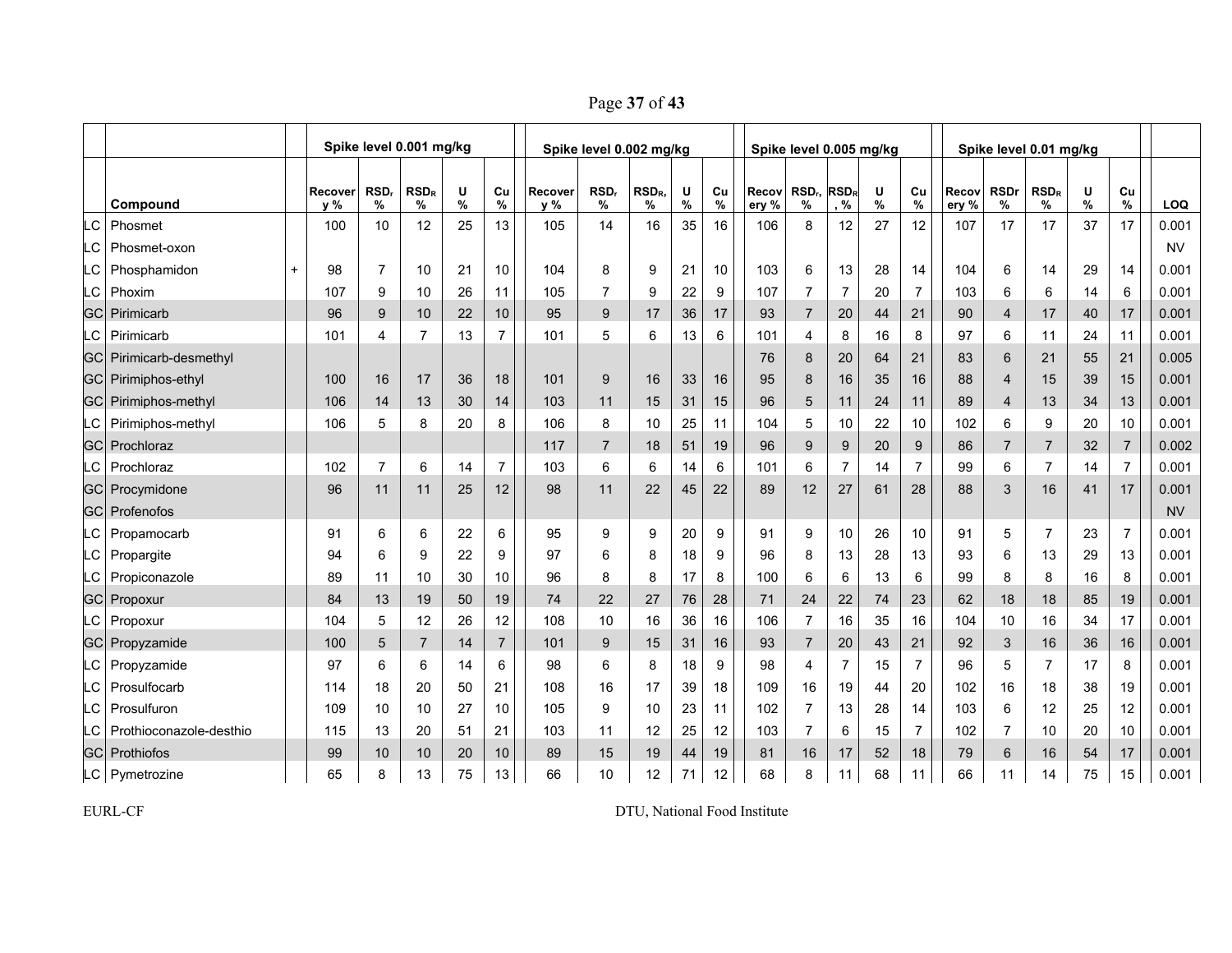Page **38** of **43**

|           |                           | Spike level 0.001 mg/kg |                |                |              |           |                |                |                         |              |           |            |                |                              |        |        |         |                |                        |              |           |            |           |  |
|-----------|---------------------------|-------------------------|----------------|----------------|--------------|-----------|----------------|----------------|-------------------------|--------------|-----------|------------|----------------|------------------------------|--------|--------|---------|----------------|------------------------|--------------|-----------|------------|-----------|--|
|           |                           |                         |                |                |              |           |                |                | Spike level 0.002 mg/kg |              |           |            |                | Spike level 0.005 mg/kg      |        |        |         |                | Spike level 0.01 mg/kg |              |           |            |           |  |
|           | Compound                  |                         | Recover<br>y % | RSD,<br>%      | $RSD_R$<br>℅ | U<br>$\%$ | Cu<br>$\%$     | Recover<br>y % | RSD,<br>℅               | $RSD_R$<br>% | U<br>$\%$ | Cu<br>$\%$ | Recov<br>ery % | $RSDr$ RSD <sub>R</sub><br>% | $, \%$ | U<br>% | Cu<br>% | Recov<br>ery % | <b>RSDr</b><br>%       | $RSD_R$<br>% | U<br>$\%$ | Cu<br>$\%$ | LOQ       |  |
|           | LC Pyraclostrobin         |                         | 103            | $\overline{7}$ | 6            | 15        | $\overline{7}$ | 106            | 8                       | 8            | 21        | 8          | 105            | 6                            | 8      | 19     | 8       | 104            | 6                      | 8            | 17        | 8          | 0.001     |  |
|           | <b>GC</b> Pyrazophos      |                         | 99             | 11             | 20           | 42        | 21             | 91             | 9                       | 17           | 40        | 18         | 88             | 11                           | 20     | 48     | 21      | 81             | $\overline{7}$         | 15           | 49        | 15         | 0.001     |  |
|           | <b>GC</b> Pyridaben       |                         | 64             | 15             | 14           | 78        | 15             | 73             | 12                      | 30           | 84        | 32         | 69             | 11                           | 14     | 69     | 14      | 68             | $\overline{4}$         | 8            | 65        | 9          | 0.001     |  |
|           | <b>GC</b> Pyridaphenthion |                         | 96             | 16             | 15           | 31        | 15             | 90             | 15                      | 18           | 42        | 19         | 93             | 8                            | 14     | 32     | 15      | 90             | 9                      | 11           | 30        | 11         | 0.001     |  |
|           | LC   Pyridate             |                         | 105            | 9              | 11           | 24        | 11             | 111            | 10                      | 20           | 46        | 20         | 115            | 12                           | 14     | 40     | 14      | 120            | $\overline{7}$         | 19           | 56        | 19         | 0.001     |  |
|           | <b>GC</b> Pyrimethanil    |                         | 98             | $\overline{7}$ | 14           | 30        | 15             | 97             | 8                       | 19           | 40        | 20         | 92             | $\overline{7}$               | 20     | 44     | 21      | 85             | $\mathbf{3}$           | 15           | 43        | 16         | 0.001     |  |
|           | LC Pyrimethanil           |                         | 106            | 8              | 8            | 20        | 8              | 109            | 8                       | 13           | 31        | 13         | 101            | 6                            | 9      | 18     | 9       | 100            | $\overline{7}$         | 9            | 19        | 9          | 0.001     |  |
|           | <b>GC</b> Pyriproxyfen    |                         | 86             | 12             | 16           | 43        | 17             | 95             | 10                      | 18           | 39        | 18         | 88             | $\overline{7}$               | 20     | 48     | 21      | 84             | $\overline{4}$         | 17           | 47        | 18         | 0.001     |  |
|           | LC Pyriproxyfen           |                         | 92             | $\overline{7}$ | 10           | 26        | 10             | 95             | $\overline{7}$          | 8            | 19        | 9          | 92             | 10                           | 16     | 38     | 17      | 93             | 8                      | 13           | 30        | 13         | 0.001     |  |
|           | GC Quinoxyfen             |                         | 98             | $\mathfrak{S}$ | 17           | 36        | 18             | 97             | 10                      | 16           | 33        | 16         | 92             | $10$                         | 16     | 37     | 17      | 85             | $\overline{4}$         | 16           | 45        | 17         | 0.001     |  |
| .C        | Quinoxyfen                |                         | 93             | 10             | 11           | 27        | 12             | 96             | 8                       | 9            | 21        | 10         | 96             | 11                           | 12     | 25     | 12      | 95             | 6                      | 8            | 20        | 9          | 0.001     |  |
| GC        | Simazine                  |                         |                |                |              |           |                | 95             | 9                       | 14           | 30        | 14         | 100            | 8                            | 20     | 41     | 21      | 93             | $\overline{4}$         | 17           | 38        | 18         | 0.002     |  |
| C.        | Simazine                  |                         | 106            | 8              | 10           | 23        | 10             | 105            | 12                      | 17           | 35        | 17         | 101            | 8                            | 16     | 33     | 17      | 102            | 10                     | 19           | 39        | 20         | 0.001     |  |
| .C        | Spinosad A                |                         | 94             | 11             | 10           | 24        | 10             | 90             | 12                      | 14           | 36        | 15         | 92             | 10                           | 16     | 37     | 17      | 93             | 9                      | 13           | 30        | 13         | 0.001     |  |
| LC        | Spinosad D                |                         | 101            | 19             | 18           | 37        | 19             | 99             | 14                      | 16           | 33        | 16         | 103            | 17                           | 19     | 39     | 19      | 95             | 13                     | 16           | 34        | 16         | 0.001     |  |
| .C        | Spirodiclofen             |                         | 93             | $\overline{7}$ | 6            | 19        | 6              | 93             | 8                       | 9            | 24        | 10         | 92             | 8                            | 12     | 28     | 12      | 94             | $\overline{7}$         | 15           | 34        | 16         | 0.001     |  |
| LC        | Spiroxamine               |                         | 81             | 11             | 11           | 44        | 11             | 89             | 10                      | 12           | 34        | 13         | 87             | 5                            | 12     | 36     | 13      | 85             | 9                      | 17           | 45        | 17         | 0.001     |  |
| <b>GC</b> | Tebuconazole              |                         | 100            | 13             | 18           | 37        | 19             | 109            | 9                       | 14           | 33        | 14         | 103            | 8                            | 20     | 42     | 21      | 99             | 5                      | 18           | 38        | 19         | 0.001     |  |
| LC        | Tebufenozide              |                         | 101            | 11             | 11           | 23        | 11             | 99             | 10                      | 10           | 20        | 10         | 100            | 10                           | 10     | 20     | 10      | 96             | 10                     | 11           | 24        | 11         | 0.001     |  |
| GC        | Tebufenpyrad              |                         | 97             | 9              | 11           | 23        | 11             | 98             | 9                       | 16           | 33        | 16         | 87             | 8                            | 19     | 46     | 19      | 82             | $\overline{4}$         | 16           | 49        | 17         | 0.001     |  |
| LC        | Tebufenpyrad              |                         | 100            | 10             | 10           | 20        | 10             | 102            | 12                      | 12           | 25        | 12         | 99             | 13                           | 15     | 30     | 15      | 100            | 11                     | 11           | 23        | 11         | 0.001     |  |
| GC        | Tecnazene                 |                         |                |                |              |           |                |                |                         |              |           |            |                |                              |        |        |         |                |                        |              |           |            | <b>NV</b> |  |
| LC.       | Teflubenzuron             |                         | 100            | 18             | 20           | 40        | 20             | 100            | 11                      | 12           | 25        | 13         | 102            | 13                           | 14     | 30     | 15      | 99             | 12                     | 11           | 23        | 12         | 0.001     |  |
| GCI       | Tefluthrin                |                         | 85             | 8              | 18           | 47        | 18             | 87             | 11                      | 27           | 62        | 28         | 76             | 12                           | 31     | 80     | 32      | 77             | $\overline{4}$         | 20           | 61        | 20         | 0.001     |  |
| GCI       | <b>TEPP</b>               |                         |                |                |              |           |                |                |                         |              |           |            |                |                              |        |        |         |                |                        |              |           |            | <b>NV</b> |  |
|           | <b>GC</b> Terbufos        |                         |                |                |              |           |                |                |                         |              |           |            | 85             | 16                           | 20     | 52     | 21      | 84             | 9                      | 21           | 55        | 22         | 0.005     |  |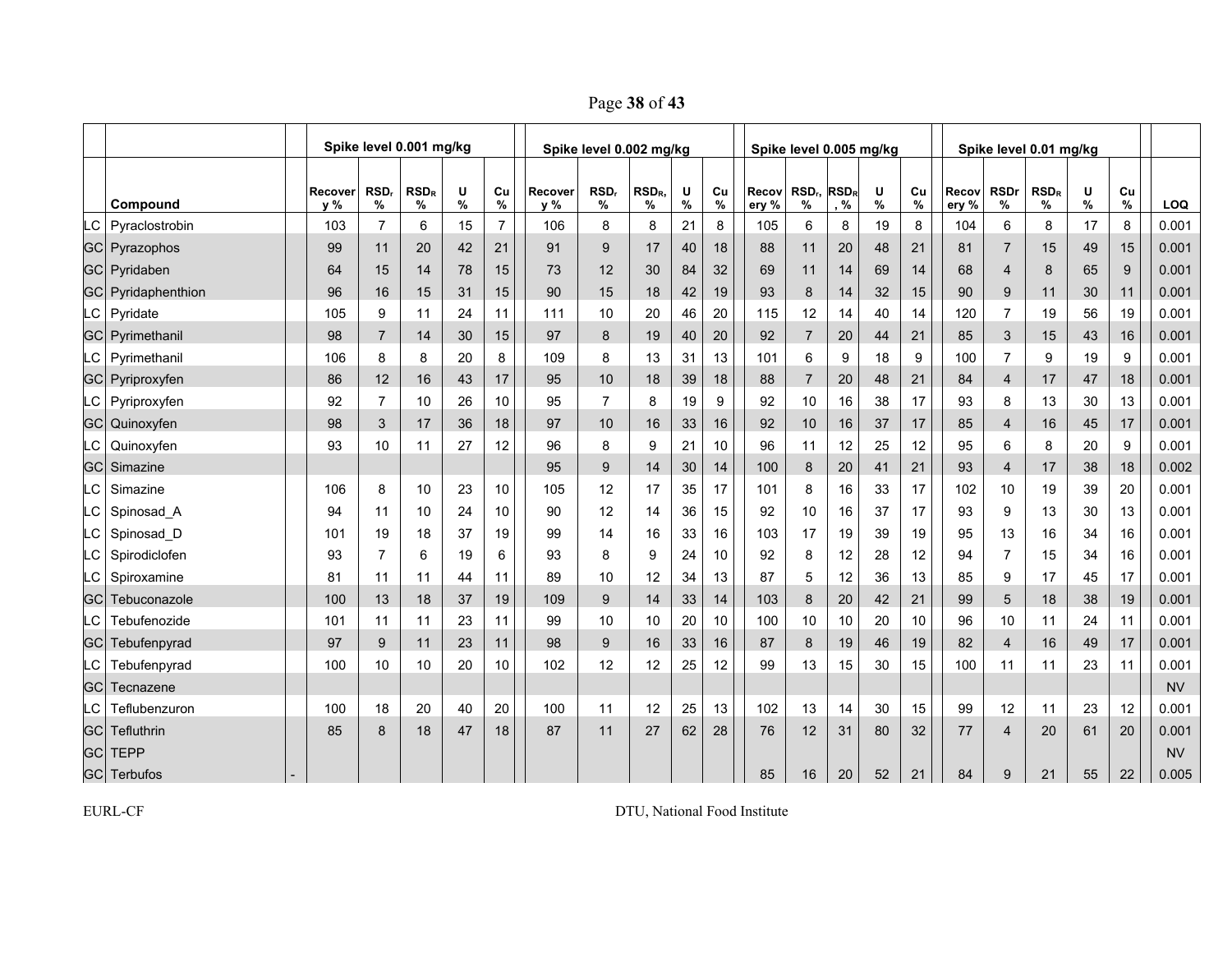Page **39** of **43**

|           |                       |     |                  |                | Spike level 0.001 mg/kg |           |                | Spike level 0.002 mg/kg<br>Spike level 0.005 mg/kg |                |                       |           |         |                |                              | Spike level 0.01 mg/kg |        |         |                |                  |                |           |                |           |
|-----------|-----------------------|-----|------------------|----------------|-------------------------|-----------|----------------|----------------------------------------------------|----------------|-----------------------|-----------|---------|----------------|------------------------------|------------------------|--------|---------|----------------|------------------|----------------|-----------|----------------|-----------|
|           | Compound              |     | Recover<br>$v\%$ | RSD,<br>%      | $RSD_R$<br>%            | U<br>$\%$ | Cu<br>$\%$     | Recover<br>v %                                     | RSD,<br>%      | RSD <sub>R</sub><br>% | U<br>$\%$ | Cu<br>% | Recov<br>ery % | $RSDn$ RSD <sub>R</sub><br>% | $, \%$                 | U<br>% | Cu<br>% | Recov<br>ery % | <b>RSDr</b><br>% | $RSD_R$<br>%   | U<br>$\%$ | Cu<br>$\%$     | LOQ       |
| -C        | Terbufos              |     |                  |                |                         |           |                |                                                    |                |                       |           |         |                |                              |                        |        |         | 87             | 12               | 12             | 35        | 12             | 0.01      |
| <b>GC</b> | Tetraconazole         |     | 100              | 12             | 15                      | 31        | 15             | 108                                                | 9              | 14                    | 33        | 14      | 99             | 13                           | 20                     | 41     | 20      | 97             | 5                | 14             | 30        | 15             | 0.001     |
| <b>GC</b> | Tetradifon            |     | 102              | 14             | 13                      | 27        | 13             | 99                                                 | 13             | 18                    | 37        | 18      | 93             | 8                            | 12                     | 30     | 13      | 86             | 6                | 20             | 51        | 21             | 0.001     |
| .C        | Thiabendazole         |     | 97               | 6              | 10                      | 22        | 11             | 98                                                 | 11             | 11                    | 23        | 11      | 97             | 8                            | 11                     | 23     | 11      | 92             | 10               | 12             | 29        | 12             | 0.001     |
| -C        | Thiacloprid           |     | 97               | 6              | 9                       | 19        | 9              | 102                                                | 8              | 8                     | 18        | 8       | 99             | 6                            | 11                     | 22     | 11      | 96             | $\overline{7}$   | 11             | 23        | 11             | 0.001     |
| -C        | Thiamethoxam          |     | 104              | 6              | 8                       | 19        | 9              | 102                                                | 12             | 14                    | 28        | 14      | 99             | $\overline{7}$               | 10                     | 20     | 10      | 95             | 10               | 10             | 22        | 10             | 0.001     |
| LC        | Thiodicarb            |     | 96               | 8              | 10                      | 23        | 11             | 108                                                | 10             | 18                    | 42        | 19      | 102            | $\overline{7}$               | 20                     | 42     | 21      | 101            | 12               | 28             | 59        | 30             | 0.001     |
| GC        | Thiometon             |     |                  |                |                         |           |                | 68                                                 | 17             | 19                    | 76        | 20      | 82             | 10                           | 14                     | 47     | 15      | 96             | 5                | 13             | 28        | 14             | 0.002     |
| LC        | Thiometon             |     |                  |                |                         |           |                | 118                                                | 20             | 20                    | 56        | 21      | 101            | 13                           | 16                     | 34     | 17      | 98             | 11               | 14             | 30        | 15             | 0.002     |
| LC        | Thiophanate-methyl    |     |                  |                |                         |           |                |                                                    |                |                       |           |         |                |                              |                        |        |         |                |                  |                |           |                | <b>NV</b> |
| <b>GC</b> | Tolclofos-methyl      |     | 100              | $\overline{7}$ | 9                       | 18        | 9              | 99                                                 | 8              | 17                    | 36        | 18      | 92             | 5                            | 18                     | 42     | 19      | 89             | 3                | 21             | 48        | 22             | 0.001     |
|           | <b>GC</b> Tolyfluanid |     |                  |                |                         |           |                |                                                    |                |                       |           |         |                |                              |                        |        |         |                |                  |                |           |                | <b>NV</b> |
| LC        | Tolylfluanid          |     |                  |                |                         |           |                |                                                    |                |                       |           |         |                |                              |                        |        |         |                |                  |                |           |                | <b>NV</b> |
| <b>GC</b> | Triadimefon           |     |                  |                |                         |           |                | 111                                                | 12             | 15                    | 39        | 16      | 108            | 10                           | 10                     | 27     | 10      | 105            | 5                | 9              | 21        | 9              | 0.002     |
| -C        | Triadimenol           |     | 99               | 8              | 8                       | 17        | 8              | 102                                                | 8              | 8                     | 17        | 8       | 100            | $\overline{4}$               | 5                      | 10     | 5       | 96             | $\overline{4}$   | 5              | 14        | 6              | 0.001     |
| <b>GC</b> | Triallate             |     | 86               | 14             | 13                      | 39        | 13             | 91                                                 | 13             | 24                    | 54        | 25      | 86             | 9                            | 21                     | 52     | 22      | 84             | $\overline{4}$   | 28             | 66        | 29             | 0.001     |
| -C        | Triallate             |     | 102              | 17             | 19                      | 39        | 20             | 101                                                | 11             | 10                    | 21        | 11      | 98             | 11                           | 16                     | 32     | 16      | 95             | 12               | 15             | 33        | 16             | 0.001     |
| GC        | Triazophos            |     |                  |                |                         |           |                |                                                    |                |                       |           |         | 93             | 12                           | 21                     | 46     | 22      | 86             | 8                | 13             | 39        | 13             | 0.005     |
| LC        | Triazophos            | $+$ | 96               | 4              | 4                       | 12        | $\overline{4}$ | 97                                                 | $\overline{7}$ | 6                     | 15        | 7       | 97             | 5                            | 6                      | 13     | 6       | 95             | 5                | 6              | 16        | 6              | 0.001     |
| <b>GC</b> | Trichlorfon           |     |                  |                |                         |           |                | 96                                                 | 12             | 11                    | 24        | 11      | 100            | 9                            | 18                     | 37     | 18      | 101            | 5                | 15             | 30        | 15             | 0.002     |
| -C        | Trichlorfon           |     |                  |                |                         |           |                | 112                                                | 8              | 19                    | 45        | 19      | 102            | 9                            | 12                     | 24     | 12      | 96             | 9                | 11             | 24        | 11             | 0.002     |
| GCI       | Tricyclazole          |     | 97               | 14             | 13                      | 29        | 14             | 108                                                | 12             | 14                    | 33        | 14      | 107            | 8                            | 10                     | 24     | 10      | 101            | 5                | $\overline{7}$ | 14        | $\overline{7}$ | 0.001     |
| -C        | Tricyclazole          |     | 95               | $\overline{7}$ | 9                       | 20        | 9              | 102                                                | 6              | 8                     | 16        | 8       | 99             | 5                            | 10                     | 20     | 10      | 97             | 6                | 12             | 25        | 12             | 0.001     |
| <b>GC</b> | Trifloxystrobin       |     | 113              | 20             | 19                      | 48        | 20             | 103                                                | 18             | 19                    | 40        | 20      | 110            | $\overline{7}$               | 6                      | 24     | 6       | 100            | 5                | 5              | 11        | $6\phantom{1}$ | 0.001     |
| LC.       | Trifloxystrobin       |     | 106              | 5              | 10                      | 23        | 10             | 109                                                | 7              | 10                    | 29        | 11      | 109            | 10                           | 15                     | 35     | 15      | 100            | 10               | 11             | 23        | 12             | 0.001     |
|           | LC Triflumuron        |     | 100              | 6              | 6                       | 12        | 6              | 102                                                | $\overline{7}$ | 7                     | 14        | 7       | 102            | 5                            | $\overline{7}$         | 15     | 7       | 99             | 6                |                | 14        | $\overline{7}$ | 0.001     |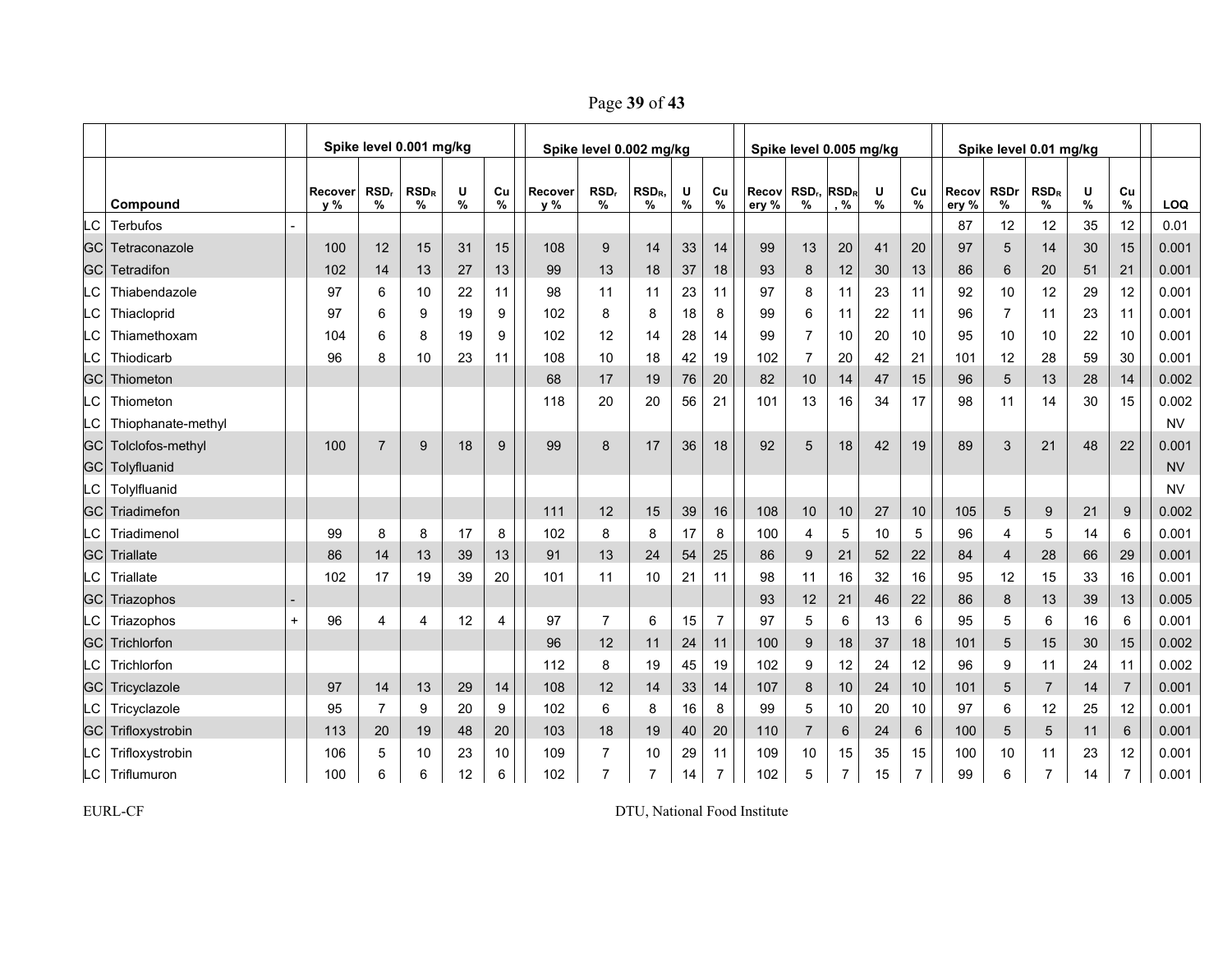| Page 40 of 43 |  |  |
|---------------|--|--|
|               |  |  |

| Spike level 0.001 mg/kg |  |                |           |                 | Spike level 0.002 mg/kg |                 |                |           |                       |        | Spike level 0.005 mg/kg |                       |                                   |     | Spike level 0.01 mg/kg |                 |                       |             |              |        |                 |           |
|-------------------------|--|----------------|-----------|-----------------|-------------------------|-----------------|----------------|-----------|-----------------------|--------|-------------------------|-----------------------|-----------------------------------|-----|------------------------|-----------------|-----------------------|-------------|--------------|--------|-----------------|-----------|
| Compound                |  | Recover<br>v % | RSD.<br>% | $RSD_R$<br>%    | U                       | Cu<br>%         | Recover<br>v % | RSD,<br>% | RSD <sub>R</sub><br>% | U<br>% | Cu                      | <b>Recov</b><br>ery % | RSD <sub>r</sub> RSD <sub>R</sub> | . % | U<br>%                 | Cu<br>%         | <b>Recov</b><br>ery % | <b>RSDr</b> | $RSD_R$<br>% | U<br>% | Cu<br>%         | LOQ       |
| <b>GCI Trifluralin</b>  |  |                |           |                 |                         |                 |                |           |                       |        |                         |                       |                                   |     |                        |                 |                       |             |              |        |                 | <b>NV</b> |
| <b>GC</b> Triticonazole |  |                |           |                 |                         |                 |                |           |                       |        |                         | 74                    | 12                                | 19  | 71                     | 20 <sup>1</sup> | 64                    | 9           | 14           | 77     | 15 <sub>1</sub> | 0.005     |
| _C   Triticonazole      |  | 91             | 9         | 12 <sup>2</sup> | 31                      | 13 <sub>1</sub> | 95             | 6         | 10                    | 22     | 10 <sup>°</sup>         | 98                    | 6                                 | 8   | 17                     | 8               | 97                    | n           | 8            | 17     | 8               | 0.001     |
| C Vamidothion           |  | 103            | 10        | 10              | 21                      | 10 <sup>°</sup> | 105            | 13        | 13                    | 29     | 13                      | 101                   | 9                                 | 11  | 23                     | 11              | 97                    | 10          | 15           | 32     | 16 <sub>1</sub> | 0.001     |
| <b>GC</b> Vinclozolin   |  | 91             | 15        | 18 <sup>°</sup> | 42                      | 19              | 102            | 14        | 15                    | 31     | 16                      | 97                    |                                   | 17  | 36                     | 18 <sub>1</sub> | 91                    |             | 14           | 33     | 14              | 0.001     |
| LC Zoxamide             |  | 104            |           |                 | 16                      |                 | 105            |           | 9                     | 20     | 9                       | 104                   |                                   |     | 16                     |                 | 103                   | ∽           |              | 14     | 6               | 0.001     |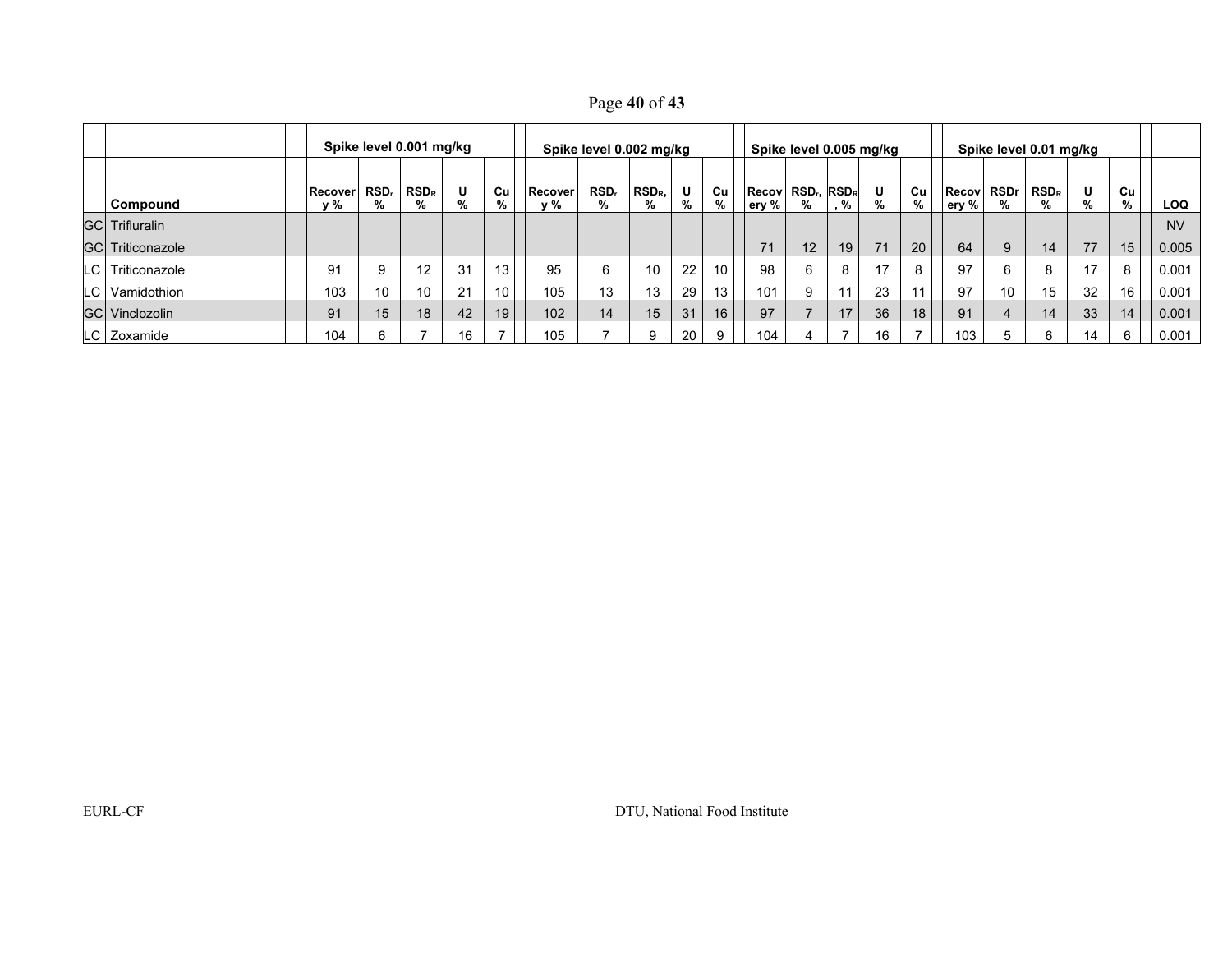## **Appendix 3 Pesticides on the EFSA list**

| <b>Pesticide</b>           | Calculated MRL in mg/kg to<br>be below an ADI of 0.0026<br>mg/kg bw | Achieved LOQ, mg/kg | LOQ acceptable? |
|----------------------------|---------------------------------------------------------------------|---------------------|-----------------|
| <b>Aldrin</b>              | 0.0004                                                              | 0.001               | <b>NO</b>       |
| <b>Cadusafos</b>           | 0.0015                                                              | 0.001               | <b>YES</b>      |
| Carbofuran                 | 0.0006                                                              | 0.001               | <b>NO</b>       |
| Carbophenothion            | 0.0019                                                              |                     | <b>NA</b>       |
| <b>Chlordane</b>           | 0.0019                                                              | 0.001               | <b>YES</b>      |
| Chlorfenvinphos            | 0.0019                                                              | 0.01                | <b>NO</b>       |
| <b>Chlorpyrifos</b>        | 0.0038                                                              | 0.001               | <b>YES</b>      |
| Cyhalothrin-gamma          | 0.0046                                                              |                     | <b>NA</b>       |
| Cyhalothrin-lambda         | 0.0096                                                              | 0.005               | <b>YES</b>      |
| <b>DDTs</b>                | 0.0077                                                              | 0.001               | <b>YES</b>      |
| Demeton-S-methyl           | 0.0012                                                              | 0.001               | <b>YES</b>      |
| <b>Diazinon</b>            | 0.0008                                                              | 0.01                | <b>NO</b>       |
| <b>Dichlorvos</b>          | 0.0003                                                              | 0.001               | <b>NO</b>       |
| <b>Dicofol</b>             | 0.0077                                                              | 0.001               | <b>YES</b>      |
| <b>Dieldrin</b>            | 0.0004                                                              | 0.005               | <b>NO</b>       |
| <b>Dimethoate</b>          | 0.0038                                                              | 0.001               | <b>YES</b>      |
| <b>Dioxathion</b>          | 0.0058                                                              |                     | <b>NA</b>       |
| <b>Disulfoton</b>          | 0.0012                                                              | 0.01                | <b>NO</b>       |
| <b>Endrin</b>              | 0.0008                                                              | 0.001               | <b>NO</b>       |
| <b>Ethion</b>              | 0.0077                                                              | 0.001               | <b>YES</b>      |
| <b>Ethoprophos</b>         | 0.0015                                                              | 0.001               | <b>YES</b>      |
| Fenamiphos                 | 0.0031                                                              | 0.001               | <b>YES</b>      |
| Fensulfothion              | 0.0012                                                              | 0.001               | <b>YES</b>      |
| <b>Fipronil</b>            | 0.0008                                                              | 0.001               | <b>NO</b>       |
| <b>Fipronil desulfinyl</b> | 0.0008                                                              | 0.001               | <b>NO</b>       |
| Fipronil-sulfide           | 0.0008                                                              | 0.01                | <b>NO</b>       |
| <b>Fluometuron</b>         | 0.0019                                                              |                     | <b>NA</b>       |
| Fluquinconazole            | 0.0077                                                              | 0.001               | <b>YES</b>      |
| <b>Flusilazole</b>         | 0.0077                                                              | 0.001               | <b>YES</b>      |
| Heptachlor                 | 0.0004                                                              |                     | <b>NA</b>       |
| Hexachlorobenzene          | 0.0023                                                              | Not validated       | <b>NO</b>       |
| Isofenphos                 | 0.0038                                                              |                     | <b>NA</b>       |
| Mecarbam                   | 0.0077                                                              | 0.001               | <b>YES</b>      |
| <b>Methamidophos</b>       | 0.0038                                                              | 0.001               | <b>YES</b>      |
| Methidathion               | 0.0038                                                              | 0.001               | <b>YES</b>      |
| Methomyl                   | 0.0096                                                              | 0.001               | <b>YES</b>      |
| <b>Monocrotophos</b>       | 0.0023                                                              | Not Validated       | <b>NO</b>       |
| <b>Nitrofen</b>            | 0.0011                                                              | 0.001               | <b>YES</b>      |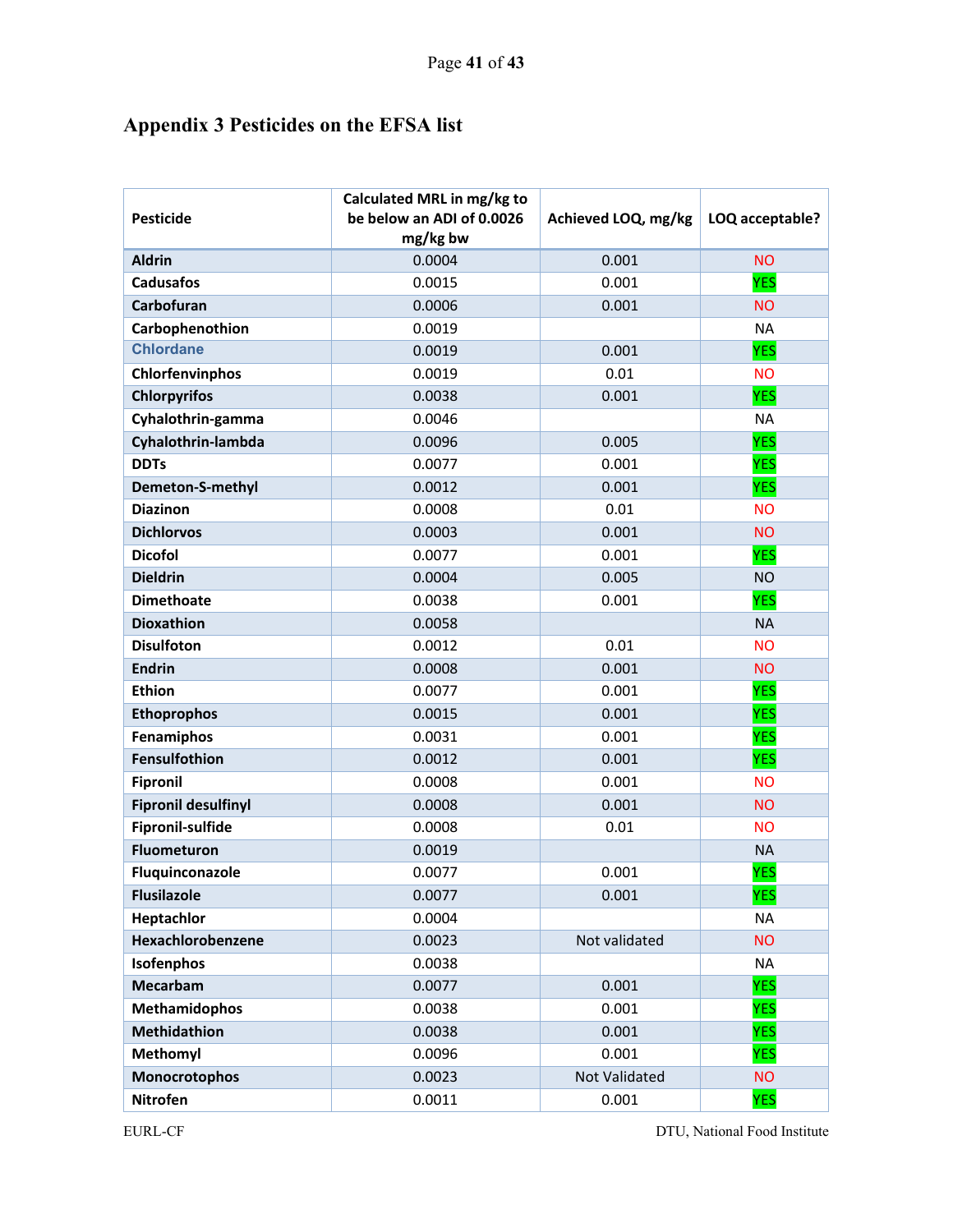| Page 42 of 43            |                                                                     |                     |                 |  |  |  |  |  |  |  |  |
|--------------------------|---------------------------------------------------------------------|---------------------|-----------------|--|--|--|--|--|--|--|--|
| <b>Pesticide</b>         | Calculated MRL in mg/kg to<br>be below an ADI of 0.0026<br>mg/kg bw | Achieved LOQ, mg/kg | LOQ acceptable? |  |  |  |  |  |  |  |  |
| <b>Omethoate</b>         | 0.0012                                                              | 0.001               | <b>YES</b>      |  |  |  |  |  |  |  |  |
| Oxamyl                   | 0.0038                                                              | 0.001               | <b>YES</b>      |  |  |  |  |  |  |  |  |
| <b>Oxydemeton-methyl</b> | 0.0012                                                              | 0.001               | <b>YES</b>      |  |  |  |  |  |  |  |  |
| <b>Parathion</b>         | 0.0023                                                              | 0.005               | <b>NO</b>       |  |  |  |  |  |  |  |  |
| <b>Phorate</b>           | 0.0027                                                              |                     | <b>NA</b>       |  |  |  |  |  |  |  |  |
| Phosphamidon             | 0.0019                                                              | 0.001               | <b>YES</b>      |  |  |  |  |  |  |  |  |
| Quinoclamine             | 0.0077                                                              |                     | <b>NA</b>       |  |  |  |  |  |  |  |  |
| <b>Tembotrione</b>       | 0.0015                                                              |                     | <b>NA</b>       |  |  |  |  |  |  |  |  |
| <b>terbufos</b>          | 0.0023                                                              | 0.005               | <b>NO</b>       |  |  |  |  |  |  |  |  |
| Topramezone              | 0.0038                                                              |                     | <b>NA</b>       |  |  |  |  |  |  |  |  |
| <b>Triazophos</b>        | 0.0038                                                              | 0.001               | <b>YES</b>      |  |  |  |  |  |  |  |  |
| <b>Triazoxide</b>        | 0.0008                                                              |                     | <b>NA</b>       |  |  |  |  |  |  |  |  |

## **SRM compounds**

| 1-Methyl-cyclopropene | SRM        |  |
|-----------------------|------------|--|
| <b>Abamectin</b>      | <b>SRM</b> |  |
| <b>Amitrole</b>       | SRM        |  |
| Chloropicrin          | <b>SRM</b> |  |
| Cyanamide             | SRM        |  |
| <b>Diclofop</b>       | <b>SRM</b> |  |
| <b>Diquat</b>         | SRM        |  |
| <b>Emamectin</b>      | <b>SRM</b> |  |
| <b>Fenthiosulf</b>    | SRM        |  |
| <b>Fentin acetate</b> | <b>SRM</b> |  |
| Fentin hydroxide      | SRM        |  |
| Haloxyfop             | <b>SRM</b> |  |
| Haloxyfop-P           | SRM        |  |
| <b>Metam</b>          | SRM        |  |
| <b>Methyl bromide</b> | SRM        |  |
| <b>Nicotine</b>       | <b>SRM</b> |  |
| <b>Sulcotrione</b>    | SRM        |  |
| Propineb              | <b>SRM</b> |  |
|                       |            |  |